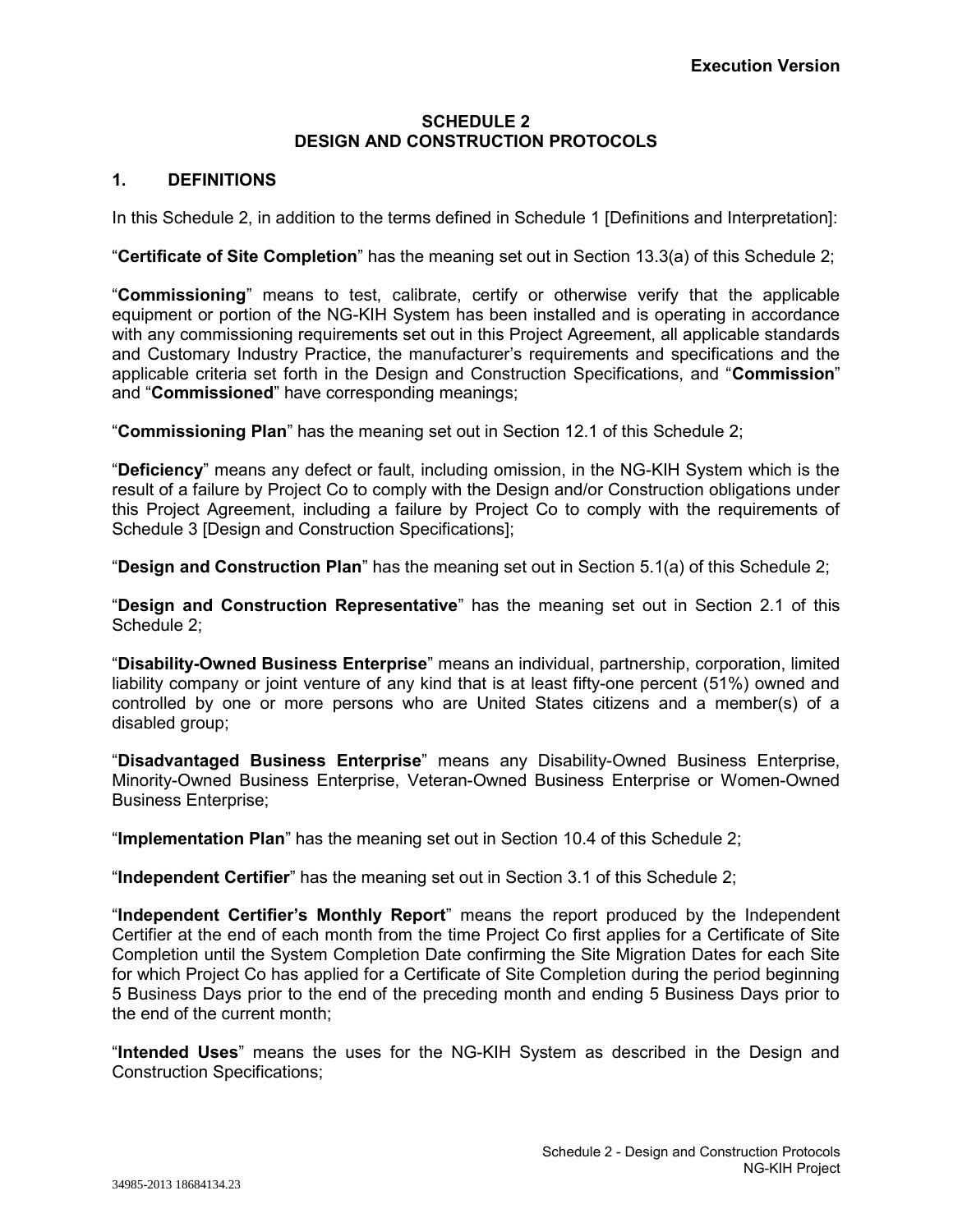"**Minority-Owned Business Enterprise**" means an individual, partnership, corporation, limited liability company or joint venture of any kind that is at least fifty-one percent (51%) owned and controlled by one or more persons who are United States citizens and a member(s) of a minority group;

"**Outside Ring Completion Holdback**" has the meaning set out in Section 11.1 of this Schedule 2;

"**Project Schedule**" has the meaning set out in Section 10.1 of this Schedule 2;

"**Quality Assurance Plan**" means the quality assurance plan prepared by Project Co, as revised and updated by Project Co from time to time;

"**Quality Assurance Program**" has the meaning set out in Section 9.2 of this Schedule 2;

"**Reviewed Drawings and Specifications**" has the meaning set out in Appendix 2B [Design Review];

"**Rock Risk Amount**" has the meaning set out in Section 14.1 of this Schedule 2;

"**Site Access Plan**" has the meaning set out in Section 10.1 of this Schedule 2;

"**Site Completion Deficiency**" has the meaning set out in Section 13.1 of this Schedule 2;

"**Submittals**" has the meaning set out in Appendix 2B [Design Review];

"**Submittal Schedule**" has the meaning set out in Appendix 2B [Design Review];

"**Updated Project Schedule**" has the meaning set out in Section 10.2 of this Schedule 2;

"**Veteran-Owned Business Enterprise**" means an individual, partnership, corporation, limited liability company or joint venture of any kind that is at least fifty-one percent (51%) owned and controlled by one or more veterans who are United States citizens; and

"**Women-Owned Business Enterprise**" means an individual, partnership, corporation, limited liability company or joint venture of any kind that is at least fifty-one percent (51%) owned and controlled by one or more women who are United States citizens.

# **2. PARTIES' DESIGN AND CONSTRUCTION REPRESENTATIVES**

# **2.1 Appointment of Representatives**

Each party will, within 5 Business Days of the Effective Date, designate in writing a person (the "**Design and Construction Representative**") to be the party's single point of contact with respect to the Design and the Construction. Representative will be a Key Individual. Except as otherwise set out in this Project Agreement, all costs or expenses incurred by or with respect to a party's Design and Construction Representative will be for the account of that party.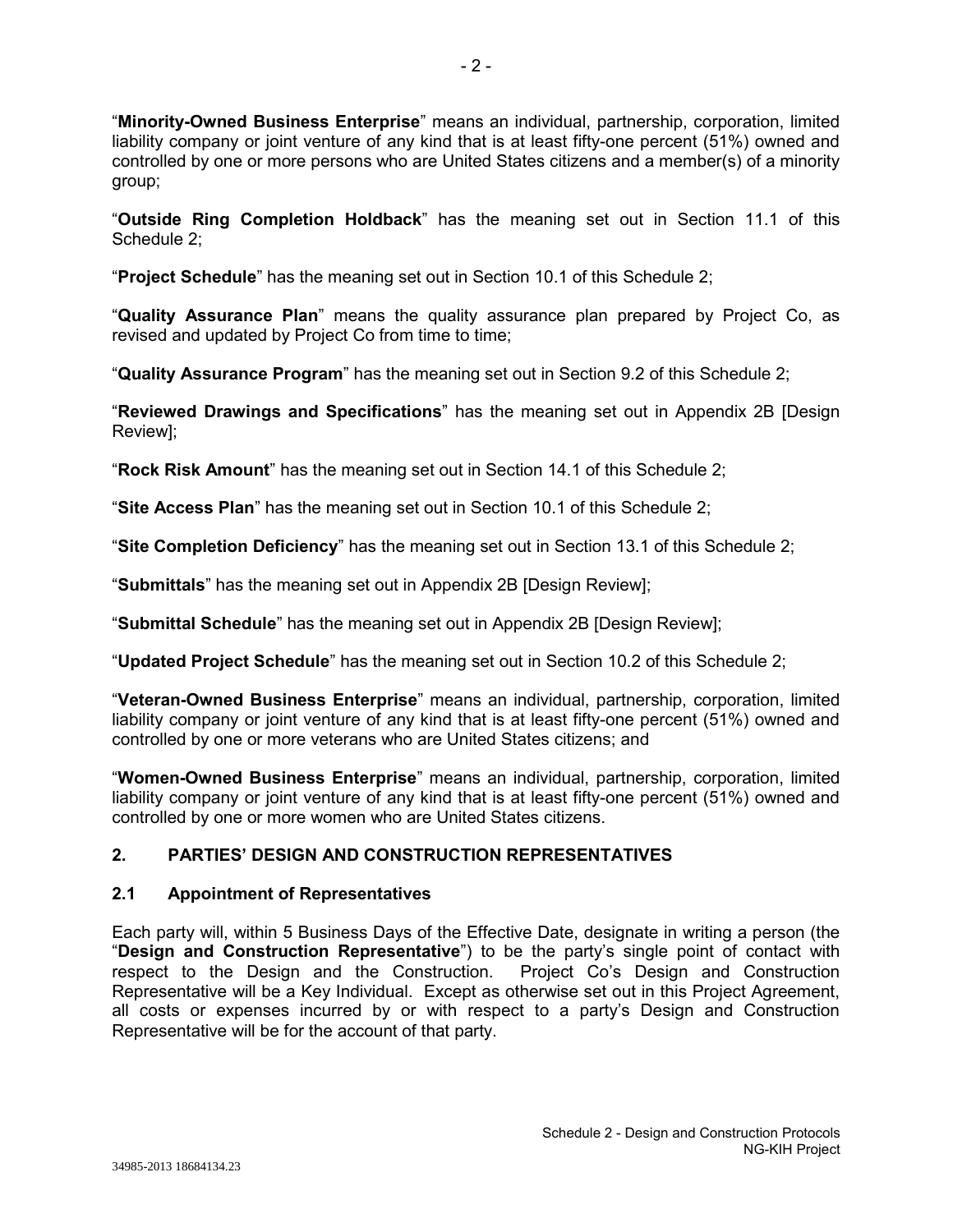# **2.2 Replacement**

Subject to Section 2.8 of this Project Agreement in respect of Key Individuals, a party may, at any time and in its own discretion by notice to the other party and Operations Co, change the person appointed as the party's Design and Construction Representative. If, for any reason, a party's Design and Construction Representative is unable or unwilling to continue, then the party will immediately appoint a replacement Design and Construction Representative. If, at any time, a party objects to a Design and Construction Representative of the other party, then the other party will give reasonable consideration to replacing the Design and Construction Representative with a person reasonably acceptable to the objecting party.

- 3 -

## **2.3 Authority of Representatives**

A party's Design and Construction Representative will have full authority to act on behalf of and bind the party with respect to Design and Construction under this Project Agreement, including giving any review, acceptance, approval or confirmation which may be given by the Authority. Notwithstanding the above, a party's Design and Construction Representative will not have the authority to execute or agree to any amendments of or to give any waivers under this Project Agreement.

## **2.4 Review Procedure**

The parties will follow the submittal schedule and design review process set out in Appendix 2B [Design Review].

## **2.5 Authority Not Responsible for Design or Construction**

The Authority's review, acceptance, approval or confirmation of compliance with respect to any technical aspect of the Design or Construction, including pursuant to Appendix 2B [Design Review], will be for the Authority's benefit only, and no review, acceptance, approval or confirmation of compliance by the Authority's Design and Construction Representative or other representative of the Authority will in any way relieve Project Co of its obligations for all aspects of the Design and Construction of the NG-KIH System except as may be expressly set out in this Project Agreement.

#### **3. INDEPENDENT CERTIFIER**

#### **3.1 Appointment**

The parties will cooperate to jointly appoint a person (or firm of persons) (the "**Independent Certifier**"), who is:

- (a) qualified and experienced with respect to the design and construction of telecommunications projects similar to the Project; and
- (b) independent from both the Authority and Project Co (and who will be impartial to the parties),

to provide certification services during the Construction Period. The parties will enter into an agreement with the Independent Certifier on the terms generally as set out in Appendix 2A [Independent Certifier Agreement]. The parties confirm that Project Co may also appoint the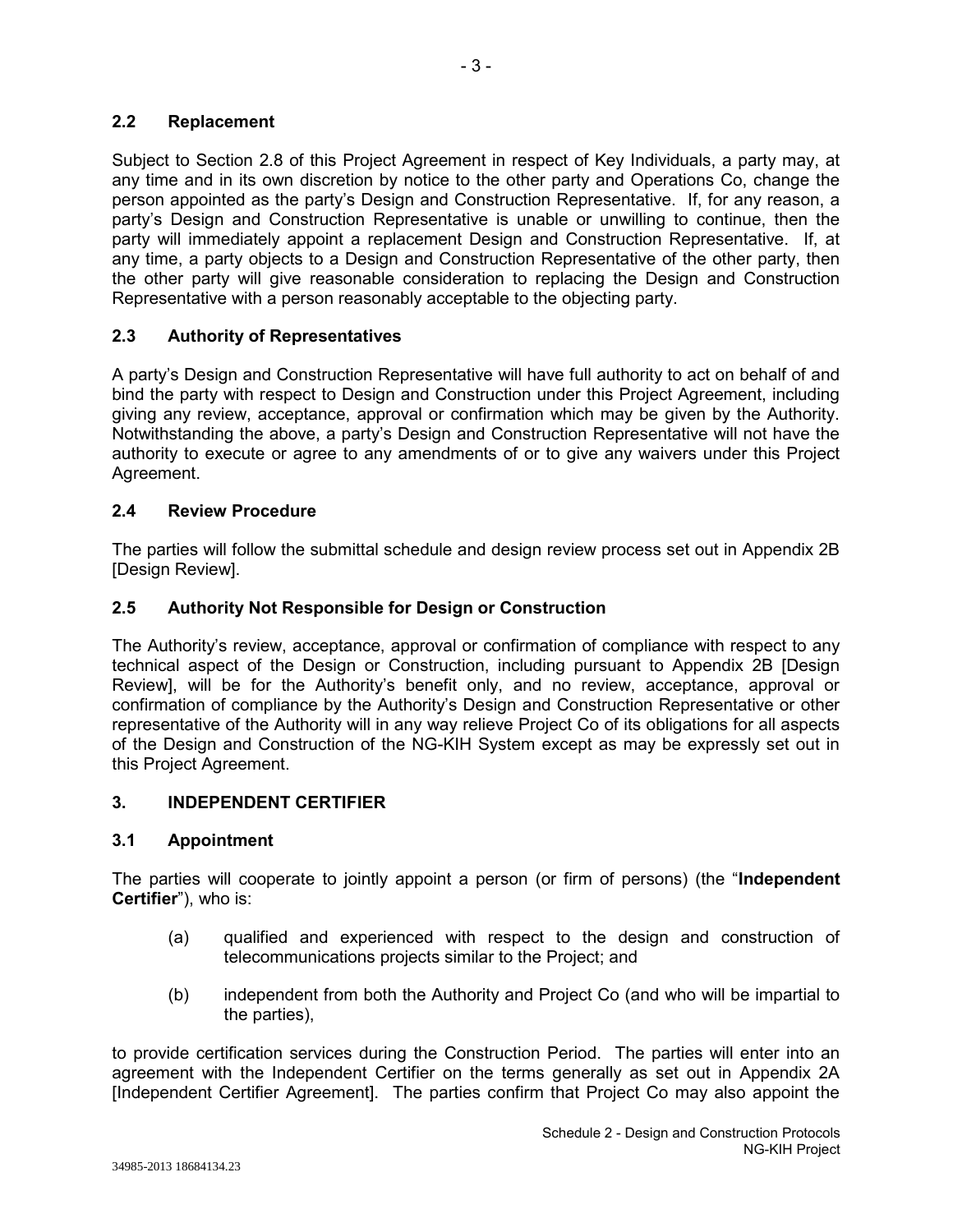Independent Certifier to provide payment certification services in respect of the Design-Build Agreement.

# **3.2 Appointment and Replacement**

If, within 20 Business Days of the Effective Date, the Independent Certifier has not been appointed, or if for any reason during the Construction Period the Independent Certifier is unable or unwilling to continue to perform the Independent Certifier services, or if the Independent Certifier's appointment has been terminated by the Authority and Project Co, then:

- (a) within 5 Business Days of the date that is 20 Business Days after the Effective Date (or within 5 Business Days of the date of termination of the Independent Certifier's appointment, if applicable), the Authority will provide the names of 3 candidates acceptable to the Authority for consideration by Project Co;
- (b) within 10 Business Days of receiving the candidate names, Project Co will notify the Authority of the candidates acceptable to Project Co, and the parties will cooperate to enter into a contract with an acceptable candidate generally in the form set out in Appendix 2A [Independent Certifier Agreement]; and
- (c) if none of the candidates are acceptable to Project Co, acting reasonably, or if for any reason an Independent Certifier is not appointed within 40 Business Days of the Effective Date (or within 20 Business Days of the date of termination of the Independent Certifier's appointment, if applicable), then either party may immediately apply to a judge of the state court in Franklin County, Kentucky for the selection of an Independent Certifier, providing the other party the opportunity to participate in the selection and appointment process.

# **3.3 Milestone Inspections and Report**

In accordance with key milestone dates set out in the Project Schedule, the parties will require the Independent Certifier to:

- (a) consult with the Design-Builder and others involved in the Design; and
- (b) conduct inspections of the Construction,

and, within 20 Business Days of the relevant consultation and/or inspection, prepare and deliver to the Authority, Project Co and Operations Co a written report containing a description of:

- (c) the completed Design and Construction; and
- (d) the progress of the Design and Construction relative to the Updated Project Schedule, with an overview analysis of any variances.

## **3.4 Payment Certification**

The parties may require the Independent Certifier to provide payment certification services in respect of the Design-Build Agreement and Sub-Contracts for parts of the Construction.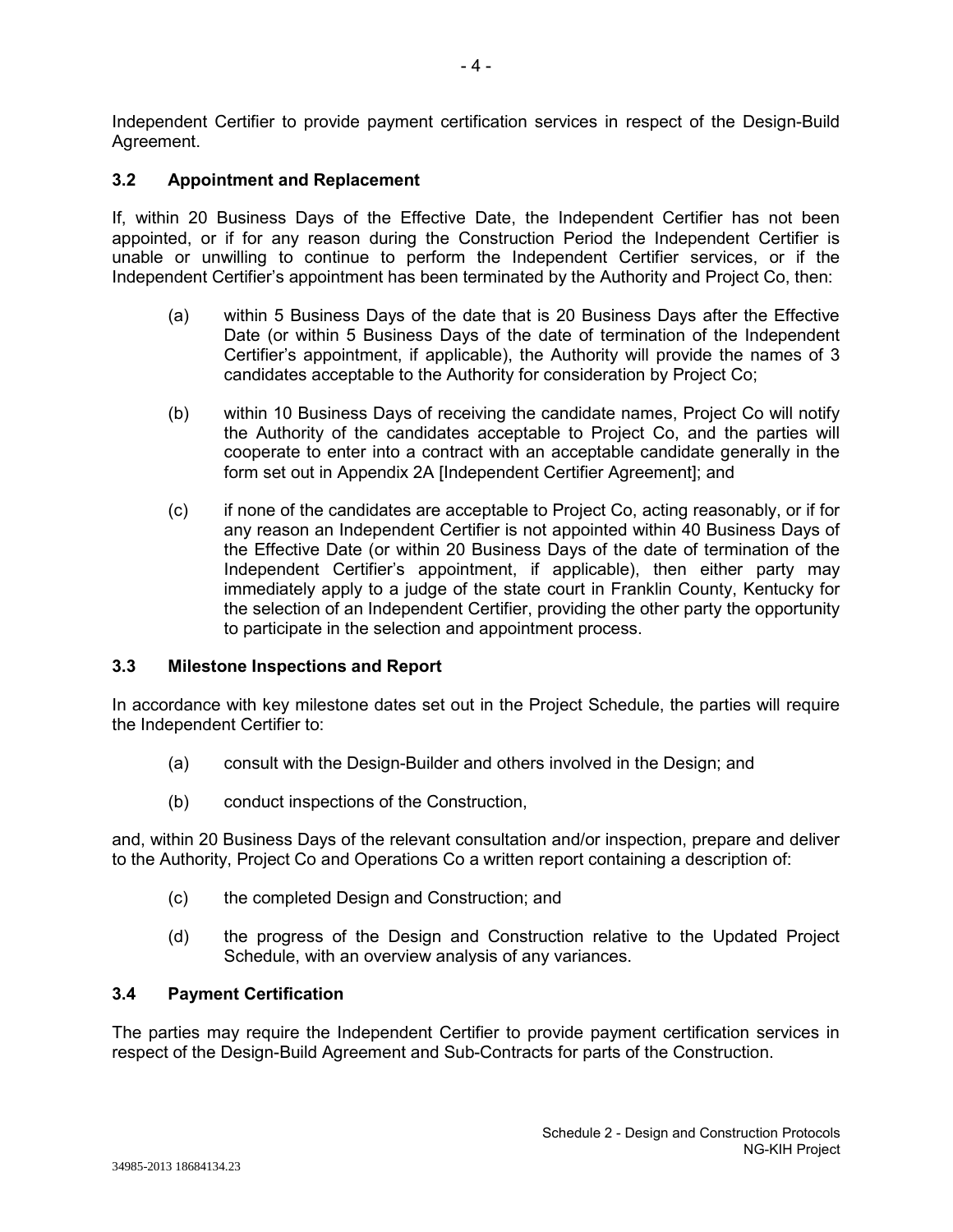# **3.5 Application for Certificates of Site Completion**

The parties will require the Independent Certifier to perform the obligations of the Independent Certifier described in Section 13 of this Schedule 2.

## **3.6 Project Co Obligations**

Project Co will:

- (a) give the Independent Certifier such access to the Design and Construction as the Independent Certifier reasonably requests in order to be fully informed as to the progress of the Design and Construction, including access to drawings, specifications, schedules, records and other documents or data relating to the Design and Construction and including such information that is being produced by or in the possession of the Design-Builder or others;
- (b) enable the Independent Certifier to enter and inspect the Lands, in accordance with Section 4.5 of Appendix 2A [Independent Certifier Agreement];
- (c) permit the Independent Certifier to attend all Design and Construction meetings during the Construction Period, except to the extent Project Co and the Authority expressly otherwise agree; and
- (d) keep the Independent Certifier informed as to the progress of the Construction, including giving notice in accordance with Customary Industry Practice of any part of the work on the NG-KIH System which does not comply with the Design and Construction Specifications, and provide an opportunity for the Independent Certifier to review the field conditions.

# **3.7 No Responsibility for Design or Construction**

Nothing in this Project Agreement (including this Schedule 2) or in the parties' agreement with the Independent Certifier will be interpreted as giving the Independent Certifier any responsibility or authority for any aspect of the Design or Construction, or as relieving Project Co of its responsibility for the Design and Construction as set out in this Project Agreement, and none of Project Co, Operations Co, the Design-Builder or any Sub-Contractor will be entitled to rely on any review, acceptance, approval or confirmation that the Independent Certifier may give with respect to the Design or Construction.

# **4. DESIGN AND CONSTRUCTION RESPONSIBILITIES**

#### **4.1 Design/Build Responsibility**

Notwithstanding any other provision of this Project Agreement, Project Co will:

- (a) have complete responsibility for and control over the Design and Construction of the NG-KIH System; and
- (b) perform and complete the Design and Construction: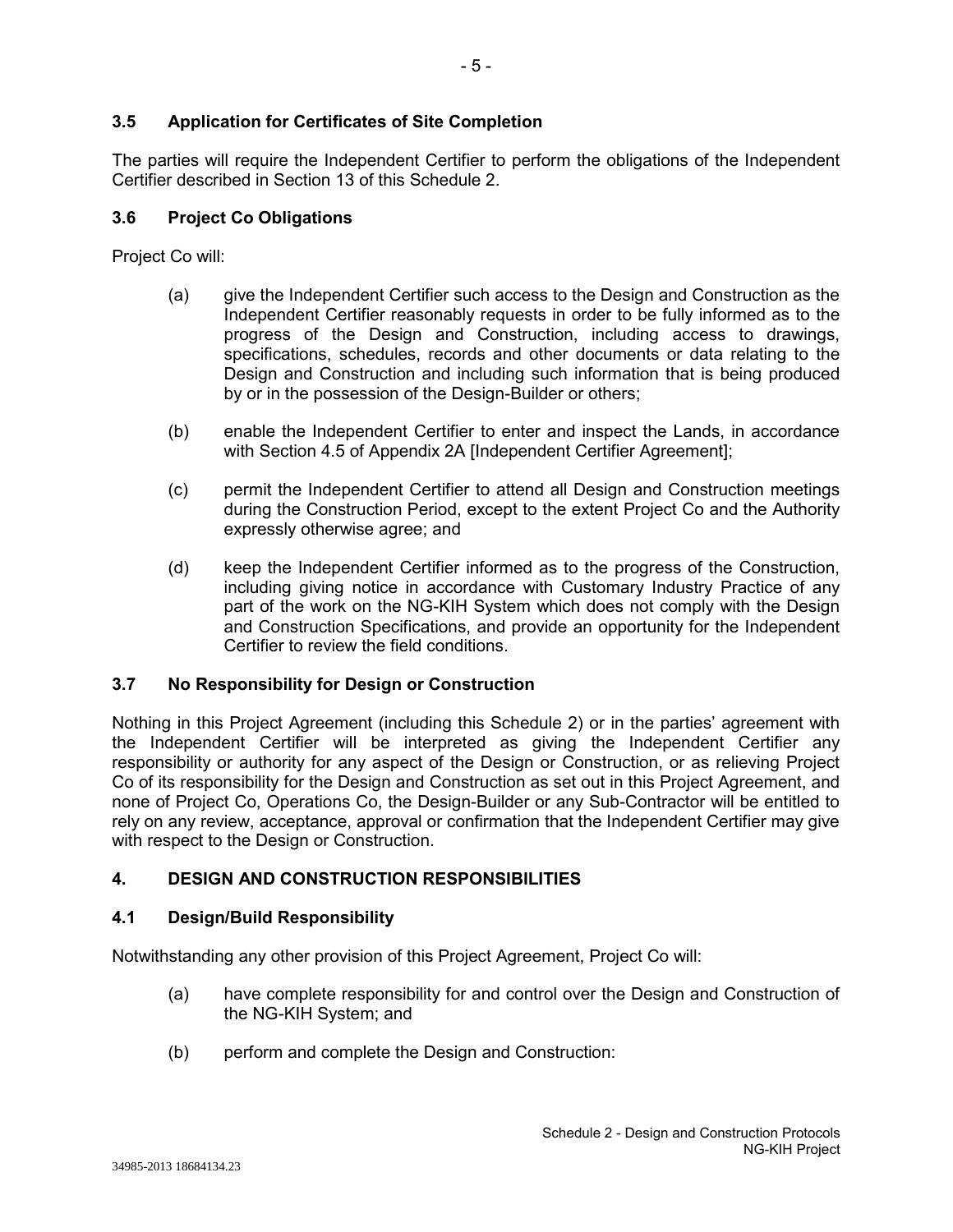- (1) in accordance with all terms of this Project Agreement, including the terms of this Schedule 2 and the Design and Construction Specifications; and
- (2) so as to provide the NG-KIH System that at System Completion:

- 6 -

- (A) is complete and operational and fit for the Intended Uses;
- (B) is fully compliant with the applicable requirements set out in Schedule 3 [Design and Construction Specifications]; and
- (C) will permit Project Co to provide the Services in accordance with the requirements of this Project Agreement.

Each of the obligations in Sections  $4.1(b)(1)$  and  $4.1(b)(2)$  of this Schedule 2 are independent obligations, and the fact that Project Co has satisfied one obligation will be no defense to an allegation that it has failed to satisfy another.

## **4.2 Standard of Performance for Design and Construction**

Without limiting the other requirements of this Project Agreement, Project Co will perform the Design and Construction to the standards required by Schedule 3 [Design and Construction Specifications].

#### **4.3 Deficiencies in Design or Construction**

Project Co will, without cost to the Authority, and without limiting Project Co's obligations to perform the Services as set out in this Project Agreement, including Schedule 4 [Services Protocols and Specifications], correct any Deficiency that becomes apparent at any time during the Term, subject to the terms of this Project Agreement, including the Handback Requirements.

#### **4.4 Compliance with Laws**

Project Co will undertake and perform the Design and Construction in accordance with applicable Laws, and so that all applicable elements of the Design and Construction, including all workmanship, construction equipment and materials, and the supply and installation of NG-KIH System equipment, meet the requirements of applicable Laws. If there is any conflict or ambiguity between the provisions of applicable Laws, or between a provision of applicable Laws and the Design and Construction Specifications, or between provisions of the Design and Construction Specifications, then the provision of higher quality or higher standard will govern.

#### **4.5 Permits for the Design and Construction**

- (a) Subject to Section 3.9 (Pole Attachment Agreements) of this Project Agreement, Section 8 (Supervening Events) of this Project Agreement and the Authority's obligation in respect of zoning for all Site Locations, Project Co is responsible to obtain all Permits that are required for the performance of the Design and Construction.
- (b) Project Co will: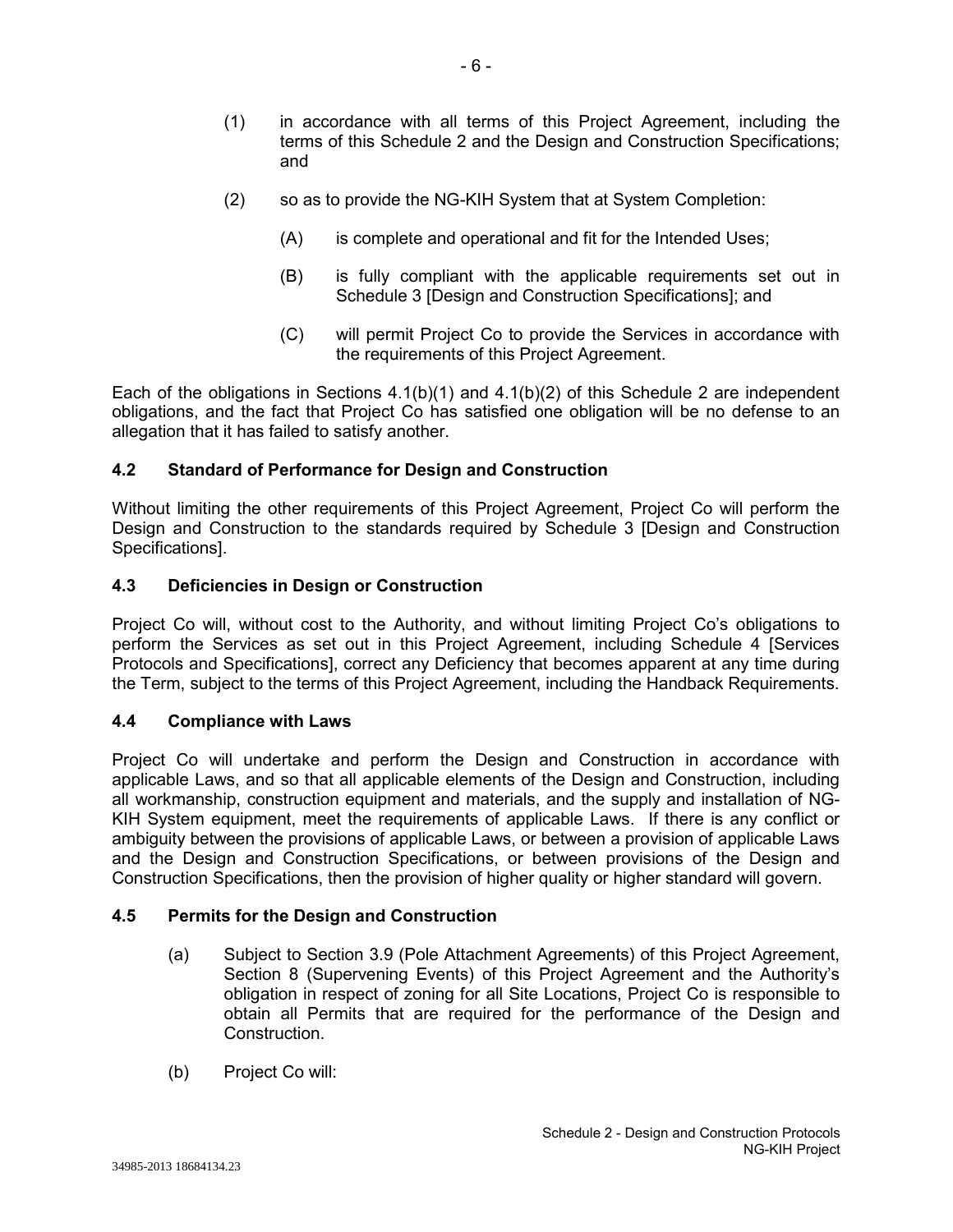- (1) keep the Authority's Design and Construction Representative fully informed of the details of all discussions and negotiations with Governmental Authorities with respect to all Permits;
- (2) provide access to copies of all applications relating to Permits and issued Permits for the Construction of the NG-KIH System in the DMS; and
- (3) where practicable, provide reasonable advance notice to the Authority of any meetings with Governmental Authorities relating to Permits and, upon request by the Authority, permit a representative of the Authority to attend any such meetings.
- (c) Subject to Section 3.9 (Pole Attachment Agreements) of this Project Agreement, Section 8 (Supervening Events) of this Project Agreement and the Authority's obligation in respect of zoning for all Site Locations, Project Co assumes all risk and costs arising in relation to all Permits, including delays to the Project Schedule arising from delays in obtaining Permits or inability to obtain Permits, conditions of obtaining Permits or amendments to Permits as may be required.
- (d) The Authority will provide Project Co and Operations Co with such information within the Authority's possession, and co-operate with Project Co and Operations Co, as Project Co or Operations Co reasonably require in relation to all Permits.

# **5. DESIGN AND CONSTRUCTION PLAN**

# **5.1 Design and Construction Plan**

Project Co will:

- (a) prepare a design and construction plan and an installation plan and a traffic flow and control plan (the "**Design and Construction Plan**");
- (b) submit the Design and Construction Plan to the Authority within 20 Business Days of the Effective Date, which plan shall be reviewed by the Authority in accordance with Appendix 2B [Design Review]; and
- (c) comply with the reviewed Design and Construction Plan in the Design and Construction of the NG-KIH System.

#### **6. DESIGN**

#### **6.1 Additional Design Considerations**

In addition to other requirements of this Project Agreement, Project Co will undertake and perform the Design so that the Design:

(a) is undertaken by a design team exercising such degree of care, skill and diligence as would reasonably be expected from consultants qualified to perform services similar in scope, nature and complexity to the Design, as of the date of this Project Agreement, and Project Co will appoint a design team that: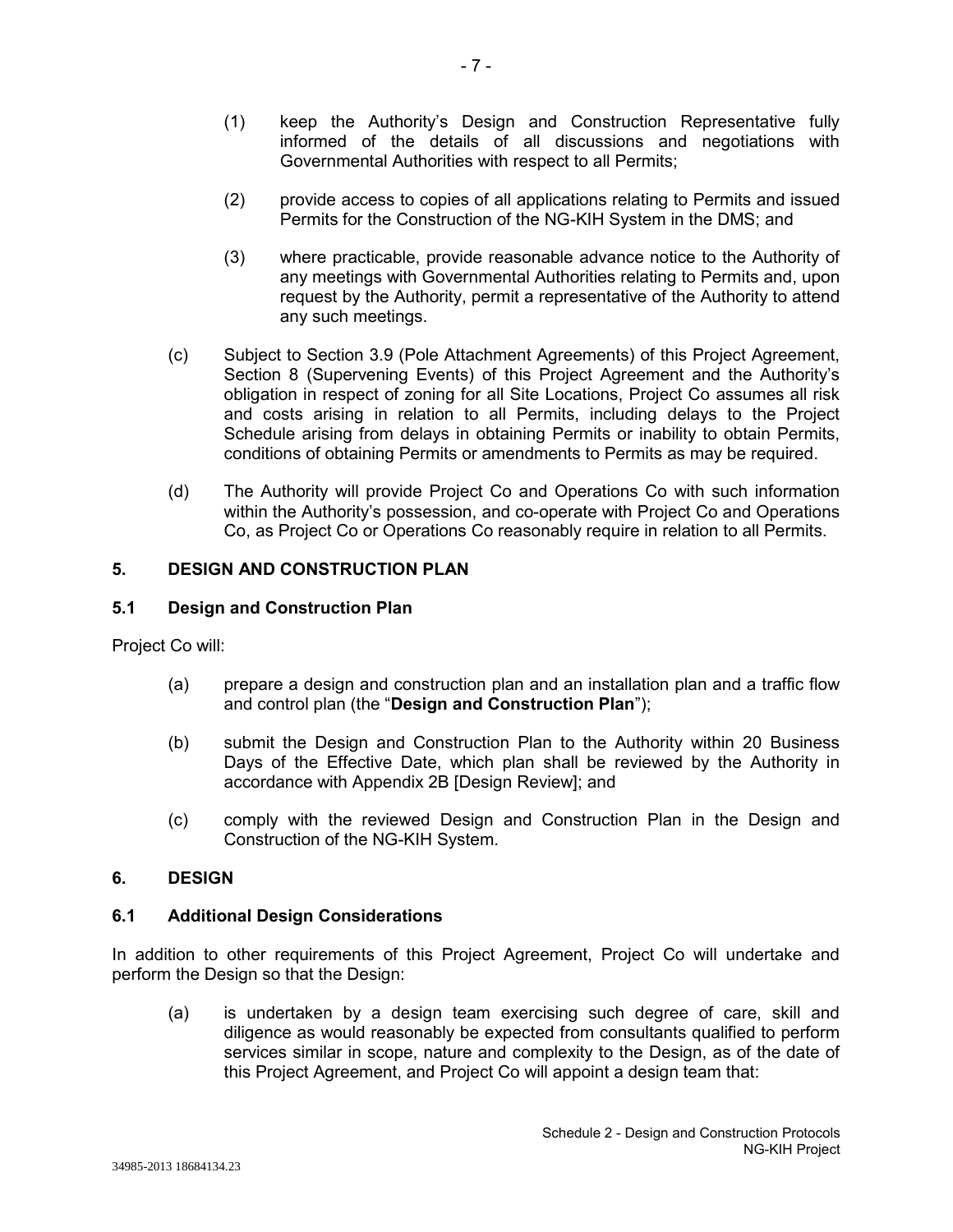- (1) is so qualified;
- (2) includes (as required by applicable Law or Customary Industry Practice) licensed or registered professional engineers and architects;
- (3) has sufficient expertise and experience to expeditiously and efficiently perform all of the Design in a proper and professional manner to the standard set out in this Project Agreement; and
- (4) has sufficient expertise and experience designing, constructing, operating and maintaining infrastructure in similar environmental and geotechnical conditions as in the Lands;
- (b) includes specific consideration of constructability, staging and equipment delivery restrictions and lifecycle cost issues at all stages of Design, as appropriate; and
- (c) includes consideration of efficient and cost-effective operation and maintenance, including any environmentally sustainable operating practices.

# **6.2 Design Process**

Project Co will undertake the Design in accordance with Appendix 2B [Design Review], including providing submittals to the Authority in accordance with the submittal schedule. This Section 6.2 does not limit Project Co's obligation to comply with any requirements set out in the Design and Construction Specifications in relation to the stages and requirements for the Design.

# **6.3 Design Change**

Any revisions to drawings, specifications and equipment requested by the Authority and any other change to any Design described in the Reviewed Drawings and Specifications (other than a change required to bring the Design into conformity with this Project Agreement) requested by the Authority will be a Change and the terms of Schedule 6 [Changes, Minor Works and Innovation Proposals] will apply.

# **6.4 Ownership of Design**

With respect to ownership and property rights relating to the Design:

- (a) the Authority will not have an ownership interest in the Design, including any of the drawings or specifications prepared and produced by Project Co, Operations Co, the Design-Builder or any Sub-Contractor;
- (b) Project Co grants to the Authority, or will cause Operations Co, the Design-Builder and all Sub-Contractors to grant to the Authority, an irrevocable perpetual license giving the Authority the non-exclusive right to use the Design, including any of the documents and information listed in Section 7.18 of this Schedule 2:
	- (1) in connection with the NG-KIH System during and beyond the end of the Term and as long as the NG-KIH System exists, including for operational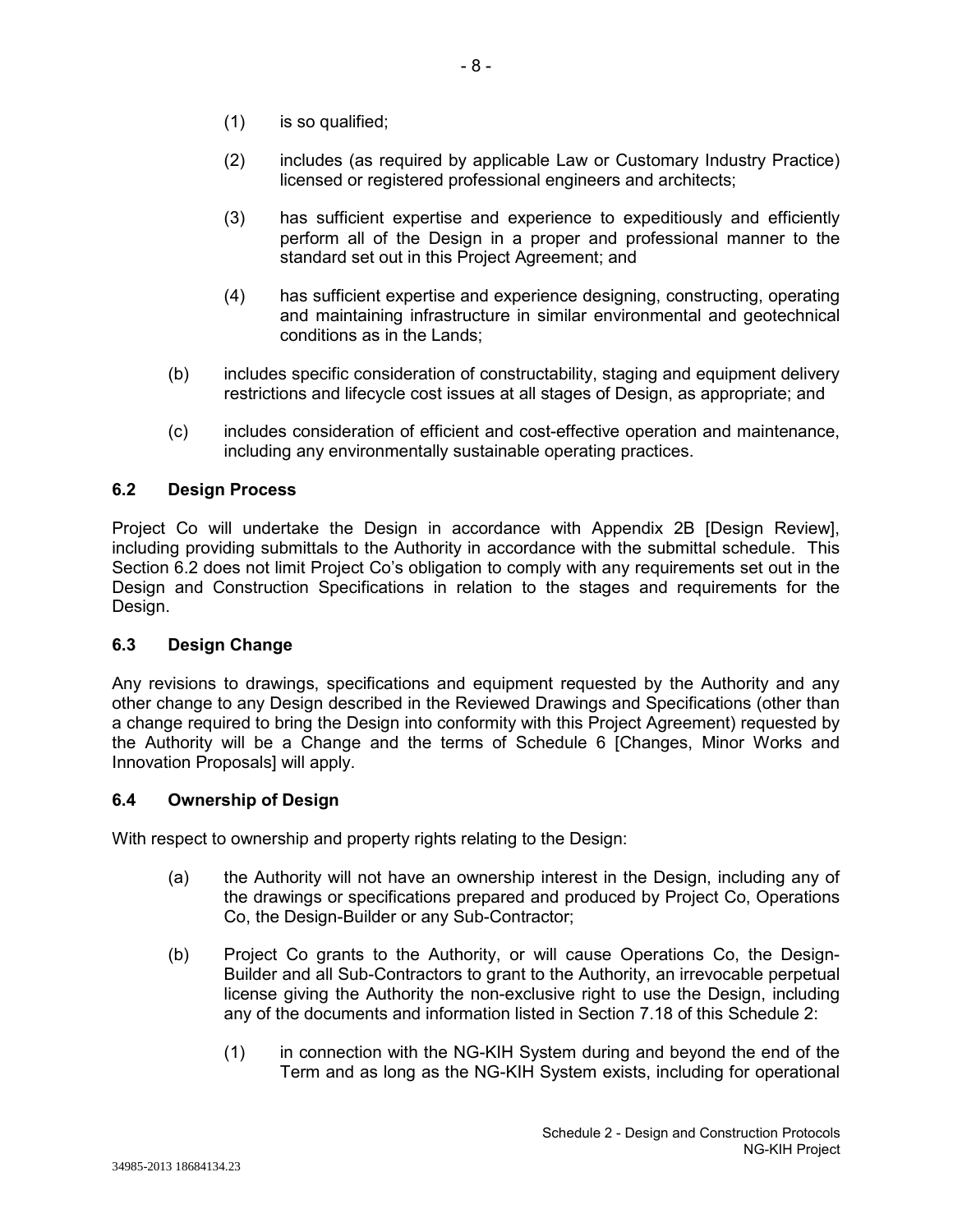purposes during the Term and for renovations, additions and alterations to the NG-KIH System; and

- (2) for reference purposes in connection with other operations, projects and facilities of the Authority; and
- (c) Project Co will execute and deliver through the DMS, or cause to be executed and delivered through the DMS, any and all further and other documents as the Authority may reasonably request to effect and record the license referred to in Section 6.4(b) of this Schedule 2.

# **7. CONSTRUCTION**

# **7.1 Construction of the NG-KIH System**

Project Co will perform the Construction in strict conformity with the Reviewed Drawings and Specifications, as may be modified and amended from time to time in accordance with the terms of this Project Agreement, and this obligation will be in addition to all other obligations of Project Co under this Project Agreement.

# **7.2 Amendments and Changes to the Drawings and Specifications**

During the Construction, Project Co will submit all amendments or additions to the Reviewed Drawings and Specifications to the Authority's Design and Construction Representative for review under Appendix 2B [Design Review]. Any Changes during the Construction will be subject to the terms of Schedule 6 [Changes, Minor Works and Innovation Proposals].

# **7.3 Skilled Workers**

Project Co will employ or cause Operations Co to cause the Design-Builder to employ a sufficient number of sufficiently skilled workers to perform the Construction in compliance with this Project Agreement. Trades and other workers will be licensed or registered as required by applicable Law or Customary Industry Practice.

# **7.4 Local Content Utilization**

Subject to Section 7.3, Project Co will use commercially reasonable efforts to utilize, or cause Operations Co to cause the Design-Builder to utilize, local labor to perform no less than 60% of the total Construction man hours. No later than 60 days following the end of each calendar year during the Construction Period, Project Co will provide a report to the Authority detailing its efforts to utilize and actual utilization of local labor in the Construction.

# **7.5 Disadvantaged Business Enterprises**

Project Co will use commercially reasonable efforts to utilize, or cause Operations Co to cause the Design-Builder to utilize, Disadvantaged Business Enterprises to perform no less than 10% of the total Construction man hours. No later than 60 days following the end of each calendar year during the Construction Period, Project Co will provide a report to the Authority detailing its efforts to utilize and actual utilization of Disadvantaged Business Enterprises in the Construction.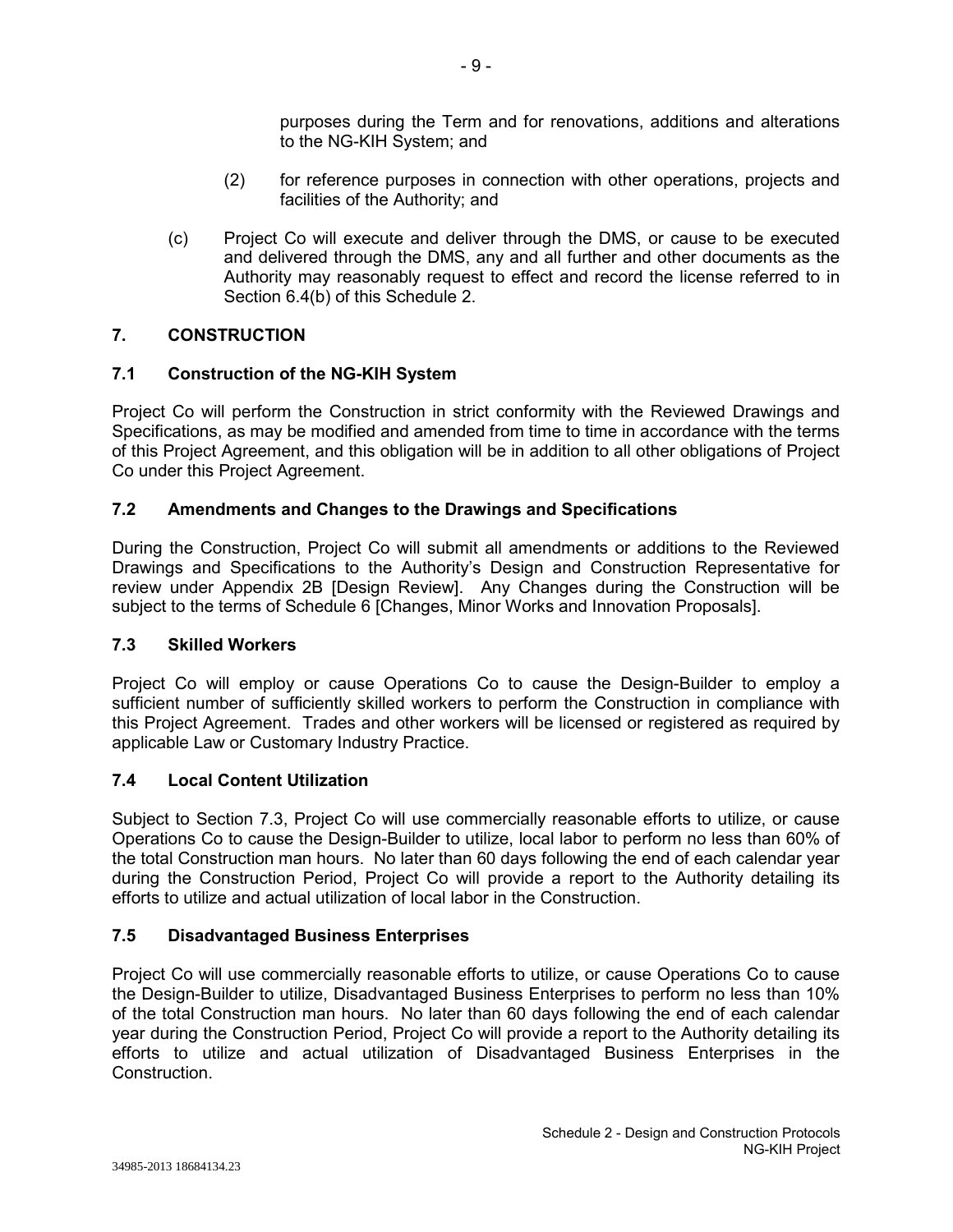# **7.6 Control of the Construction**

Project Co will have total control of the Construction and will effectively direct and supervise the Construction so that it is undertaken in compliance with the terms of this Project Agreement. Project Co will be responsible for all construction means, methods, techniques, sequences and procedures with respect to the Construction and for coordinating the various elements of the Construction, and nothing in this Project Agreement (including this Schedule 2) will be interpreted as giving any responsibility for the above to the Authority, the Authority's Design and Construction Representative or any other representative or agent of the Authority, or to the Independent Certifier.

# **7.7 Existing Utilities and Services**

Project Co will:

- (a) confirm the location of, and protect all existing utilities and services that may be affected by the Construction; and
- (b) subject to Section 8 (Supervening Events) of this Project Agreement, relocate, or cause to be relocated, any existing utilities and services that conflict with the Construction.

All existing utilities and services to local communities must remain in operation at all times with interruption only with the prior written consent of the Authority's Design and Construction Representative.

# **7.8 Route and Lands Investigation**

Subject to Section 8 (Supervening Events) of this Project Agreement or as otherwise expressly provided to the contrary in this Project Agreement and, for clarity, without derogating from the Authority's obligation to provide the License, Project Co will be deemed to have visually inspected portions of the planned route and Lands in relation to the performance of its obligations under this Project Agreement and to have satisfied itself and accepted all obvious risks and related responsibilities relating to the Construction on the planned route and Lands, including:

- (a) the adequacy of physical access to and through the Lands for the Construction;
- (b) vehicular access and parking;
- (c) traffic control and requirements for works on all roadways or public access rightof-ways;
- (d) temporary storage of building materials and equipment;
- (e) existing utilities and services on the Lands;
- (f) existing building structures to receive tie-ins; and
- (g) building components requiring demolition and disposal, if any.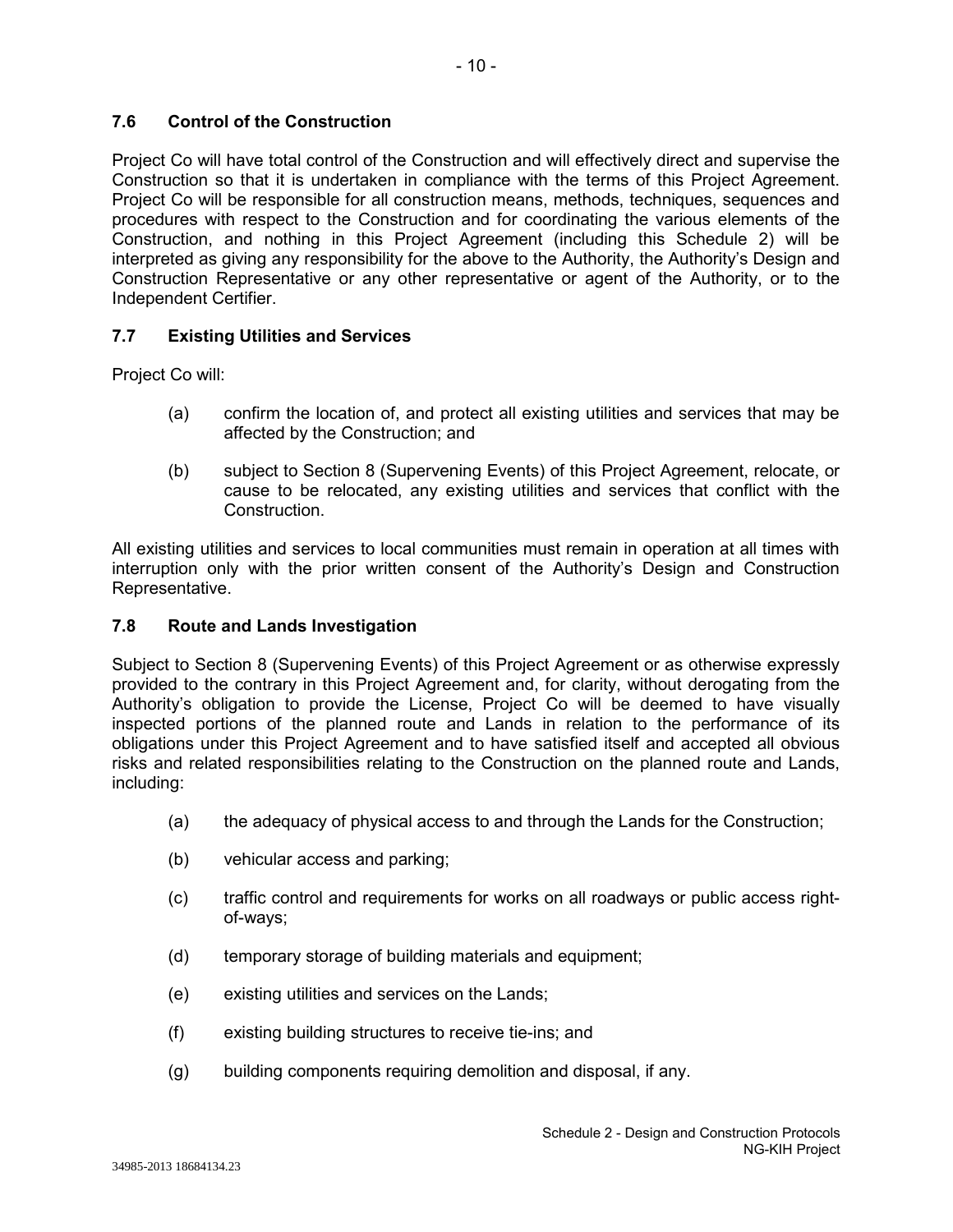## **7.9 Route and Lands Issues**

Project Co will:

- (a) carry out the Construction in accordance with an approved Design and Construction Plan that includes the details for Project Co's phasing of all parts of the Construction;
- (b) perform all Construction activities within lands for which Project Co has been granted a license in accordance with Schedule 7 [Lands] or for which Project Co has otherwise obtained sufficient rights of access;
- (c) provide a community liaison officer to provide a single point of contact for local communities regarding construction and development issues;
- (d) before commencing the Construction, prepare and implement, in co-operation with the Authority, an emergency response plan for the Project; and
- (e) if Project Co performs any Construction-related activities outside of the Lands, without limiting any other provisions of this Project Agreement, including the Design and Construction Specifications, comply with all relevant Laws.

## **7.10 Authority's Access to the Lands**

Subject to complying with all relevant safety procedures, including any relevant health and safety plans for the carrying out of the Construction and Project Co's, Operation Co's and/or the Design-Builder's site rules, the Authority's Design and Construction Representative and its delegates and any other person designated by the Authority will have access during normal working hours to:

- (a) attend the Lands and view the Construction; and
- (b) subject to obtaining the consent of Project Co's Design and Construction Representative, visit any other location where Construction is being performed for the purposes of general inspection and/or of attending any test or investigation being carried out in respect of the Construction or Commissioning.

The Authority's Design and Construction Representative and its delegates will have the right to attend all monthly progress meetings and site meetings, including meetings between Project Co, Operations Co and any Sub-Contractors.

Project Co will cooperate with the Authority to arrange for tours of the Lands or the NG-KIH System at reasonable times during Construction, in a way that does not interfere with the progress of the Construction.

Except as set out above or as otherwise provided for in this Project Agreement, the Authority will not grant any person access to the Lands or NG-KIH System during the Construction Period without the consent of Project Co, such consent not to be unreasonably withheld or delayed.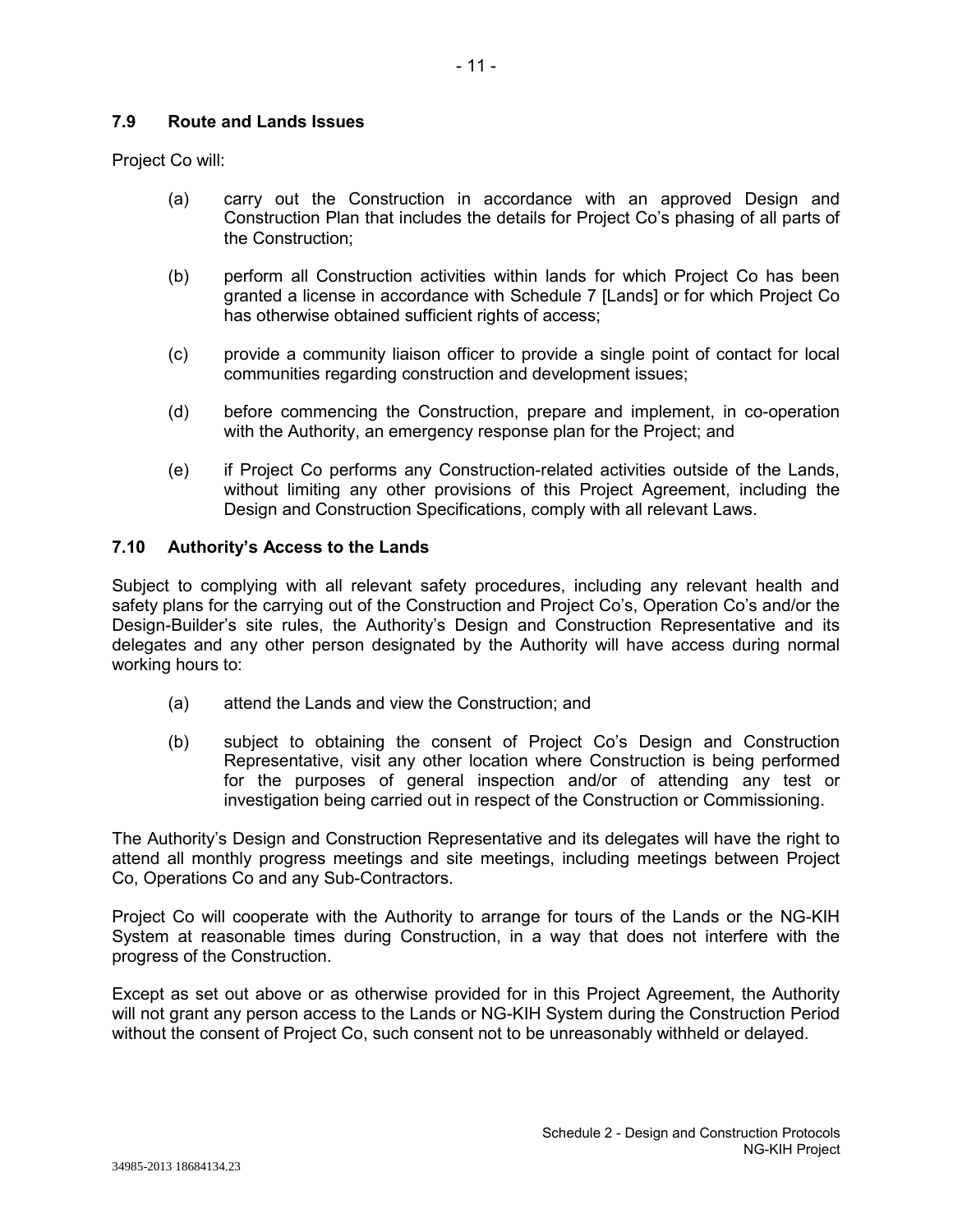## **7.11 Inspection**

Prior to the Site Completion Date of a Site, Project Co will, upon request by the Authority's Design and Construction Representative, which will include detailed reasons for the request, open up for inspection by the Authority's Design and Construction Representative any part of the Site which the Authority's Design and Construction Representative, acting reasonably, believes is defective and:

- (a) if the parties agree or if it is determined in accordance with the Dispute Resolution Procedure that there are no Deficiencies in the relevant part of the Site, then any delay caused by the exercise of such rights will be treated as a Compensation Event and be subject to Section 8.3 of this Project Agreement;
- (b) if the parties agree or if it is determined in accordance with the Dispute Resolution Procedure that there are Deficiencies in the relevant part of the Site, then:
	- (1) Project Co will rectify and make good such Deficiencies;
	- (2) any consequence of such rectification or making good Deficiencies will be carried out by Project Co at no cost to the Authority; and
	- (3) Project Co will not be entitled to any extension of time to the Project Schedule in relation to such rectification and making good of Deficiencies; and
- (c) if the parties are unable to reach agreement in accordance with (a) or (b) above, then the matter will, at the request of either party, be referred to the Dispute Resolution Procedure. If, in order to maintain compliance with the Project Schedule, it is necessary to proceed in respect of the matter in Dispute, the parties will proceed in accordance with the position of the Authority, provided that Project Co proceeding in accordance with the Authority's position will be a Compensation Event if the relevant matter in Dispute is determined in favor of Project Co.

# **7.12 Safety**

Project Co will be solely responsible for safety during the Construction Period, including the safety of all persons on the Lands and any other location where the Construction is performed (whether on the Lands or any other location, lawfully or not) and members of the public, and will comply with the requirements of applicable Laws, including applicable construction safety legislation, regulations and codes.

# **7.13 Protection of the Environment and Property**

Project Co will:

(a) follow all environmental protection requirements and restrictions while performing the Construction;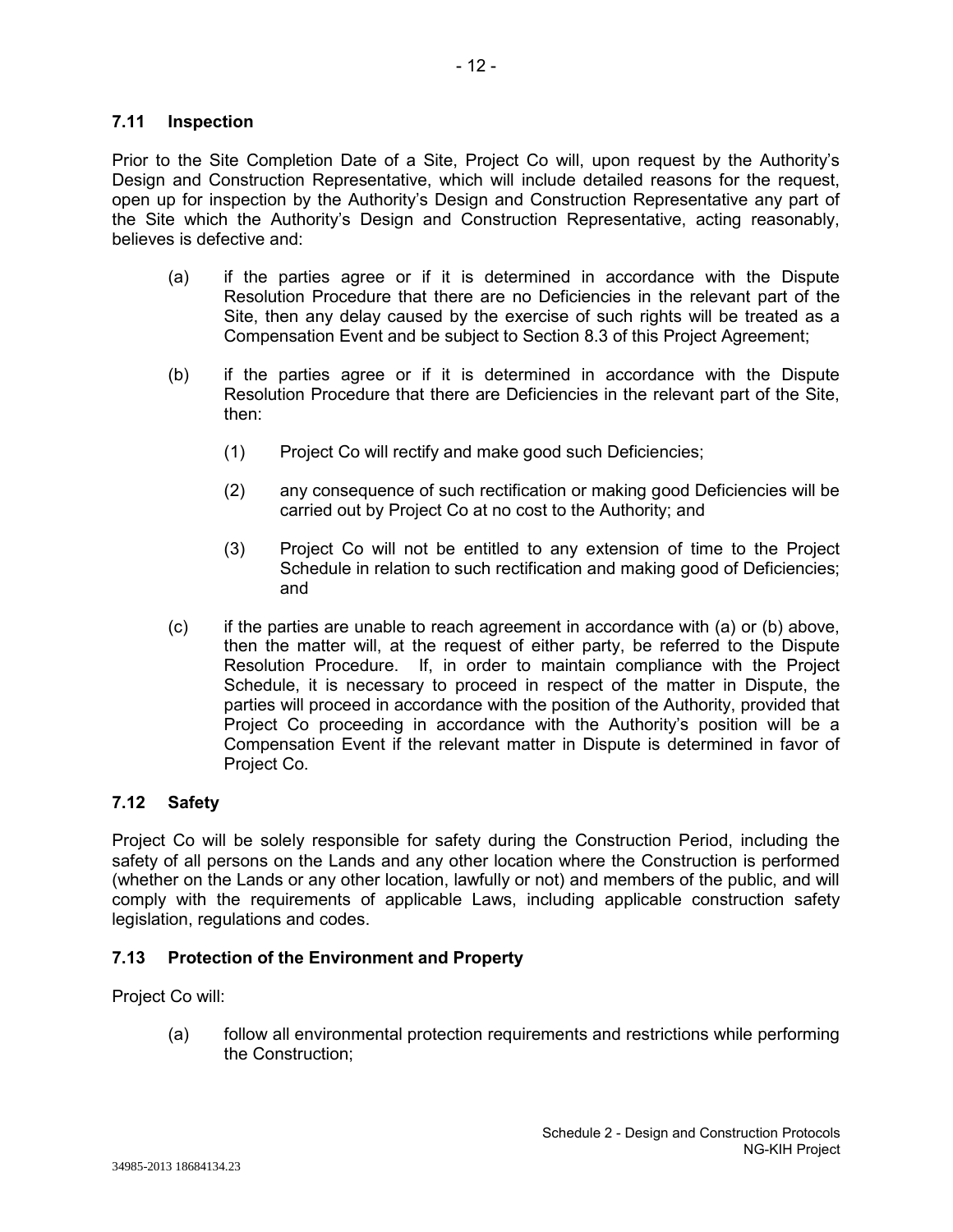- (b) protect the Authority's property (and any third party's property) from damage caused by the Construction, including buildings, roadways, drainage systems, landscaping, surfaces, services and infrastructure;
- (c) promptly notify the Authority of any damage to property caused by Project Co in undertaking the Construction, including any damage caused by site settlement or ground vibration; and
- (d) subject to Section 8 (Supervening Events) of this Project Agreement, promptly repair any damage to property caused by Project Co in undertaking the Construction, including any damage caused by site settlement or ground vibration.

## **7.14 Survey and Progress Monitoring**

Project Co will conduct a pre-construction ride-out survey of the route and regular progress monitoring surveys in accordance with the Design and Construction Plan.

## **7.15 Signage**

Project Co may erect signage on the Lands during Construction to identify Project Co, Operations Co and the Project Contractors, provided such signs are acceptable to the Authority's Design and Construction Representative, acting reasonably.

#### **7.16 Temporary Works**

During the Construction Period, Project Co will:

- (a) have the sole responsibility for the design, erection, operation, maintenance and removal of temporary structures and other temporary facilities and the design and execution of construction methods required in their use; and
- (b) subject to the Authority's obligation to provide utilities and services at all Site Locations, provide its own utilities and services necessary for Project Co's construction use, including power and water, and will not connect directly to existing Authority buildings or infrastructure except with the Authority's prior approval.

#### **7.17 Project Management**

Project Co will assign a project team, which will be headed by Project Co's Design and Construction Representative, to work in conjunction with the Authority's Design and Construction Representative. Project Co will provide overall project management, scheduling, reporting and financial management.

Project Co will initiate a kick-off meeting, on a mutually agreed upon date, after the Effective Date. The purpose of the kick-off meeting will be to confirm the working level contacts between the Authority, Project Co and any relevant third parties, to identify high level deployment schedules and to finalize the detailed project plan requirements.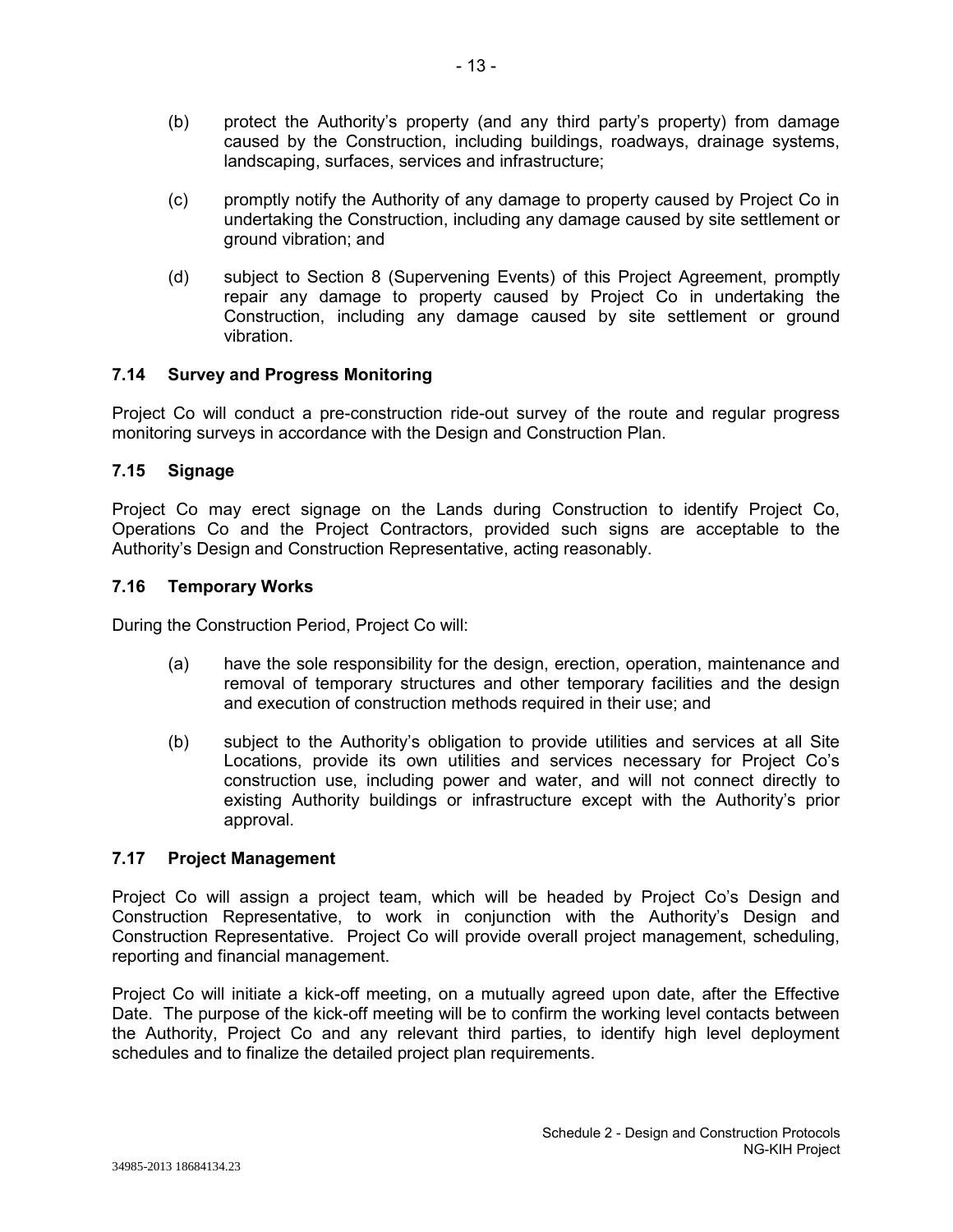Project Co will track and report status of both outside plant and inside plant Construction deliverables, including any impacts on the Project Schedule.

Other project management tasks include:

- (a) developing the Quality Assurance Plan and developing and implementing the Quality Assurance Program in accordance with Section 9.2 of this Schedule 2;
- (b) developing the Commissioning Plan in accordance with Section 12.1 of this Schedule 2;
- (c) creating and distributing meeting agendas and minutes;
- (d) administering the Change process;
- (e) ensuring circuits are documented and retained (circuit layout record assignments);
- (f) coordinating all corrective actions identified during inspections and audits;
- (g) capturing and tracking the resolution of any complaints about or damage by construction crews; and
- (h) documenting, mitigating and escalating Project-related issues to the Authority and maintaining a log of these issues, including actions in progress and resolution.

At the Authority's request, Project Co's Design and Construction Representative will attend meetings to update the Authority on the progress of the Construction and to discuss any issues that have arisen during the Construction Period.

#### **7.18 Project Records**

Notwithstanding any other provision of this Project Agreement:

- (a) As-Built Drawings and Specifications: Project Co will:
	- (1) no later than 4 months following Ring Completion in respect of any Ring, update the Reviewed Drawings and Specifications (with respect to the drawings, such update will be in approved electronic format), including all geospatial details and depth of cable, civil works, final NG-KIH POP floor plan layout, shop drawings and equipment rack mounted layouts and configurations, network element layouts and configurations, so as to produce accurate and complete as-built documents for the NG-KIH System, including any revisions permitted under this Project Agreement to the requirements of the Design and Construction Specifications or other provisions of this Project Agreement;
	- (2) make available the Reviewed Drawings and Specifications in approved electronic format to the Authority's Design and Construction Representative for review to permit the Authority's Design and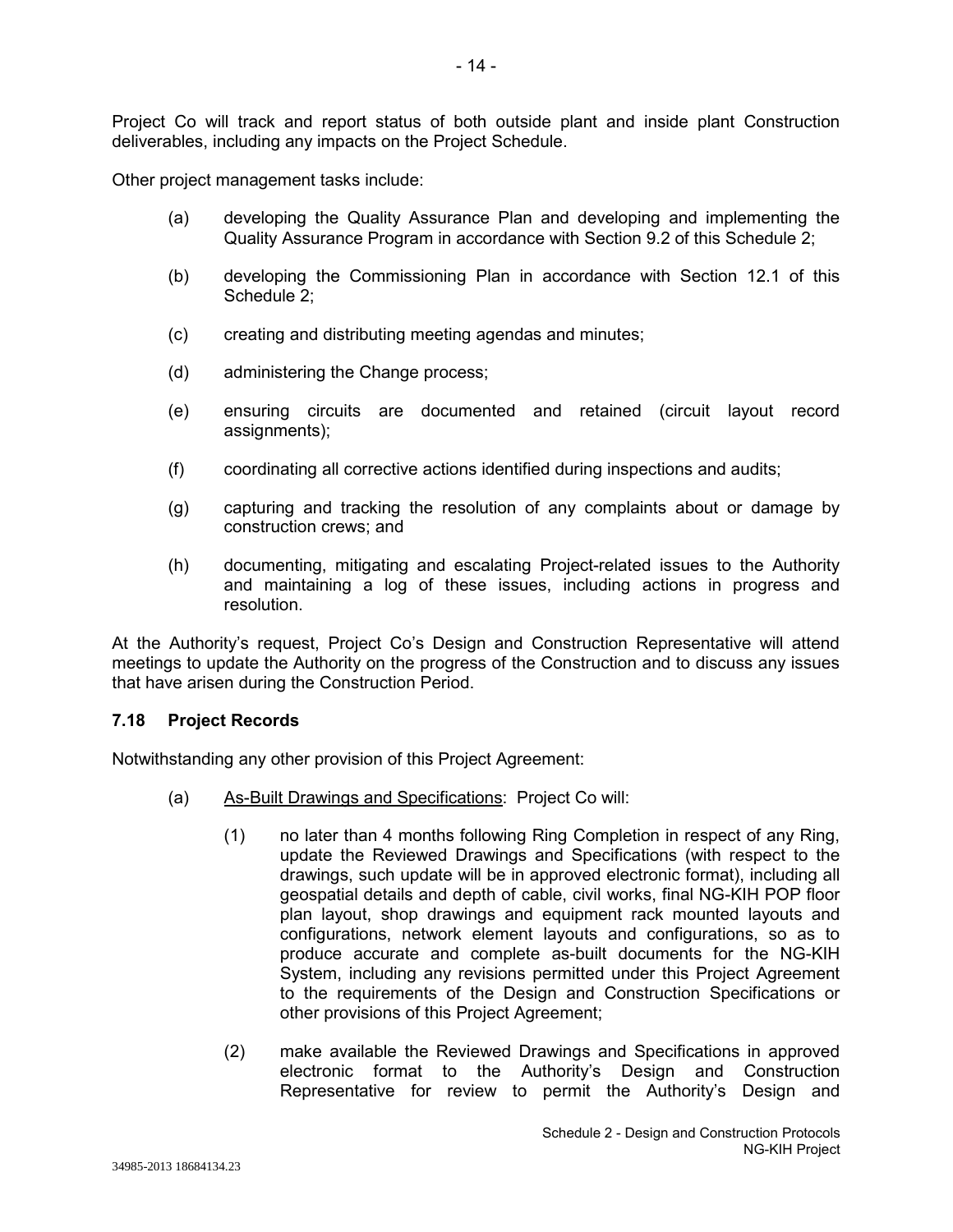Construction Representative to monitor Project Co's compliance with the requirements of this provision and for the Authority's operational and other use; and

- (3) submit all electronic copies through the DMS in compliance with the standards established by the Authority from time to time for electronic copies.
- (b) Maintenance Manuals: Project Co will:
	- (1) on or before System Completion, make available all maintenance manuals, specifications, warranties and related information, in written and/or electronic form, for all the equipment and systems that have been included in the Design and Construction of the NG-KIH System for review by the Authority's Design and Construction Representative; and
	- (2) organize and store such information in accordance with Schedule 14 [Records and Reports].
- (c) Design Records: Project Co will retain records of the Design process.
- (d) Minutes of Meetings: Project Co will retain minutes of all meetings between the Authority, Project Co and Operations Co relating to the Design and Construction. Project Co will circulate such minutes to the Authority's Design and Construction Representative for review and comment within the time period specified in this Project Agreement for the particular meeting or, if no time period is specified, then as soon as reasonably possible after the relevant meeting and a reasonable period before any subsequent meeting so that all parties may consider the minutes and take required actions in advance of the subsequent meeting.
- (e) Inspection Reports and Tests Results: Project Co will retain and maintain in the DMS official reports and certified test records of all inspections and tests which were undertaken as part of the Construction and/or Commissioning.
- (f) Monitoring Results: Project Co will retain all survey and monitoring records obtained in connection with Section 7.14 (Survey and Progress Monitoring).
- (g) Utility Plans: Project Co will retain utility plans for the NG-KIH System and the Lands.
- (h) Copies of all Permits: Project Co will retain copies of all Permits for the Construction of the NG-KIH System.
- (i) Signed Quality Assurance Plan: Project Co will retain a signed copy of the Quality Assurance Plan for the Construction and all records of the Quality Assurance Program implemented as required by this Project Agreement.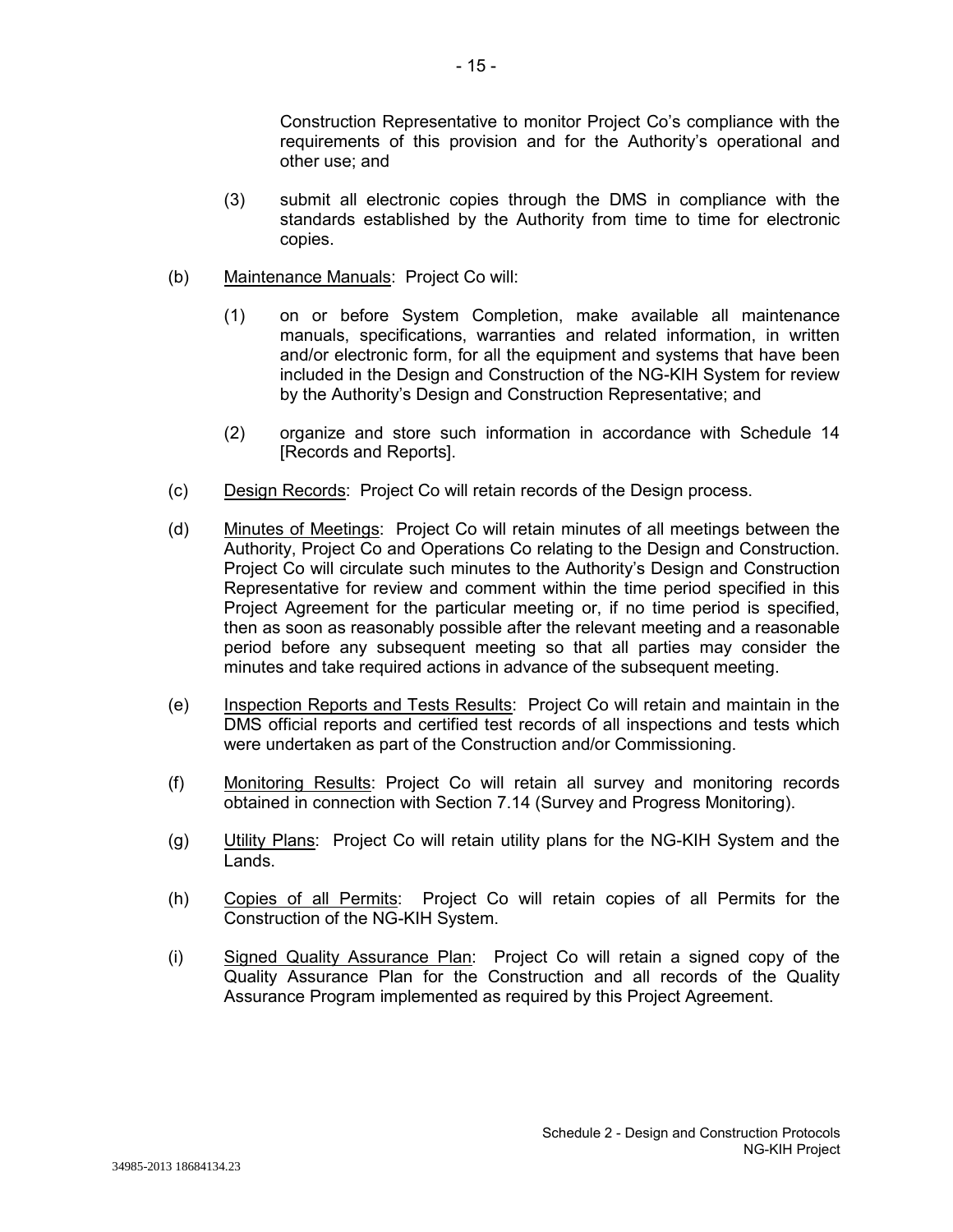# **8. EQUIPMENT SUPPLY AND INSTALLATION**

## **8.1 Design and Construction Requirements**

Project Co will complete the Design and Construction to accommodate the installation, operation, repair and maintenance of all the NG-KIH System equipment, including, as required, all electrical and fiber optic connections, structural support, seismic restraints and space for efficient access, all as specified in Schedule 3 [Design and Construction Specifications].

## **9. QUALITY ASSURANCE**

## **9.1 Quality of the Design and Construction**

Project Co is solely responsible for the quality of the Design and Construction.

## **9.2 Quality Assurance Program**

Project Co will develop and implement a quality assurance program (the "**Quality Assurance Program**") in accordance with the Quality Assurance Plan.

## **9.3 Quality Review by the Authority**

The Authority may, at its discretion, perform audits of the Quality Assurance Program and for that purpose Project Co will make available for review by the Authority, upon request from the Authority, all records of the Quality Assurance Program and the Quality Assurance Plan.

## **10. PROJECT SCHEDULE, SITE ACCESS PLAN, IMPLEMENTATION PLAN**

#### **10.1 Initial Project Schedule and Initial Site Access Plan**

Attached as Appendix 2C [Initial Project Schedule] is the initial project schedule (the "**Project Schedule**"), which the parties have relied upon in entering into this Project Agreement. Attached as Appendix 2D [Initial Site Access Plan] is the initial site access plan (the "**Site Access Plan**"), which the parties have relied upon in entering into this Project Agreement. The Site Access Plan includes 24x7 access security codes (where applicable), site contact names, site contact emails, site contact phone numbers, security badges, specific access restrictions, general access notification requirements, rights and policies and any other site access requirements for all Project-related activities in respect of each of the Sites. Subject to Section 8 (Supervening Events) of this Project Agreement, the Site Access Plan may be updated by the Authority, as required from time to time, in consultation with Project Co and having regard to the impact of any changes on the Project Schedule.

#### **10.2 Project Schedule Updates**

Project Co will, as required from time to time until System Completion, but no less than once per calendar month by the  $15<sup>th</sup>$  day of each month, in consultation with the Authority, update the Project Schedule so that it is at all times an accurate, reasonable and realistic representation of Project Co's plans for the completion of the Design and Construction of the NG-KIH System in accordance with the requirements of this Project Agreement.

The updates will include: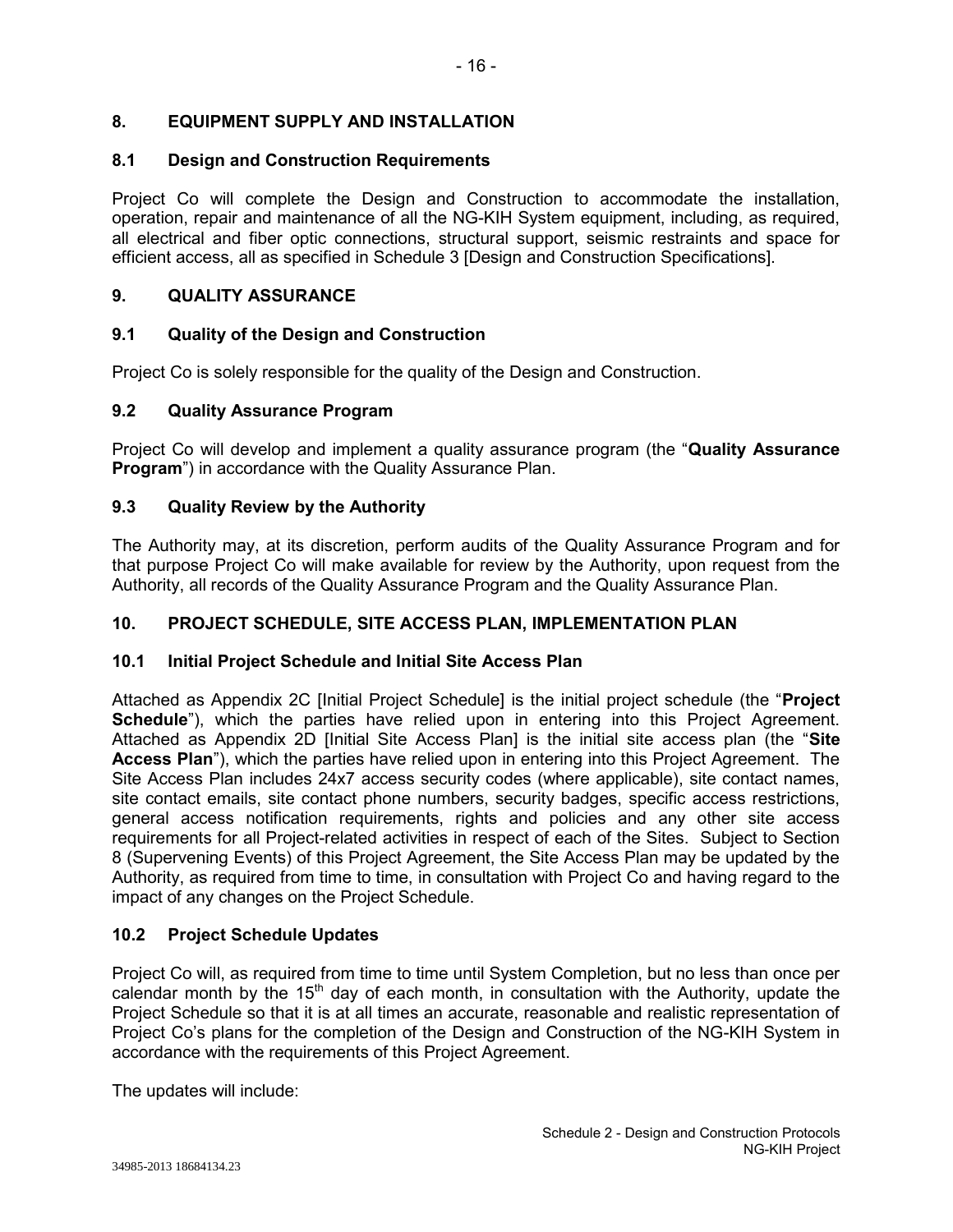- (a) adjustments resulting from Supervening Events and Changes, if any, as permitted by this Project Agreement;
- (b) best estimates of the following:
	- (1) the start and completion dates for the Design phases described in Section 6.2 of this Schedule 2;
	- (2) the commencement of Construction; and
	- (3) the planned start and completion dates of the major activities of Construction; and
- (c) the Target Site Completion Date for each Site, the Target Ring Completion Date for each Ring and the Target System Completion Date, which (except to the extent necessary to reflect adjustments made in accordance with Section 10.2(a) of this Schedule 2) may not be updated or otherwise changed without the prior consent of the Authority, acting reasonably.

Project Co will deliver an updated Project Schedule monthly to the Authority and the Independent Certifier and upon delivery the updated Project Schedule (the "**Updated Project Schedule**") will be the Project Schedule under this Project Agreement in substitution for the previously issued Project Schedule. If, at any time, the Authority does not agree with the proposed updates that may be required to the Project Schedule, then the disagreement may be referred to the Dispute Resolution Procedure.

### **10.3 Failure to Update Project Schedule**

If Project Co fails or refuses to deliver an Updated Project Schedule as required under Section 10.2 of this Schedule 2, then such failure or refusal will be deemed to be a Project Co Material Breach.

#### **10.4 Implementation Plan**

Project Co will develop an implementation plan (the "**Implementation Plan**") that will be coordinated with the Project Schedule (as updated from time to time in accordance with Section 10.2 of this Schedule 2) and the Site Access Plan.

The Implementation Plan will include:

- (a) detail about the roles, responsibilities and inter-dependencies of the Authority, Project Co, Operations Co, the Design-Builder and any relevant third parties; and
- (b) schedules, best practices, MOP, communications plans, risk mitigation strategies, escalation procedures, action item registers and completion certification requirements.

The Implementation Plan will be completed and submitted to the Authority in a form to be agreed by the parties, acting reasonably.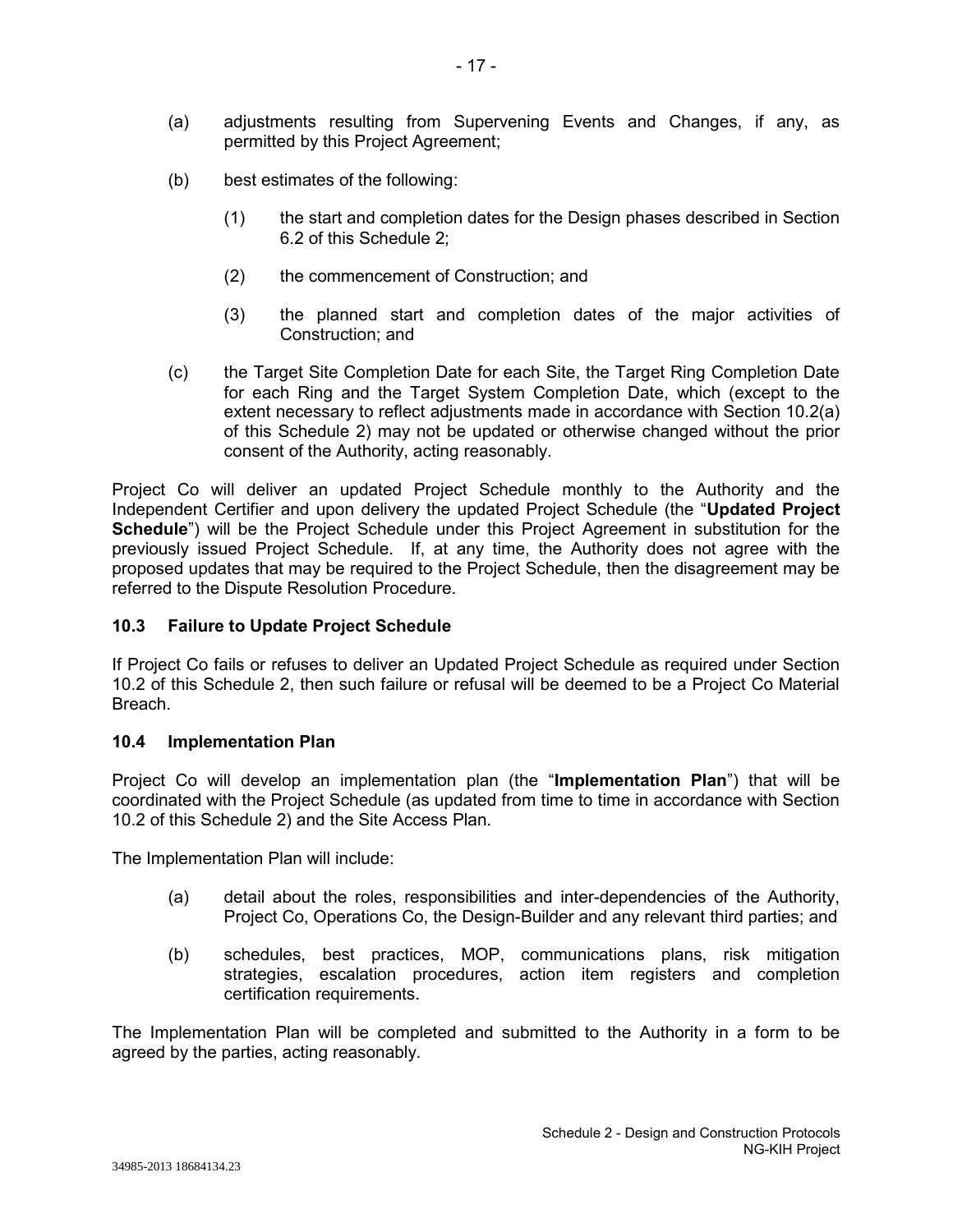Project Co will undertake the Design and Construction of the NG-KIH System in compliance with the Updated Project Schedule, as may be updated pursuant to this Project Agreement.

- 18 -

# **11. DELAY AND ACCELERATION**

# **11.1 Delay in Achieving Outside Ring Completion Dates**

If Project Co fails to achieve Site Completion of 90% of the Sites on a Ring by the relevant Outside Ring Completion Date, the Authority may suspend payment of that portion of the Availability Payment corresponding to the completed Sites on the Ring (the "**Outside Ring Completion Holdback**") until such time as 90% of the Sites on the Ring have achieved Site Completion. Once Project Co achieves Site Completion of 90% of the Sites on the Ring, Project Co will be entitled to receive the Outside Ring Completion Holdback and the Authority will resume payment of that portion of the Availability Payment corresponding to the completed Sites on the Ring. For greater certainty, Project Co will not be entitled to suspend the Services as a result of the suspension of payment contemplated in this Section 11.1.

# **11.2 Acceleration to Advance Construction or Other Changes to Project Schedule**

If, at any time, the Authority determines that it requires the Construction to proceed in advance of the Updated Project Schedule or other than in accordance with the Updated Project Schedule, then the Authority may give written notice to Project Co and Operations Co to provide the Authority with a written proposal to accelerate the Construction or otherwise modify the Updated Project Schedule.

If the Authority, acting reasonably, decides to proceed with the acceleration or other modification to the Updated Project Schedule:

- (a) the Authority will notify Project Co and Operations Co in writing;
- (b) Project Co will implement the directed acceleration or other modification to the Updated Project Schedule in accordance with its proposal;
- (c) the Authority will reimburse Project Co for costs that were described in Project Co's proposal and reasonably incurred by Project Co (but not for any other costs); and
- (d) if the acceleration or other modification to the Updated Project Schedule involves a Change (other than to the Updated Project Schedule), then such Change will be made in accordance with Schedule 6 [Changes, Minor Works and Innovation Proposals].

# **12. COMMISSIONING AND OPERATIONAL READINESS**

# **12.1 Commissioning Plan**

Project Co will prepare a commissioning plan (the "**Commissioning Plan**"). The Commissioning Plan must be reasonable having regard to the requirements of this Project Agreement and will be developed and finalized as follows: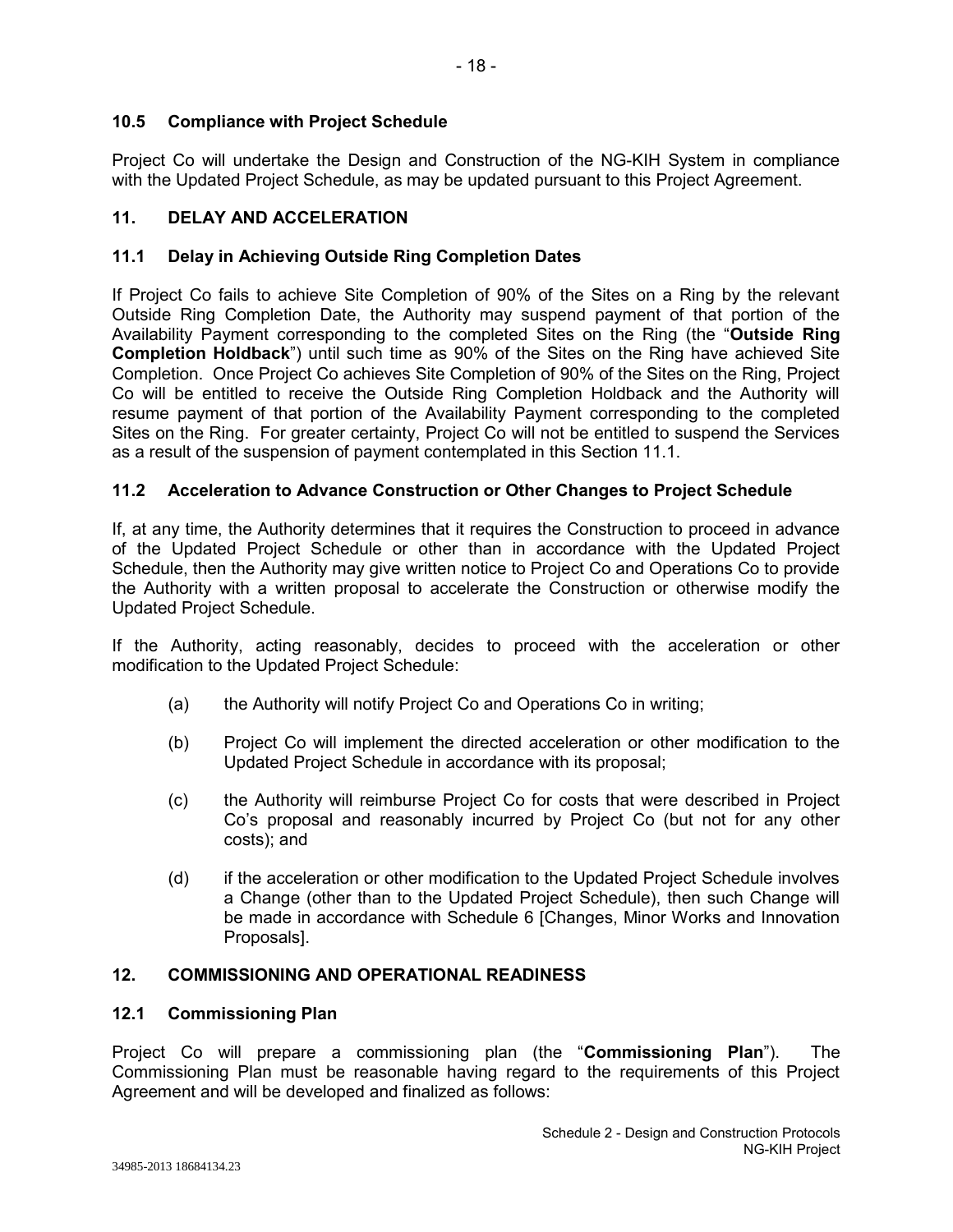- (a) Project Co will deliver a draft of the Commissioning Plan to the Authority not more than 3 months following the Effective Date;
- (b) the Authority will provide its comments, if any, on the draft Commissioning Plan to Project Co and Operations Co within 30 days of receipt of the draft;
- (c) Project Co will deliver a revised draft of the Commissioning Plan to the Authority not less than 30 days after receipt of the Authority's comments on the draft;
- (d) the Authority will, within 30 days of receipt of the revised draft, advise Project Co and Operations Co whether the Authority accepts the Commissioning Plan or, if the Authority does not accept it, the Authority will provide its reasons for such non-acceptance in sufficient detail to allow Project Co to address them;
- (e) if the Authority does not accept the Commissioning Plan, the parties will, acting reasonably, diligently work together with a view to revising the Commissioning Plan to address the Authority's reasons for non-acceptance; and
- (f) if the Authority has not accepted the Commissioning Plan by the date that is  $6$ months following the Effective Date, Project Co may refer the Dispute to the Dispute Resolution Procedure to determine whether Project Co's proposed Commissioning Plan is reasonable.

# **13. COMPLETION**

## **13.1 Site Completion Deficiency List**

Prior to and as a condition of issuance of the Certificate of Site Completion, Project Co will, in cooperation with the Authority's Design and Construction Representative and the Independent Certifier, prepare a complete list of Deficiencies that are apparent upon inspection of the relevant Site at that time (the "**Site Completion Deficiencies**") and deliver to the Authority's Design and Construction Representative the list of Site Completion Deficiencies. Subject to the right of Project Co to refer matters to the Dispute Resolution Procedure as set out below, the list of Site Completion Deficiencies will include all items required by the Authority to be included on such list. The Authority or Project Co may refer matters relating to the accuracy or completeness of the list of Site Completion Deficiencies to the Dispute Resolution Procedure.

# **13.2 Advance Notice of Application for Site Completion**

Project Co acknowledges that the Authority or the relevant Site, as applicable, will need sufficient time to notify existing service providers and the Independent Certifier will need sufficient time to complete any reviews, consult with the Authority and consider the list of Site Completion Deficiencies. Accordingly, Project Co will:

(a) at least 45 days before Project Co expects to achieve Site Completion for a Site, deliver to the Independent Certifier, the Authority's Design and Construction Representative and, if applicable, the contact person for the relevant Site a notice setting out the anticipated Site Completion Date;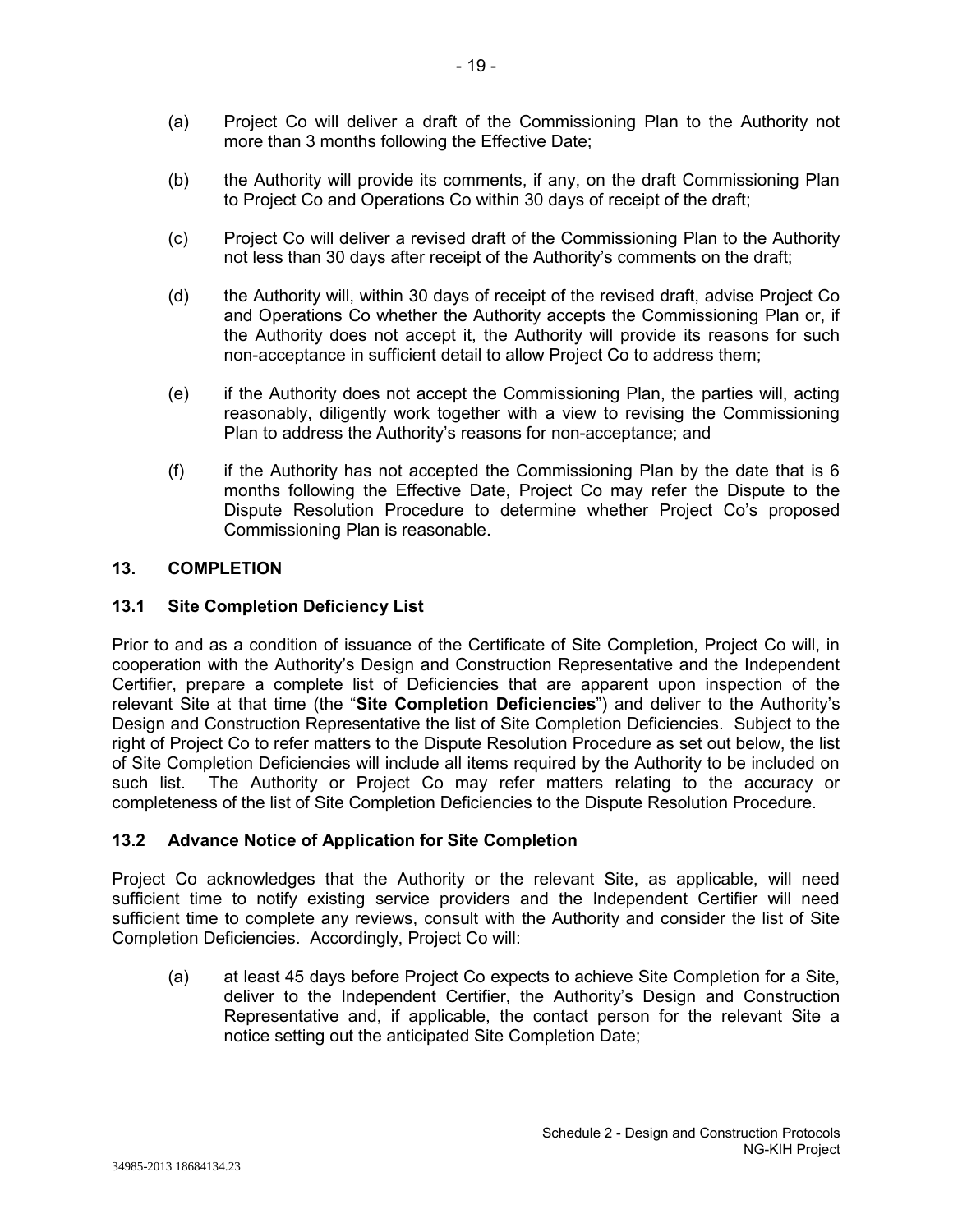- (b) at least 15 Business Days before Project Co expects to achieve Site Completion for a Site, deliver to the Independent Certifier and the Authority's Design and Construction Representative a notice setting out:
	- (1) a description of all outstanding Design and Construction to be completed by Project Co prior to Site Completion; and
	- (2) the list of Site Completion Deficiencies; and
- (c) assist the Independent Certifier to make any advance reviews requested by the Independent Certifier.

# **13.3 Application for Certificate of Site Completion**

If Project Co believes it has achieved the requirements for Site Completion in respect of a Site and complied with Section 13.2, then Project Co may apply to the Independent Certifier (with a copy to the Authority's Design and Construction Representative) for a Certificate of Site Completion.

No later than 5 Business Days after application by Project Co for a Certificate of Site Completion, the parties will require the Independent Certifier to review Project Co's application for Site Completion.

Within 5 Business Days of the Independent Certifier's review of Project Co's application for Site Completion, the Independent Certifier shall:

- (a) if Site Completion has been achieved, issue a certificate indicating that Site Completion has been achieved (a "**Certificate of Site Completion**"), together with comments on the list of Site Completion Deficiencies (if any); or
- (b) if Site Completion has not been achieved, provide Project Co and the Authority's Design and Construction Representative with a list of all incomplete Design and Construction (specifying the nature and extent of each incomplete item) that must be completed prior to Site Completion.

In accordance with the Independent Certifier Agreement, the Independent Certifier will, within 5 Business Days after the end of each month, deliver the Independent Certifier's Monthly Report for such month to the Authority, Project Co and Operations Co.

# **13.4 Correction of Deficiencies**

Upon issuance of the Certificate of Site Completion, Project Co will proceed expeditiously to correct each Site Completion Deficiency as soon as reasonably possible.

# **14. ROCK RISK SHARING MECHANISM**

#### **14.1 Rock Risk Amount**

The parties acknowledge and agree that the Contract Price under and as defined in the Design-Build Agreement includes \$21,770,681 in respect of rock risk (the "**Rock Risk Amount**"). The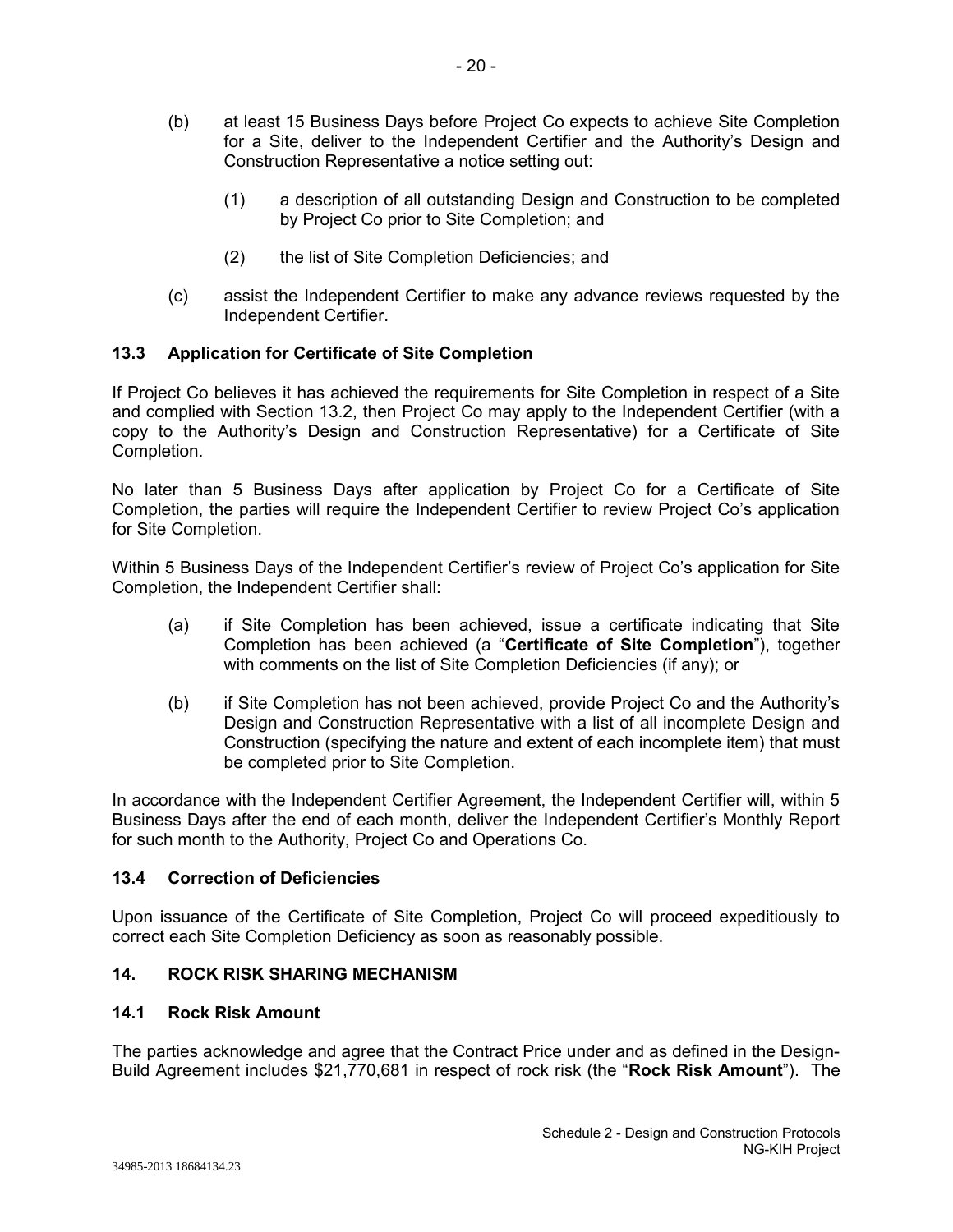parties further acknowledge and agree that, as Changes are implemented during the Construction Period, the Rock Risk Amount will be evaluated and adjusted if appropriate.

# **14.2 Monthly Reporting**

On a monthly basis throughout the Construction Period, Project Co will provide, or cause Operations Co to cause the Design-Builder to provide, a report to the Authority detailing the use of the Rock Risk Amount on a per foot basis at \$37.14/foot, including all supporting information and documentation as the Authority may reasonably require to substantiate the Design-Builder's claims.

#### **14.3 Rock Risk Sharing Mechanism**

On the System Completion Date, if the Rock Risk Amount:

- (a) has been exceeded, the Authority will make a payment to Project Co in the amount of 80% of the amount by which the Rock Risk Amount has been exceeded; or
- (b) has not been fully used, Project Co will make a payment to the NG-KIH Account in the amount of 80% of the unused Rock Risk Amount.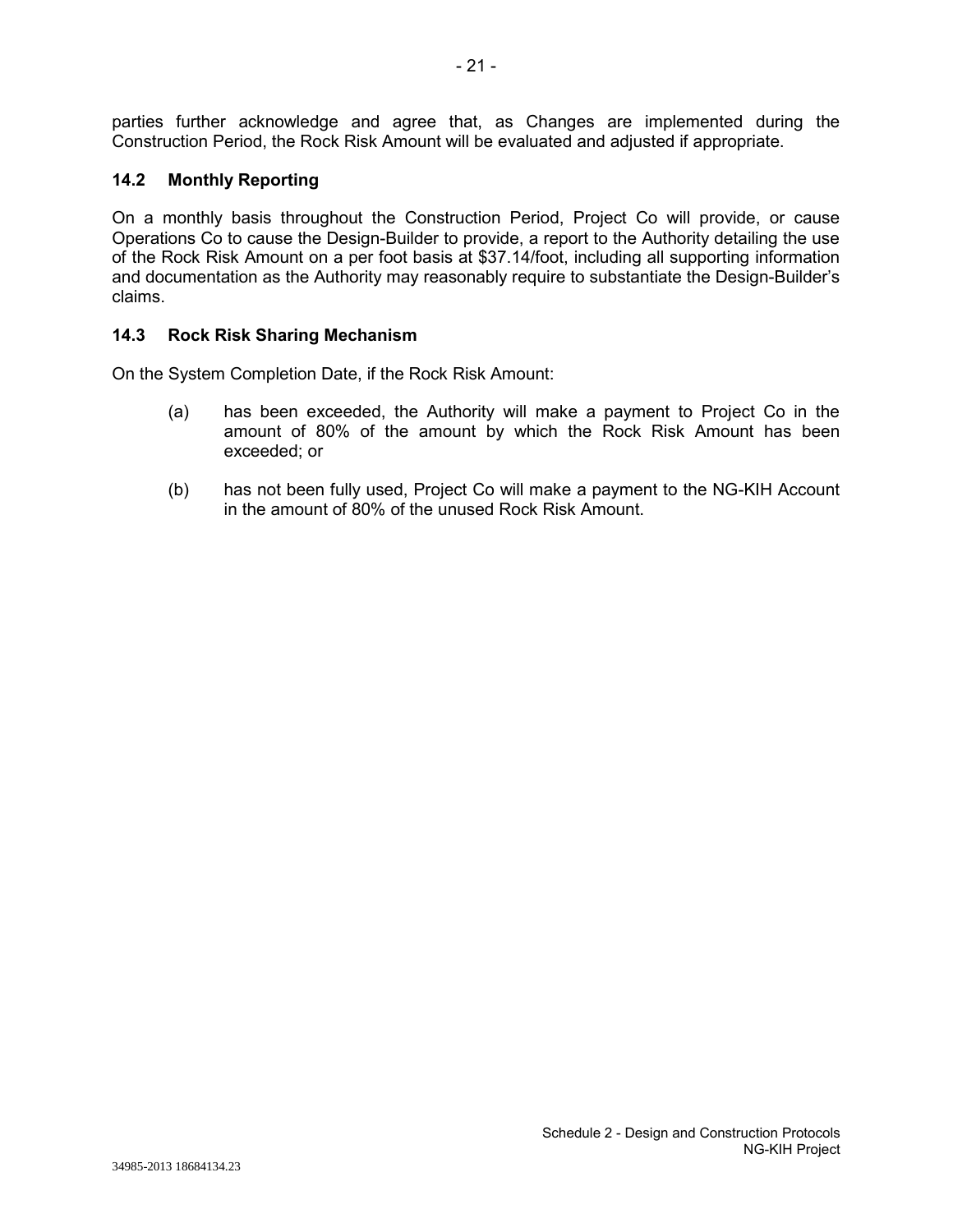## **APPENDIX 2A INDEPENDENT CERTIFIER AGREEMENT**

See attached.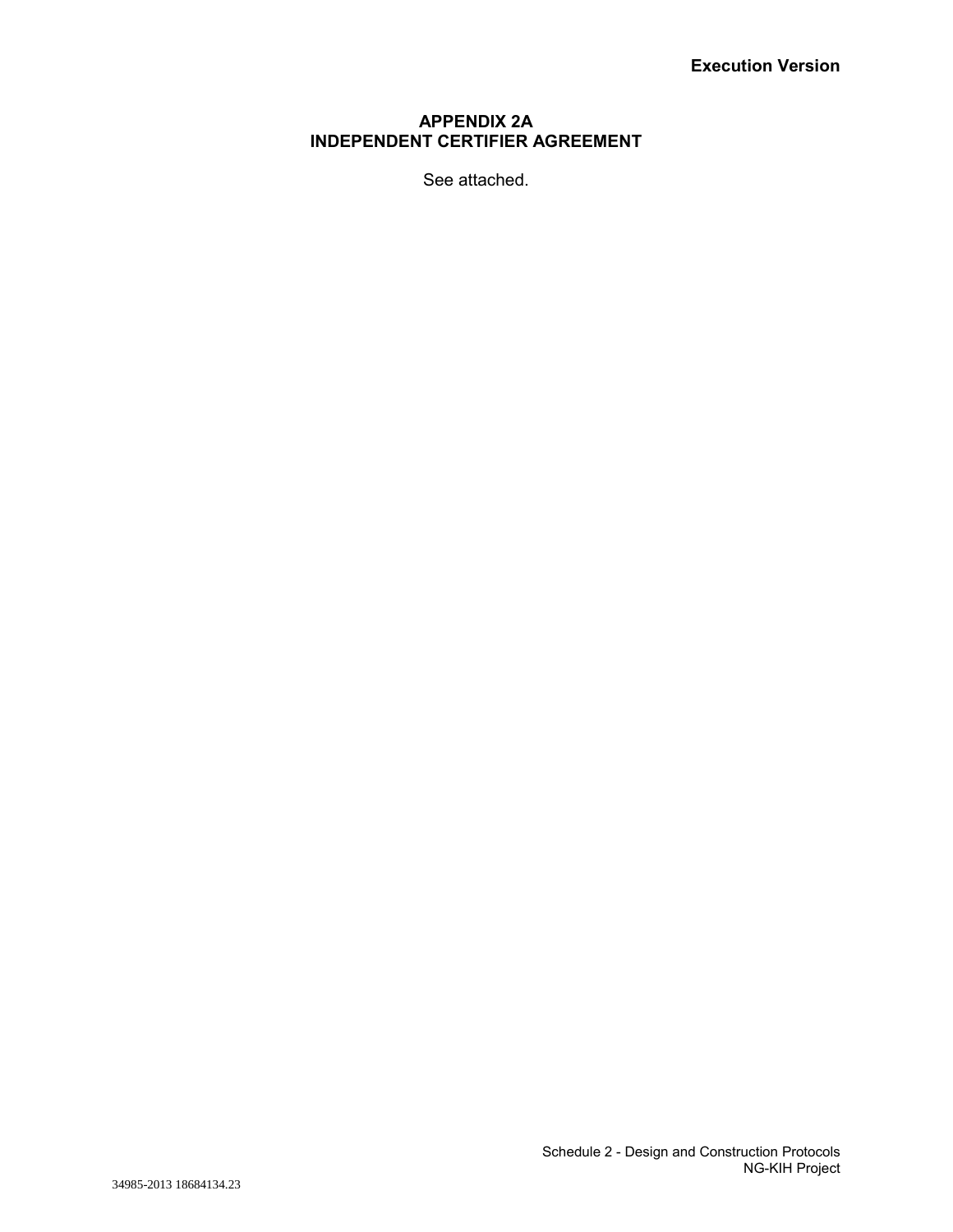# **APPENDIX 2A** FORM OF INDEPENDENT CERTIFIER AGREEMENT

# **TABLE OF CONTENTS**

| $\mathbf 1$ . |                                                             |  |  |  |  |  |
|---------------|-------------------------------------------------------------|--|--|--|--|--|
|               | 1.1                                                         |  |  |  |  |  |
| 2.            |                                                             |  |  |  |  |  |
|               | 2.1<br>2.2                                                  |  |  |  |  |  |
| 3.            |                                                             |  |  |  |  |  |
|               | 3.1<br>3.2<br>3.3<br>3.4<br>3.5<br>3.6<br>3.7<br>3.8<br>3.9 |  |  |  |  |  |
| 4.            |                                                             |  |  |  |  |  |
|               | 4.1<br>4.2<br>4.3<br>4.4<br>4.5<br>4.6<br>4.7               |  |  |  |  |  |
| 5.            |                                                             |  |  |  |  |  |
|               | 5.1<br>5.2<br>5.3                                           |  |  |  |  |  |
| 6.            |                                                             |  |  |  |  |  |
|               | 6.1<br>6.2                                                  |  |  |  |  |  |
| 7.            |                                                             |  |  |  |  |  |
|               | 7.1<br>7.2                                                  |  |  |  |  |  |
| 8.            |                                                             |  |  |  |  |  |
|               | 8.1<br>8.2<br>8.3<br>8.4                                    |  |  |  |  |  |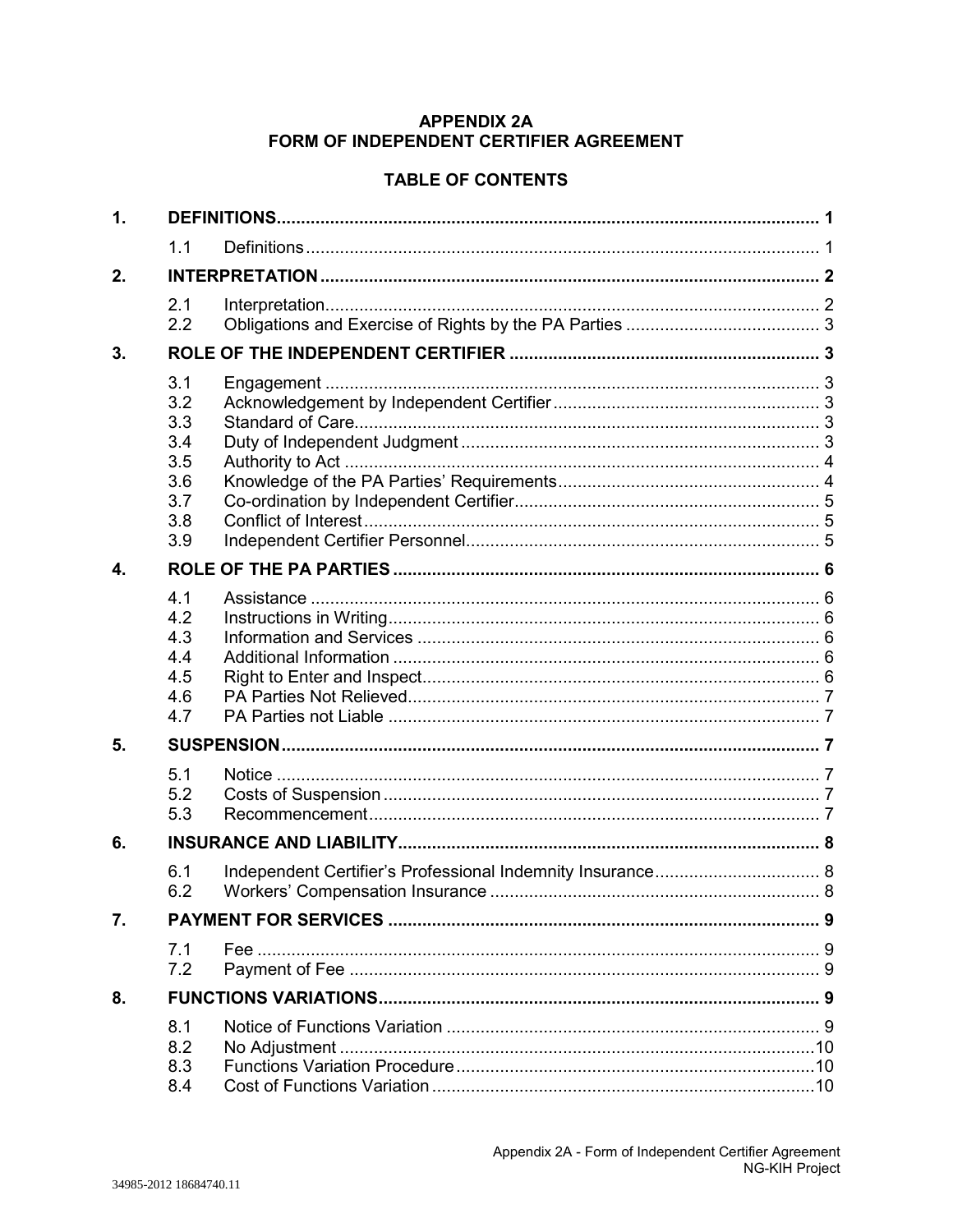| 9.  |                                                                                                 |                                                                   |  |  |  |  |  |  |  |
|-----|-------------------------------------------------------------------------------------------------|-------------------------------------------------------------------|--|--|--|--|--|--|--|
|     | 9.1<br>9.2<br>9.3<br>9.4<br>9.5<br>9.6<br>9.7<br>9.8<br>9.9                                     | Independent Certifier's Rights upon Termination for Convenience11 |  |  |  |  |  |  |  |
| 10. |                                                                                                 |                                                                   |  |  |  |  |  |  |  |
|     | 10.1                                                                                            |                                                                   |  |  |  |  |  |  |  |
| 11. |                                                                                                 |                                                                   |  |  |  |  |  |  |  |
|     | 11.1<br>11.2<br>11.3<br>11.4<br>11.5<br>11.6<br>11.7<br>11.8<br>11.9<br>11.10<br>11.11<br>11.12 |                                                                   |  |  |  |  |  |  |  |
|     |                                                                                                 |                                                                   |  |  |  |  |  |  |  |
|     |                                                                                                 |                                                                   |  |  |  |  |  |  |  |
|     |                                                                                                 |                                                                   |  |  |  |  |  |  |  |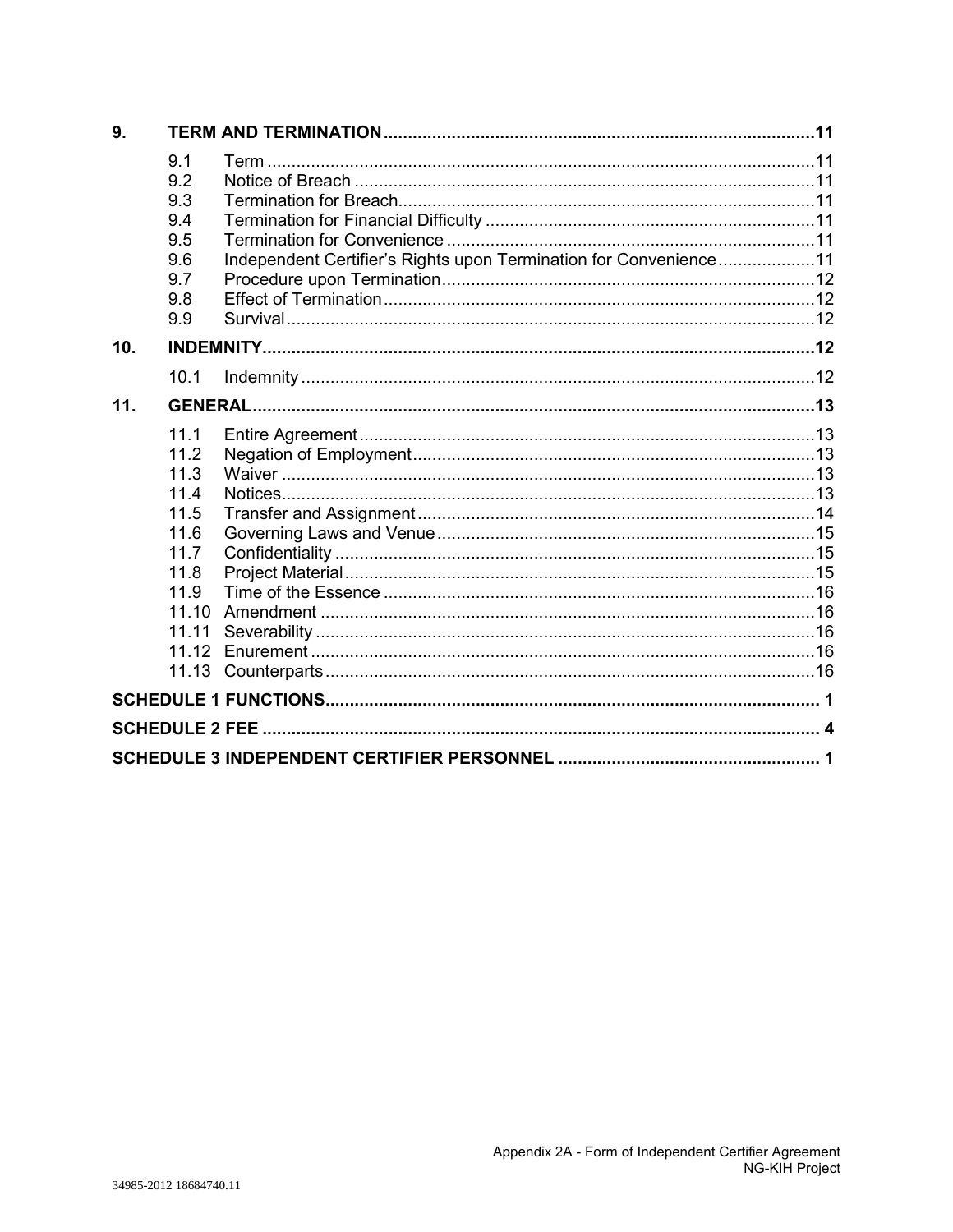### **APPENDIX 2A FORM OF INDEPENDENT CERTIFIER AGREEMENT**

**THIS INDEPENDENT CERTIFIER AGREEMENT** dated as of  $\blacksquare$ , 2015 is entered into:

#### **BETWEEN:**

**The Commonwealth of Kentucky**

(the "**Authority**")

#### **AND:**

**KentuckyWired Infrastructure Company, Inc.**

("**Project Co**")

## **AND:**

 $\blacksquare$ 

(the "**Independent Certifier**")

#### **WHEREAS:**

- A. The Authority and Project Co have entered into the Project Agreement.
- B. The Authority and Project Co wish to appoint the Independent Certifier, and the Independent Certifier wishes to accept such appointment, to perform certain services in connection with the Project Agreement.
- C. The Authority, Project Co and the Independent Certifier wish to enter into this Independent Certifier Agreement in order to record the terms by which the Independent Certifier will perform such services.

**NOW THEREFORE THIS INDEPENDENT CERTIFIER AGREEMENT WITNESSES THAT**, in consideration of the mutual covenants herein contained and other good and valuable consideration, the receipt and sufficiency of which are hereby expressly acknowledged by each of the parties hereto, the parties hereto agree as follows:

#### **1. DEFINITIONS**

#### **1.1 Definitions**

Unless otherwise specified or the context otherwise requires, capitalized but otherwise undefined terms in this Independent Certifier Agreement will have the respective meanings given to such terms in the Project Agreement and:

"**Fee**" means the fees payable by the PA Parties to the Independent Certifier for the Functions, as such fees are specified and made payable in Schedule 2 [Fee];

"**Functions**" means: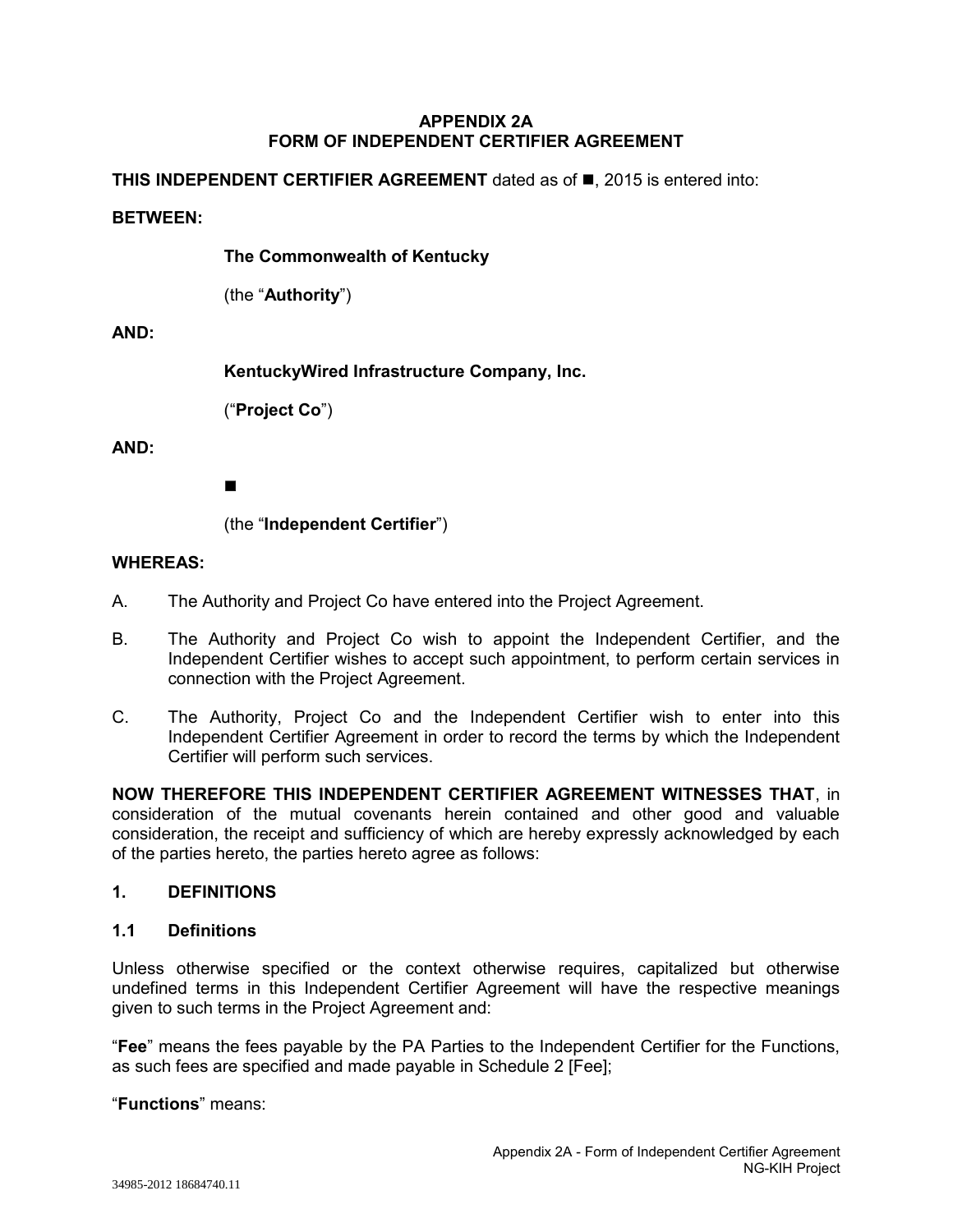- (a) all of the functions and obligations conferred on the Independent Certifier under the Project Agreement;
- (b) all of the functions and obligations conferred on the Independent Certifier under this Independent Certifier Agreement, including the functions described in Schedule 1 [Functions]; and
- (c) all other things or tasks which the Independent Certifier is required to do to comply with its obligations under this Independent Certifier Agreement;

"**Functions Variation**" means any change to the Functions;

"**Independent Certifier Agreement**" means this Independent Certifier Agreement and its Schedules;

"**Intellectual Property**" means any and all intellectual property rights throughout the world, whether subsisting now or in the future, including rights of any kind in inventions, patents, copyright, trademarks, service marks, industrial designs, integrated circuit topography rights, applications for registration of any of the foregoing, and know-how, trade secrets, confidential information and trade or business names;

"**PA Parties**" means, collectively, the Authority and Project Co;

"**Project Agreement**" means the project agreement dated , 2015 between the Authority and Project Co relating to the design, construction, financing, operation and maintenance for the NG-KIH System, as the same may be amended, supplemented or replaced from time to time; and

"**Project Material**" means all material:

- (a) provided to the Independent Certifier or created by or required to be created by any PA Party; and
- (b) provided by or created by or required to be created by the Independent Certifier as part of, or for the purpose of, performing the Functions,

including documents, equipment, reports, technical information, plans, charts, drawings, calculations, tables, schedules and data (stored and recorded by any means).

# **2. INTERPRETATION**

# **2.1 Interpretation**

The division of this Independent Certifier Agreement into Sections, the insertion of headings and the provision of a table of contents are for convenience only, do not form a part of this Independent Certifier Agreement and will not be used to affect the construction or interpretation of this Independent Certifier Agreement. The word "including" will not be construed as limiting the general term or statement immediately preceding. Unless otherwise specified:

(a) each reference in this Independent Certifier Agreement to "Section" and "Schedule" is to a Section of, and a Schedule to, this Independent Certifier Agreement;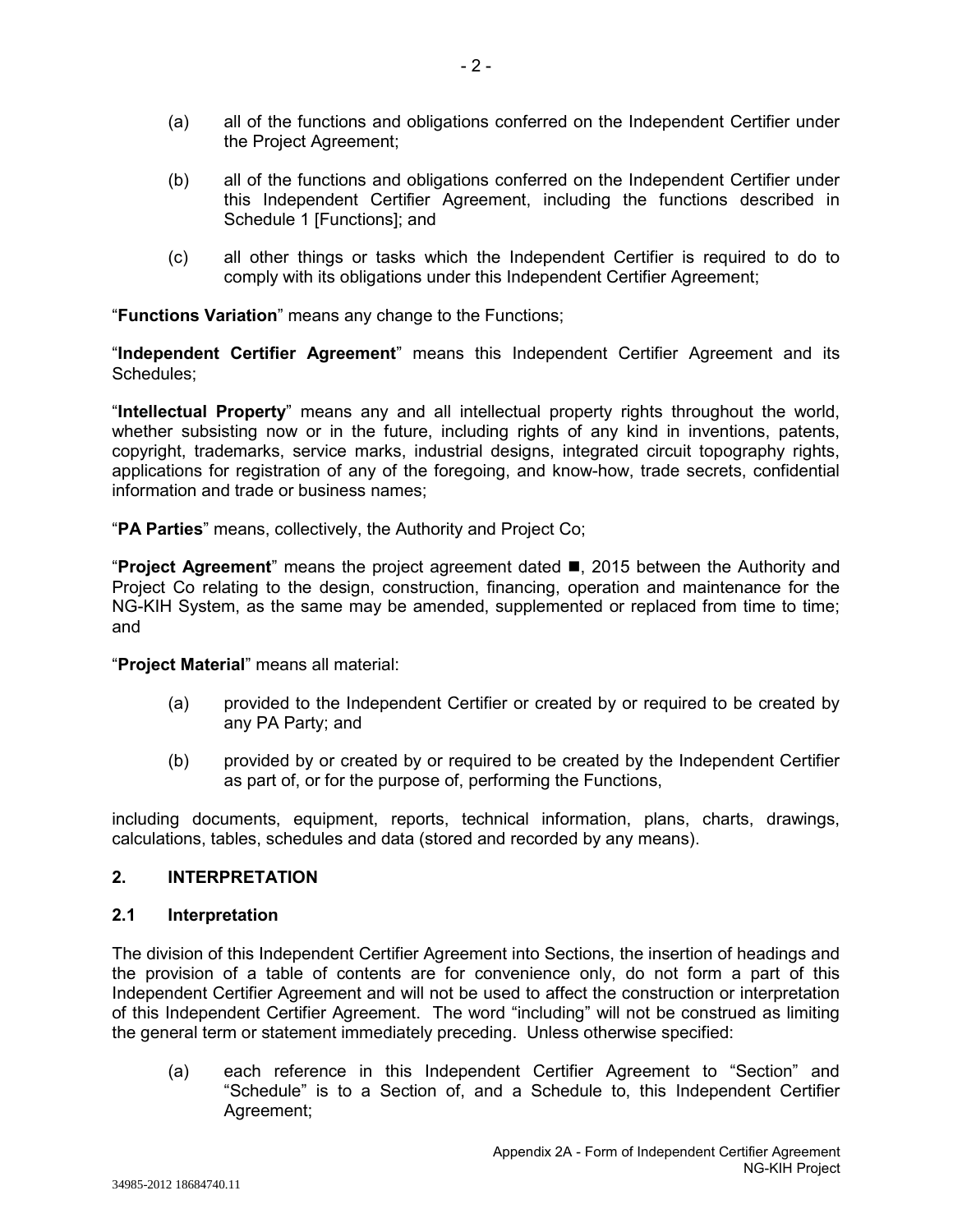- (b) each reference to a statute is deemed to be a reference to that statute and any successor statute, and to the regulations made under that statute and any successor statute, as amended or re-enacted from time to time:
- (c) words importing the singular include the plural and vice versa and words importing gender include all genders;
- (d) references to time of day or date mean Eastern Standard Time or Eastern Daylight Time, as the case may be;
- (e) all references to amounts of money mean U.S. Dollars; and
- (f) an accounting term has the meaning assigned to it, and all accounting matters will be determined, in accordance with GAAP consistently applied.

# **2.2 Obligations and Exercise of Rights by the PA Parties**

The obligations of the PA Parties under this Independent Certifier Agreement will be several. Except as specifically provided for in this Independent Certifier Agreement, the rights of the PA Parties under this Independent Certifier Agreement will be jointly exercised by each of the PA Parties.

## **3. ROLE OF THE INDEPENDENT CERTIFIER**

#### **3.1 Engagement**

The PA Parties hereby appoint the Independent Certifier, and the Independent Certifier hereby accepts such appointment, to carry out the Functions in accordance with this Independent Certifier Agreement. The Independent Certifier will perform the Functions in accordance with this Independent Certifier Agreement.

## **3.2 Acknowledgement by Independent Certifier**

The Independent Certifier hereby acknowledges in favor of the PA Parties that it has received a copy of the Project Agreement.

#### **3.3 Standard of Care**

The Independent Certifier will exercise the standard and skill, care and diligence in the performance of the Functions that would be expected of an expert professional experienced in providing services in the nature of the Functions for projects similar to the Project.

#### **3.4 Duty of Independent Judgment**

In exercising the Functions, the Independent Certifier will act:

- (a) impartially, honestly and independently;
- (b) reasonably, professionally and to the best of its abilities; and
- (c) in a timely manner: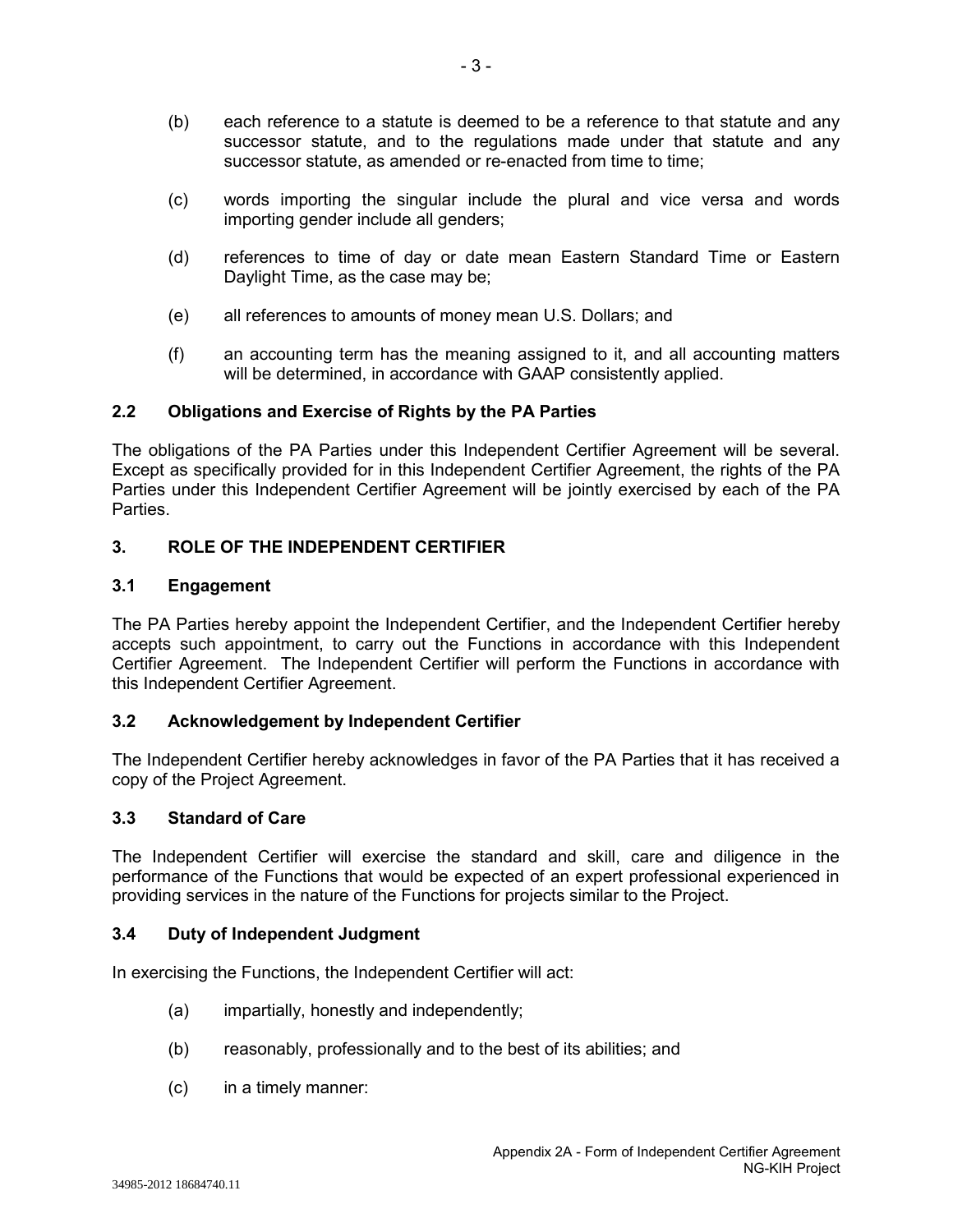- (1) in accordance with the times prescribed in this Independent Certifier Agreement or the Project Agreement, as applicable; or
- (2) where no times are prescribed, within 5 Business Days or such earlier time so as to enable the PA Parties to perform their respective obligations under the Project Agreement.

Although the Independent Certifier should take account of any opinions or representations made by the PA Parties, the Independent Certifier will not be bound to comply with any opinions or representations made by either of them in connection with any matter on which the Independent Certifier is required to exercise its professional judgment.

The Independent Certifier acknowledges that, as set out under the Project Agreement, the Independent Certifier's certifications will be final and binding on the PA Parties in respect of the issuance of a Certificate of Site Completion, and that the Independent Certifier will use its best skill and judgment in providing the Functions and making any certifications. A PA Party may dispute any other decision made by the Independent Certifier, including any list of Site Completion Deficiencies or list of incomplete Design and Construction that must be completed prior to Site Completion in respect of a Site.

## **3.5 Authority to Act**

The Independent Certifier:

- (a) is an independent consultant and is not, and will not purport to be, a partner, joint venturer or agent of any PA Party;
- (b) other than as may be expressly set out in the Project Agreement, has no authority to give any directions to a PA Party or its officers, employees, contractors, consultants or agents; and
- (c) has no authority to waive or alter any terms of the Project Agreement, nor to discharge or release a PA Party from any of its obligations under the Project Agreement unless jointly agreed in writing by the PA Parties.

#### **3.6 Knowledge of the PA Parties' Requirements**

The Independent Certifier warrants that:

- (a) it has and will be deemed to have informed itself fully of the requirements of the Project Agreement;
- (b) it will inform itself fully of the requirements of such other documents and materials as may become relevant from time to time to the performance of the Functions;
- $(c)$  without limiting Sections 3.6(a) or 3.6(b), it has and will be deemed to have informed itself fully of all time limits and other requirements for any Function which the Independent Certifier carries out under the Project Agreement and this Independent Certifier Agreement;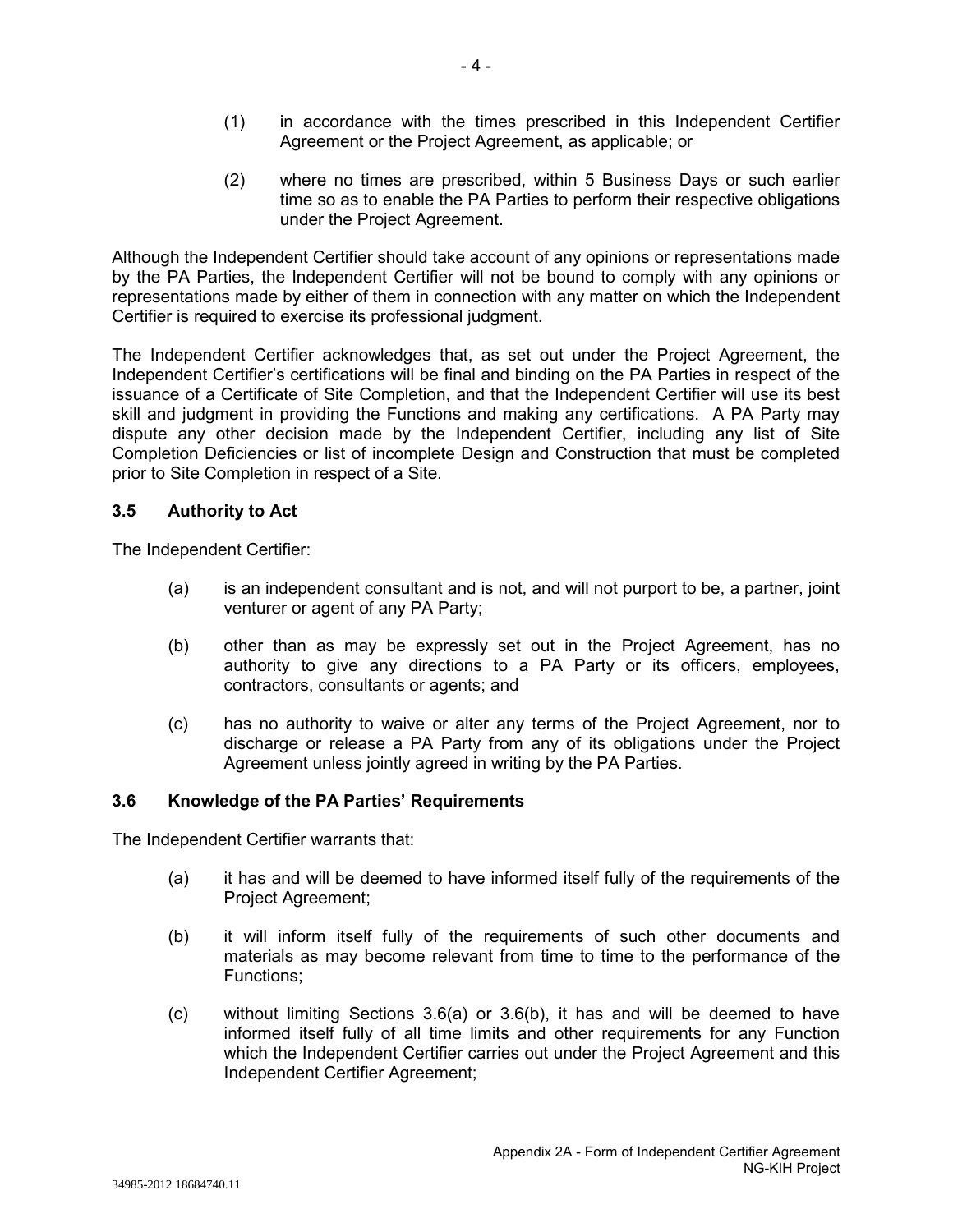- (d) it has and will be deemed to have informed itself fully of the nature of the work necessary for the performance of the Functions and the means of access to and facilities at the NG-KIH System and Lands including restrictions on any such access or protocols that are required; and
- (e) it has satisfied itself as to the correctness and sufficiency of its proposal for the Functions and that the Fee covers the cost of complying with all of the obligations under this Independent Certifier Agreement and of all matters and things necessary for the due and proper performance and completion of the Functions.

## **3.7 Co-ordination by Independent Certifier**

The Independent Certifier will:

- (a) fully co-operate with the PA Parties and their designated representatives or agents;
- (b) carefully co-ordinate the Functions with the work and services performed by the PA Parties;
- (c) without limiting its obligations under Sections 3.4 and 3.7(b), perform the Functions so as to avoid unreasonably interfering with, disrupting or delaying the work and services performed by the PA Parties; and
- (d) provide copies to all PA Parties of all reports, communications, certificates and other documentation that it provides to any PA Party.

#### **3.8 Conflict of Interest**

The Independent Certifier warrants that:

- (a) at the date of signing this Independent Certifier Agreement, no conflict of interest exists or is likely to arise in the performance of its obligations under this Independent Certifier Agreement; and
- (b) if, during the term of this Independent Certifier Agreement, any such conflict of interest or risk of conflict of interest arises, the Independent Certifier will immediately notify the PA Parties in writing of such conflict of interest or risk of conflict and take such steps, including withdrawal, as may be required by each of the PA Parties to avoid or mitigate the conflict of interest or risk of conflict of interest.

## **3.9 Independent Certifier Personnel**

(a) Subject to Section 3.9(b), the Independent Certifier will use the partners, directors or employees described in Schedule 3 [Independent Certifier Personnel] of this Independent Certifier Agreement in connection with the performance of the Functions and such persons' services will be available for so long as may be necessary to ensure the proper performance by the Independent Certifier of the Functions. Such persons will have full authority to act on behalf of the Independent Certifier for all purposes in connection with this Independent Certifier Agreement.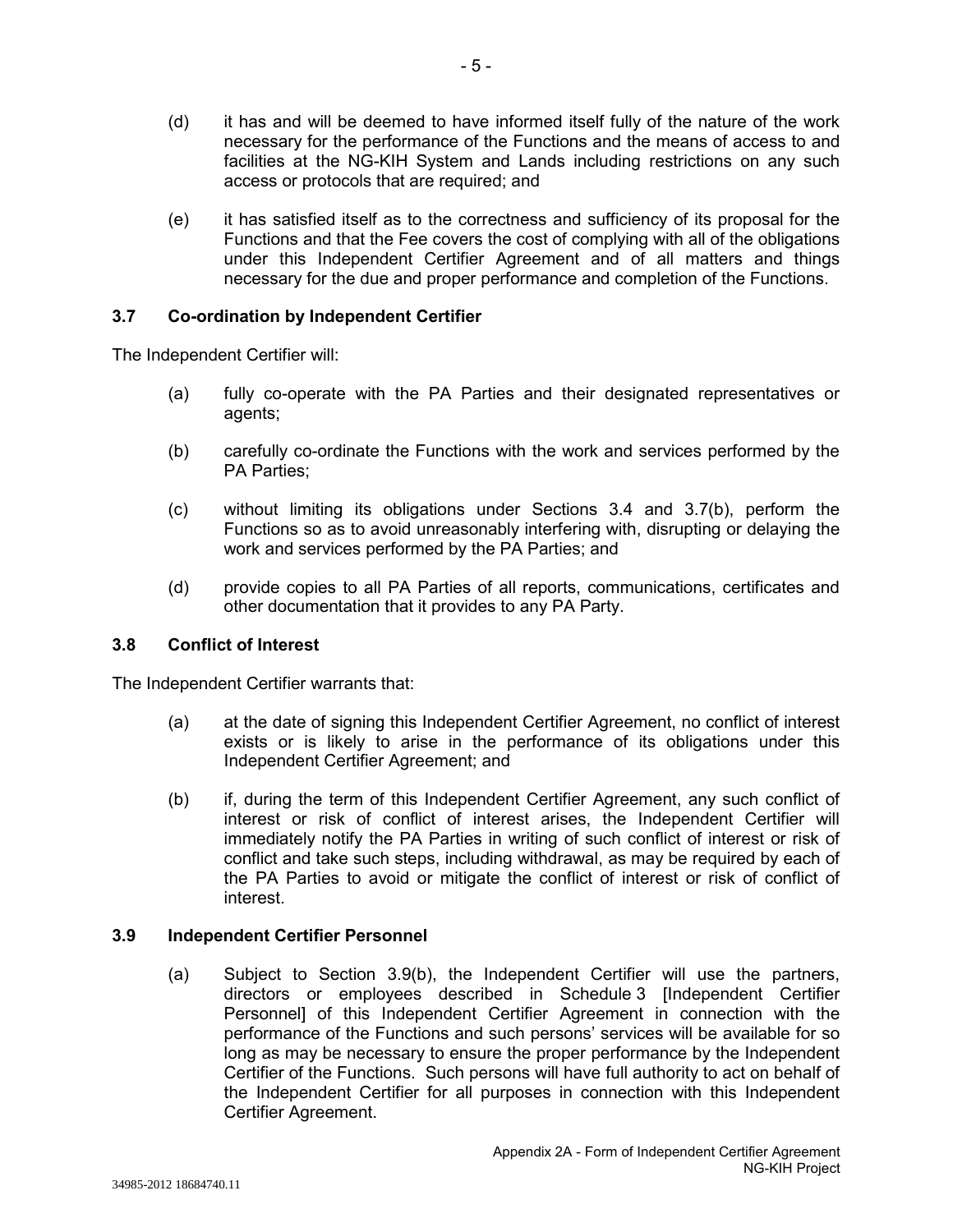(b) None of the persons listed in Schedule 3 [Independent Certifier Personnel] will be removed or replaced unless he/she ceases to work as a partner in or director or employee of the Independent Certifier or he/she is unable to work because of death or illness. The Independent Certifier will notify the PA Parties of any such circumstances and will be responsible for finding a replacement who will previously have been approved in writing by the PA Parties.

# **4. ROLE OF THE PA PARTIES**

## **4.1 Assistance**

The PA Parties agree to co-operate with and provide reasonable assistance to the Independent Certifier to familiarize the Independent Certifier with all necessary aspects of the Project to enable the Independent Certifier to carry out its obligations under this Independent Certifier Agreement.

# **4.2 Instructions in Writing**

All instructions to the Independent Certifier by the PA Parties will be given in writing.

## **4.3 Information and Services**

The PA Parties will each make available to the Independent Certifier, as soon as practicable from time to time, all information, documents and particulars necessary for the Independent Certifier to carry out the Functions, including such information, documents and particulars required in order for the Independent Certifier to determine whether the criteria for Site Completion in respect of a Site have been achieved, and will provide copies of all such information, documents and particulars to the other PA Party.

## **4.4 Additional Information**

If any information, documents or particulars are reasonably required to enable the Independent Certifier to perform the Functions and have not been provided by Project Co or the Authority, as the case may be, then:

- (a) the Independent Certifier will give notice in writing to Project Co's Design and Construction Representative or the Authority's Design and Construction Representative, as the case may be, of the details of the information, documents or particulars demonstrating the need and the reasons why they are required; and
- (b) Project Co or the Authority, as the case may be, will arrange the provision of the required information, documents or particulars.

# **4.5 Right to Enter and Inspect**

Upon giving reasonable notice to Project Co's Design and Construction Representative, the Independent Certifier (and any person authorized by it) may enter and inspect the Lands, NG-KIH System and work in progress at any reasonable time in connection with the exercise or proposed exercise of rights under this Independent Certifier Agreement, subject to: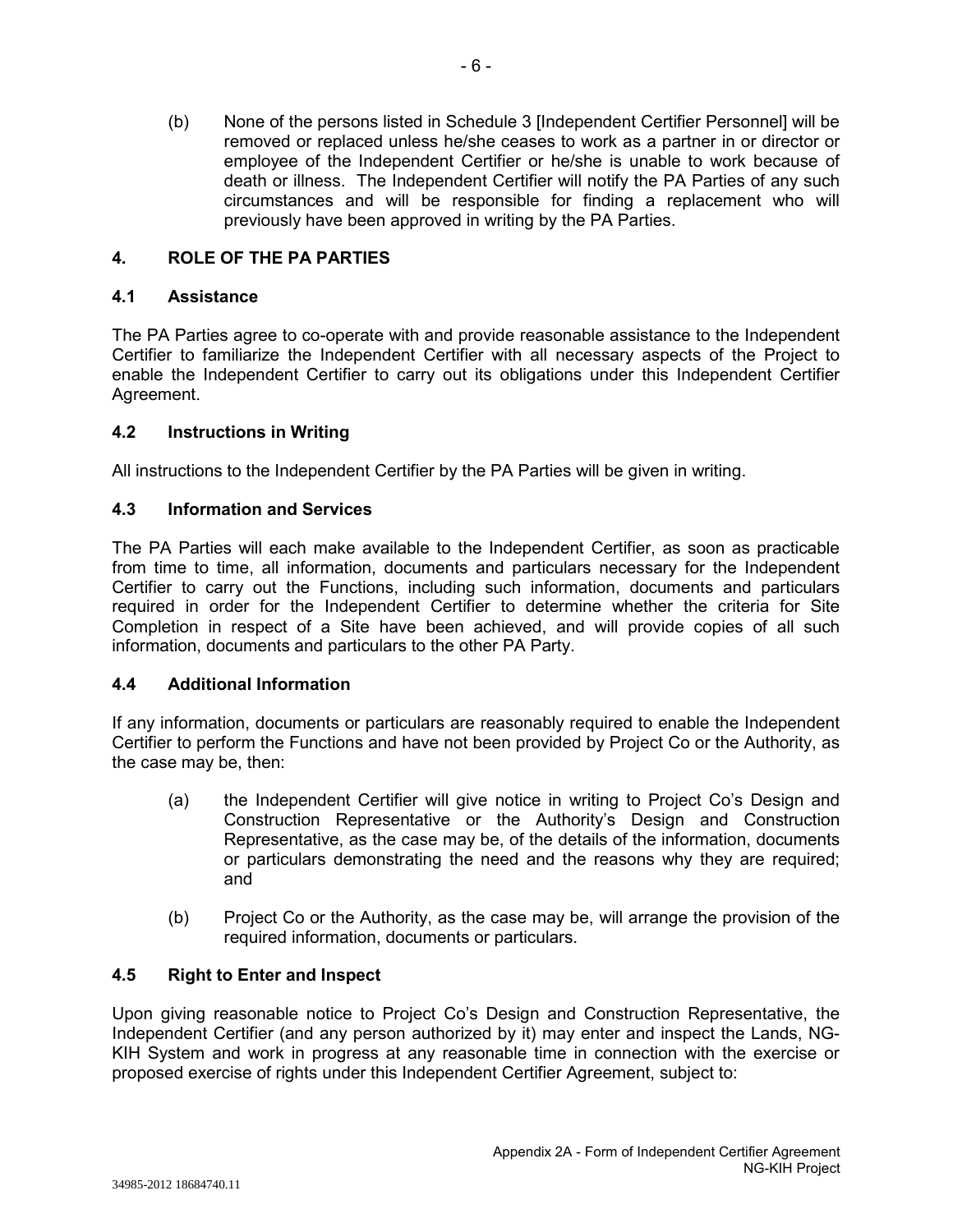- (a) observance of the reasonable rules of Project Co as to safety and security for the Lands, NG-KIH System and work in progress;
- (b) not causing unreasonable delay to the carrying out of the Construction by reason of its presence at the Lands or NG-KIH System; and
- (c) not causing any damage to the Lands, NG-KIH System or work in progress.

### **4.6 PA Parties Not Relieved**

Neither PA Party will be relieved from performing or observing its obligations, or from any other liabilities, under the Project Agreement as a result of either the appointment of, or any act or omission by, the Independent Certifier.

## **4.7 PA Parties not Liable**

On no account will a PA Party be liable to another PA Party for any act or omission by the Independent Certifier whether under or purportedly under a provision of the Project Agreement, this Independent Certifier Agreement or otherwise, provided that any such act or omission will not extinguish, relieve, limit or qualify the nature or extent of any right or remedy of either PA Party against or any obligation or liability of either PA Party to the other PA Party which would have existed regardless of such act or omission.

#### **5. SUSPENSION**

## **5.1 Notice**

The Functions (or any part thereof) may be suspended at any time by the PA Parties:

- (a) if the Independent Certifier fails to comply with its obligations under this Independent Certifier Agreement, immediately by the PA Parties giving joint notice in writing to the Independent Certifier; or
- (b) in any other case, by the PA Parties giving 5 Business Days joint notice in writing to the Independent Certifier.

#### **5.2 Costs of Suspension**

The Independent Certifier will:

- (a) subject to the Independent Certifier complying with Section 8, be entitled to recover the extra costs incurred by the Independent Certifier by reason of a suspension directed under Section 5.1(b) that constitutes a Functions Variation under Section 8; and
- (b) have no entitlement to be paid any costs, expenses, losses or damages arising from a suspension under Section 5.1(a).

#### **5.3 Recommencement**

The Independent Certifier will immediately recommence the carrying out of the Functions (or any part thereof) on receipt of a joint written notice from the PA Parties requiring it to do so.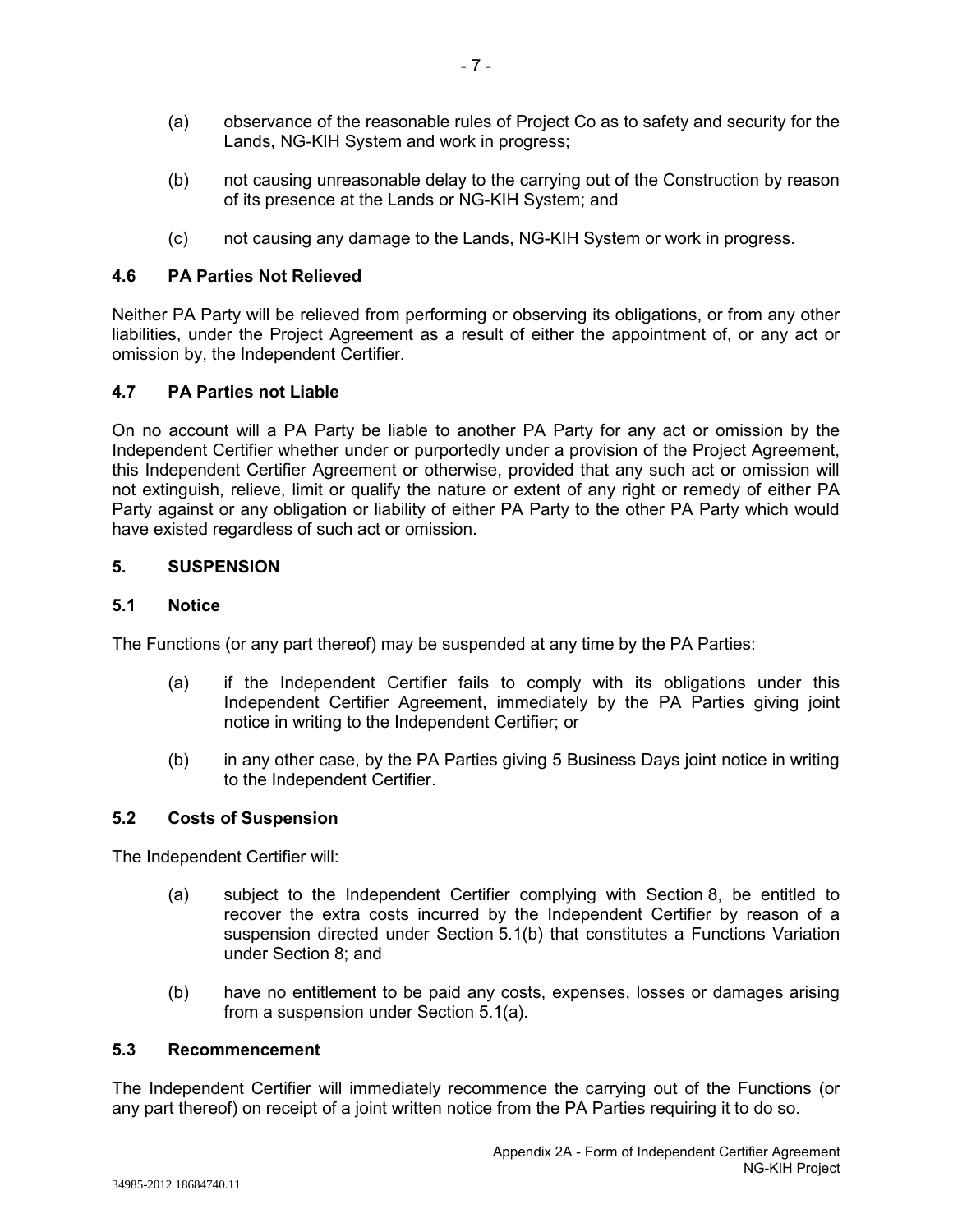# **6. INSURANCE AND LIABILITY**

# **6.1 Independent Certifier's Professional Indemnity Insurance**

- (a) The Independent Certifier will, at its cost, have in place:
	- (1) professional errors and omissions insurance:
		- $(A)$  in the amount of  $\mathcal{S}$  per claim and in the aggregate, a deductible of not more than  $\mathcal{S}$  per claim and from an insurer and on terms satisfactory to each of the PA Parties;
		- (B) with a term and extended reporting period from the date of this Independent Certifier Agreement until the expiration of 2 years from the cessation of the Functions; and
		- (C) covering liability which the Independent Certifier might incur as a result of a breach by it of its obligations or any breach of a duty owed by the Independent Certifier in a professional capacity to the PA Parties, or either of them, under or in connection with this Independent Certifier Agreement or the provision of the Functions; and
	- (2) at all times during the term of this Independent Certifier Agreement, comprehensive general liability insurance in the amount of  $\mathcal{S}$  per claim and in the aggregate, no deductible for personal injury or bodily injury, a deductible of not more than  $I = p$ er occurrence for property damage, naming the Authority as an additional insured and from an insurer and on terms satisfactory to each of the PA Parties.
- (b) The Independent Certifier will:
	- $(1)$  ensure that each of the insurance policies described in Section 6.1(a):
		- (A) bears an endorsement to the effect that the insurer will not effect any adverse material change or amendment to the policy or any cancellation of the policy without first giving at least 30 Business Days prior written notice by registered mail to the Authority; and
		- (B) is obtained and maintained with reputable and Qualified Insurers licensed in the Commonwealth of Kentucky; and
	- (2) provide copies of each of the insurance policies described in Section 6.1(a) to each of the PA Parties upon request.

# **6.2 Workers' Compensation Insurance**

The Independent Certifier will, at its own cost and at all times during the term of this Independent Certifier Agreement, insure its liability (including its common law liability) as required under any applicable workers compensation statute or regulation in relation to its employees engaged in the Functions.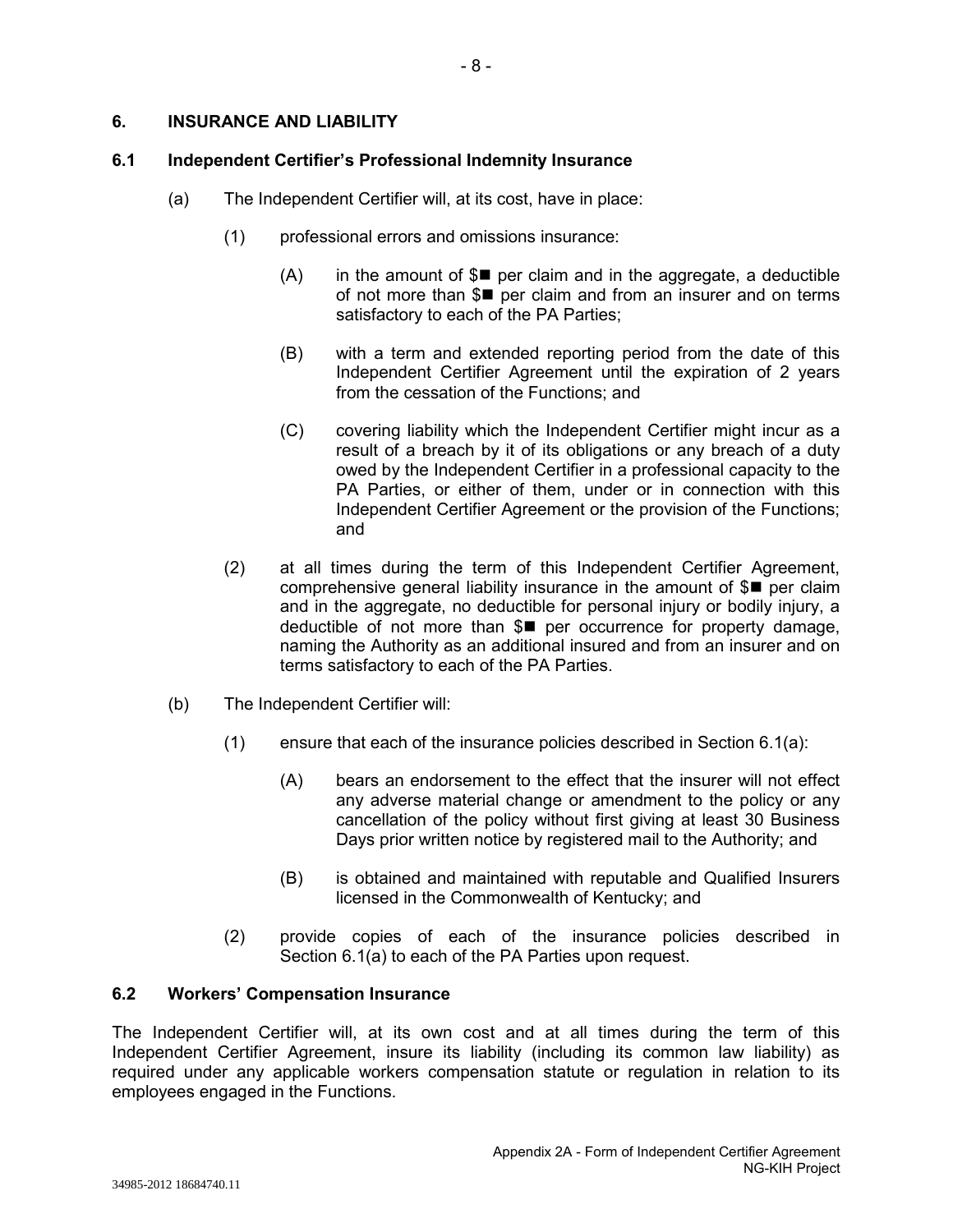## **7. PAYMENT FOR SERVICES**

### **7.1 Fee**

- (a) In consideration of the Independent Certifier performing the Functions in accordance with this Independent Certifier Agreement, the PA Parties will pay the Independent Certifier the Fee.
- (b) The Fee includes all taxes (except for Sales Taxes), disbursements and expenses (including accommodation, car rental, equipment and travel expenses), overheads and profit to perform the Functions.

## **7.2 Payment of Fee**

- (a) The PA Parties will each pay half the Fee to the Independent Certifier in accordance with the payment schedule specified in Schedule 2 [Fee]. Each payment of the Fee due to the Independent Certifier with 30 days of receipt by the PA Parties of an invoice therefor, together with all supporting documentation reasonably required by either PA Parties.
- (b) The obligation on Project Co and the Authority to each pay half of the Fee to the Independent Certifier is not subject to joint and several liability and neither the Authority nor Project Co will have any liability whatsoever for the non-payment by the other of any fees or costs payable by such other party under this Independent Certifier Agreement.
- (c) Project Co acknowledges and agrees that if any amount due and payable by Project Co to the Independent Certifier is outstanding, the Independent Certifier will not have any obligation to Project Co to make any certification under the Project Agreement.

# **8. FUNCTIONS VARIATIONS**

## **8.1 Notice of Functions Variation**

- (a) If the Independent Certifier believes, other than a "Functions Variation Order" under Section 8.3, that any direction by the PA Parties constitutes or involves a Functions Variation it will:
	- (1) within 5 Business Days after receiving the direction and before commencing work on the subject matter of the direction, give notice to the PA Parties that it considers that the direction constitutes or involves a Functions Variation; and
	- (2) within 15 Business Days after giving the notice under Section 8.1(a)(1), submit a written claim to each of the Authority's Design and Construction Representative and Project Co's Design and Construction Representative which includes detailed particulars of the claim, the amount of the claim and how it was calculated.
- (b) Regardless of whether the Independent Certifier considers that such a direction constitutes or involves a Functions Variation, the Independent Certifier will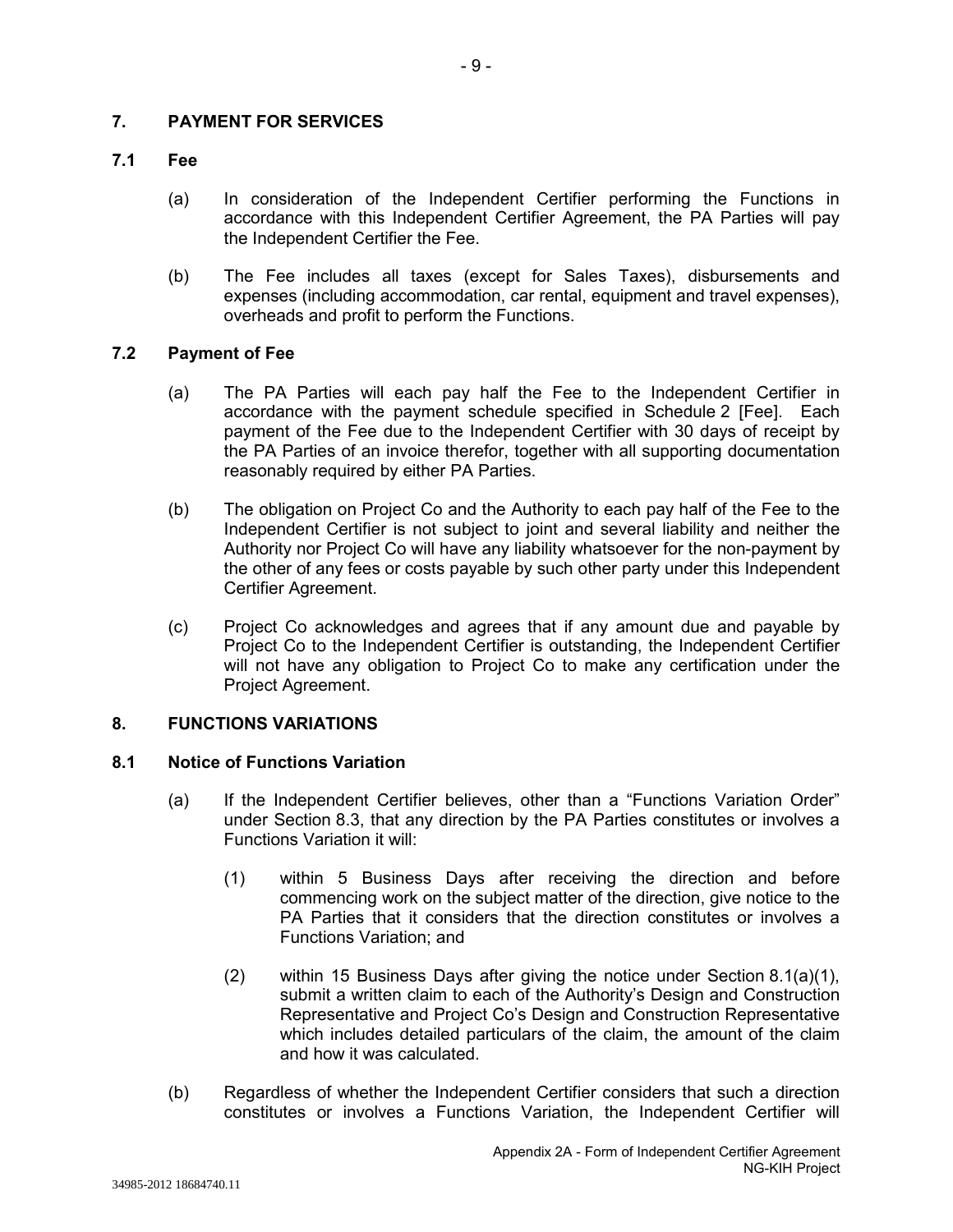continue to perform the Functions in accordance with this Independent Certifier Agreement and all directions, including any direction in respect of which notice has been given under this Section.

#### **8.2 No Adjustment**

If the Independent Certifier fails to comply with Section 8.1, the Fee will not be adjusted as a result of the relevant direction.

#### **8.3 Functions Variation Procedure**

- (a) The Authority's and Project Co's Design and Construction Representatives may jointly issue a document titled "Functions Variation Price Request" to the Independent Certifier, which will set out details of a proposed Functions Variation that the PA Parties are considering.
- (b) Within 7 Business Days after the receipt of a "Functions Variation Price Request", the Independent Certifier will provide each of the Authority's and Project Co's Design and Construction Representatives with a written notice in which the Independent Certifier sets out the effect that the proposed Functions Variation will have on the Fee.
- (c) Each of the Authority's and Project Co's Design and Construction Representatives may then jointly direct the Independent Certifier to carry out a Functions Variation by written document titled "Functions Variation Order", which will state either that:
	- (1) the Fee is adjusted as set out in the Independent Certifier's notice; or
	- (2) the adjustment (if any) to the Fee will be determined under Section 8.4.

## **8.4 Cost of Functions Variation**

- (a) Subject to Section 8.2, the Fee will be adjusted for all Functions Variations carried out by the Independent Certifier or suspensions under Section 5.1(b) by:
	- (1) the amount (if any) stated in the "Functions Variation Order" in accordance with Section 8.3(c);
	- (2) if Section  $8.4(a)(1)$  is not applicable, an amount determined pursuant to the fee schedule for Functions Variations in Schedule 2 [Fee]; or
	- (3) where such rates or prices set out in the fee schedule for Functions Variations in Schedule 2 [Fee] are not applicable, a reasonable amount to be agreed between the PA Parties and the Independent Certifier or, failing agreement, determined by the Authority's and Project Co's Design and Construction Representatives jointly, acting reasonably.
- (b) Any reductions in the Fee will be calculated on the same basis as any increases.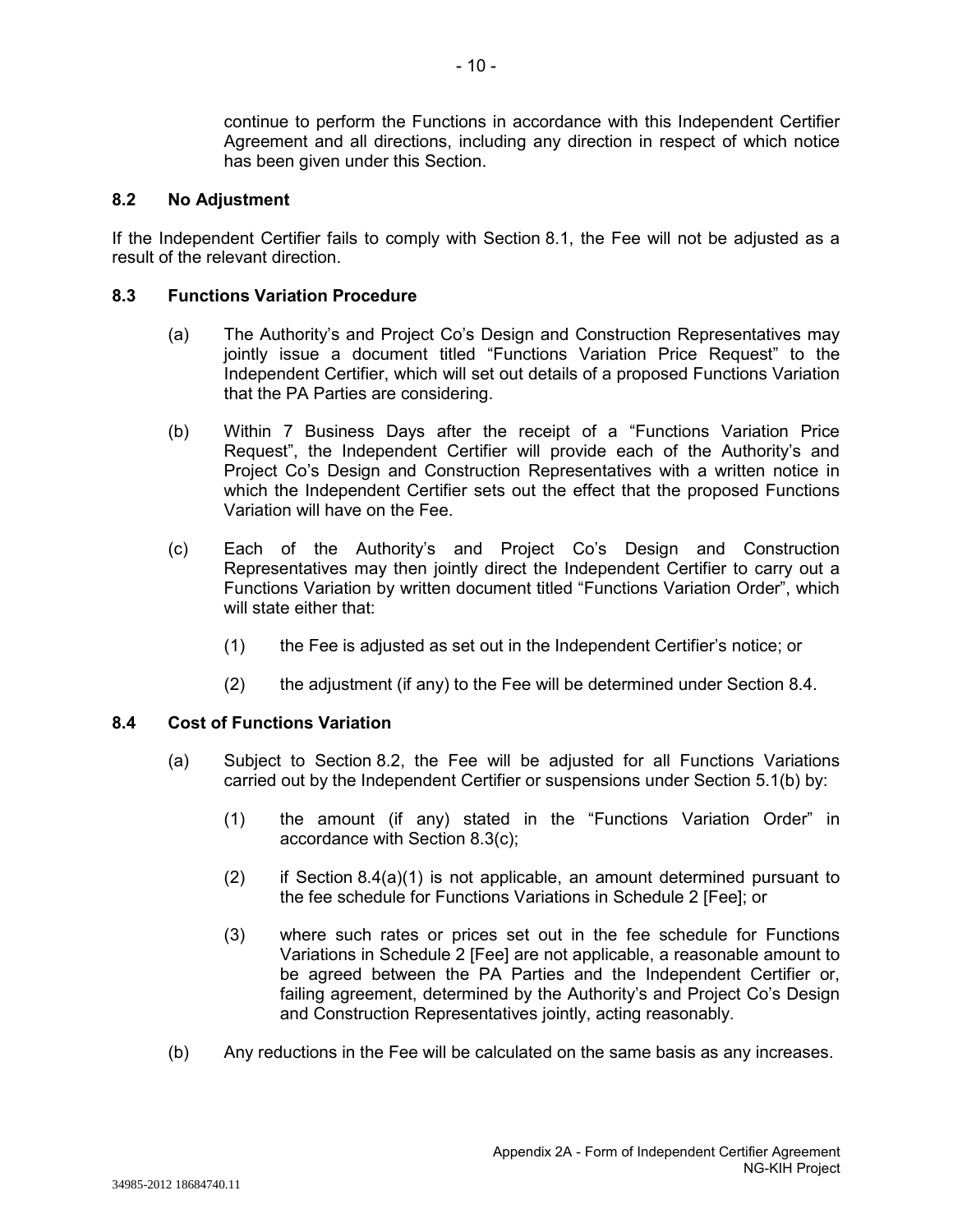## **9. TERM AND TERMINATION**

## **9.1 Term**

Subject to earlier termination, this Independent Certifier Agreement will commence on the date first written above and continue in full force until:

- (a) 45 Business Days after the System Completion Date; or
- (b) such later date as may be mutually agreed between the PA Parties and the Independent Certifier.

## **9.2 Notice of Breach**

If the Independent Certifier commits a breach of this Independent Certifier Agreement, the PA Parties may give written notice to the Independent Certifier:

- (a) specifying the breach; and
- (b) directing its rectification in the period specified in the notice, being a period not less than 5 Business Days from the date of service of the notice.

## **9.3 Termination for Breach**

If the Independent Certifier fails to rectify the breach within the period specified in the notice issued under Section 9.2, the PA Parties may, without prejudice to any other rights of the PA Parties or either of them, immediately terminate this Independent Certifier Agreement.

# **9.4 Termination for Financial Difficulty**

The PA Parties may, without prejudice to any other rights which the PA Parties or either of them may have, terminate this Independent Certifier Agreement immediately if:

- (a) events have occurred or circumstances exist which, in the opinion of the PA Parties, may result in or have resulted in insolvency or the control of the Independent Certifier passing to another body or corporation; or
- (b) the Independent Certifier has communications with its creditors with a view to entering into, or enters into, any form of compromise, arrangement or moratorium of any debts whether formal or informal, with its creditors.

#### **9.5 Termination for Convenience**

Notwithstanding anything to the contrary in this Independent Certifier Agreement, the PA Parties may at any time terminate this Independent Certifier Agreement upon 30 days written notice to the Independent Certifier.

#### **9.6 Independent Certifier's Rights upon Termination for Convenience**

Upon a termination under Section 9.5, the Independent Certifier will: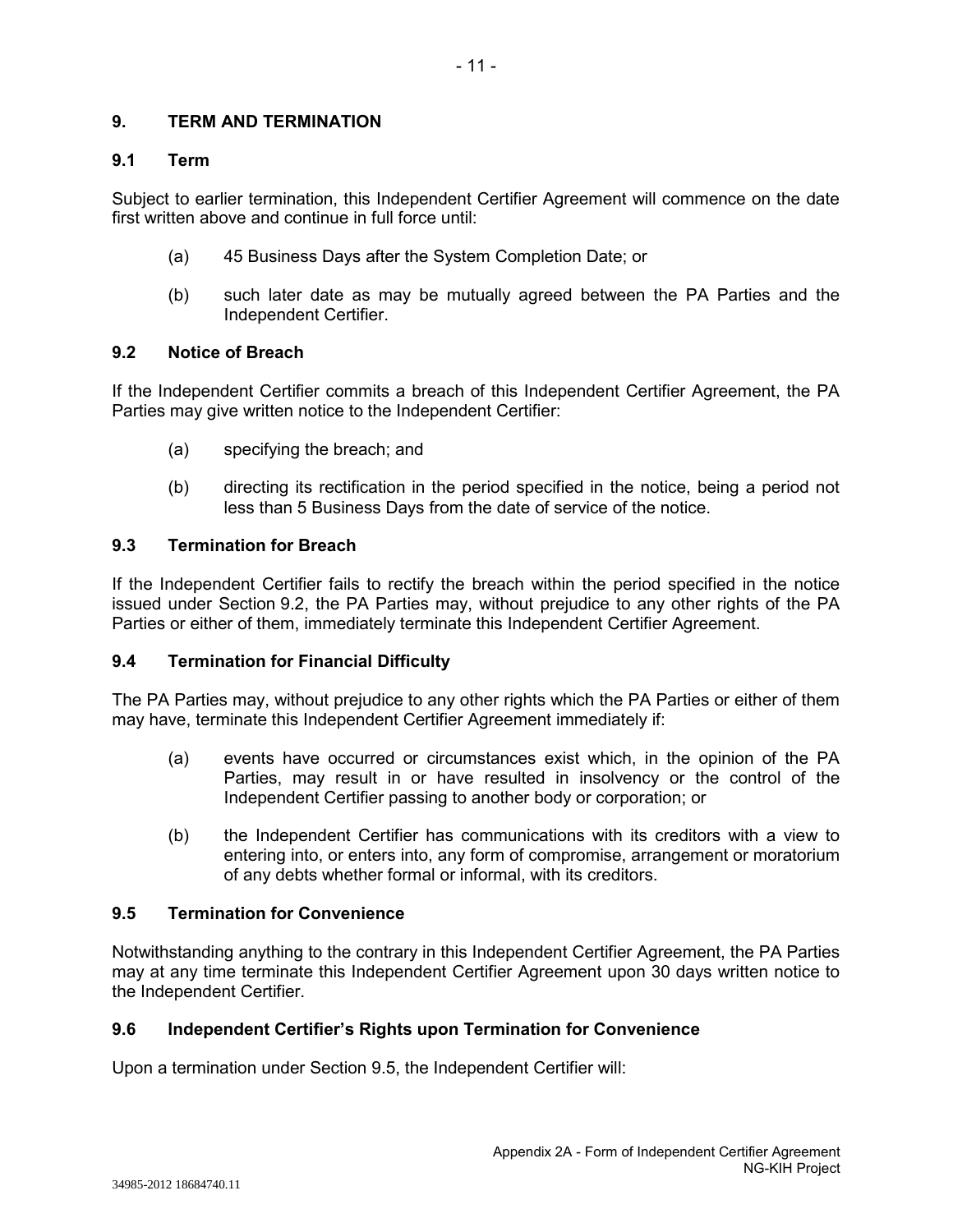- (a) be entitled to be reimbursed by the PA Parties for the value of the Functions performed by it to the date of termination; and
- (b) not be entitled to any damages or other compensation in respect of the termination and (without limitation) any amount in respect of:
	- (1) the lost opportunity to earn a profit in respect of the Functions not performed at the date of termination; and
	- (2) any lost opportunity to recover overheads from the turnover which would have been generated under this Independent Certifier Agreement but for it being terminated.

## **9.7 Procedure upon Termination**

Upon completion of the Independent Certifier's engagement under this Independent Certifier Agreement or earlier termination of this Independent Certifier Agreement (whether under Sections 9.3, 9.4 or 9.5 or otherwise), the Independent Certifier will:

- (a) co-operate with the PA Parties;
- (b) hand to the PA Parties all Project Material and all other information concerning the Project held or prepared by the Independent Certifier; and
- (c) as and when required by the PA Parties, meet with them and such other persons nominated by them with a view to providing them with sufficient information to enable the PA Parties to execute the Project or the persons nominated to provide the Functions.

# **9.8 Effect of Termination**

Except as otherwise expressly provided in this Independent Certifier Agreement, termination of this Independent Certifier Agreement will be without prejudice to any accrued rights and obligations under this Independent Certifier Agreement as at the date of termination (including the right of Project Co and the Authority to recover damages from the Independent Certifier).

# **9.9 Survival**

Termination of this Independent Certifier Agreement will not affect the continuing rights and obligations of Project Co or the Authority and the Independent Certifier under Sections 6, 7, 9.6, 9.7, 9.8, 10, 11.7, 11.8 and this Section 9.9 or under any other Section which is expressed to survive termination or which is required to give effect to such termination or the consequences of such termination.

#### **10. INDEMNITY**

#### **10.1 Indemnity**

The Independent Certifier will indemnify and save harmless the PA Parties, and each of them, and their respective employees, agents, officers and directors from and against any and all losses incurred or suffered by any of them by reason of, resulting from, in connection with, or arising out of:

NG-KIH Project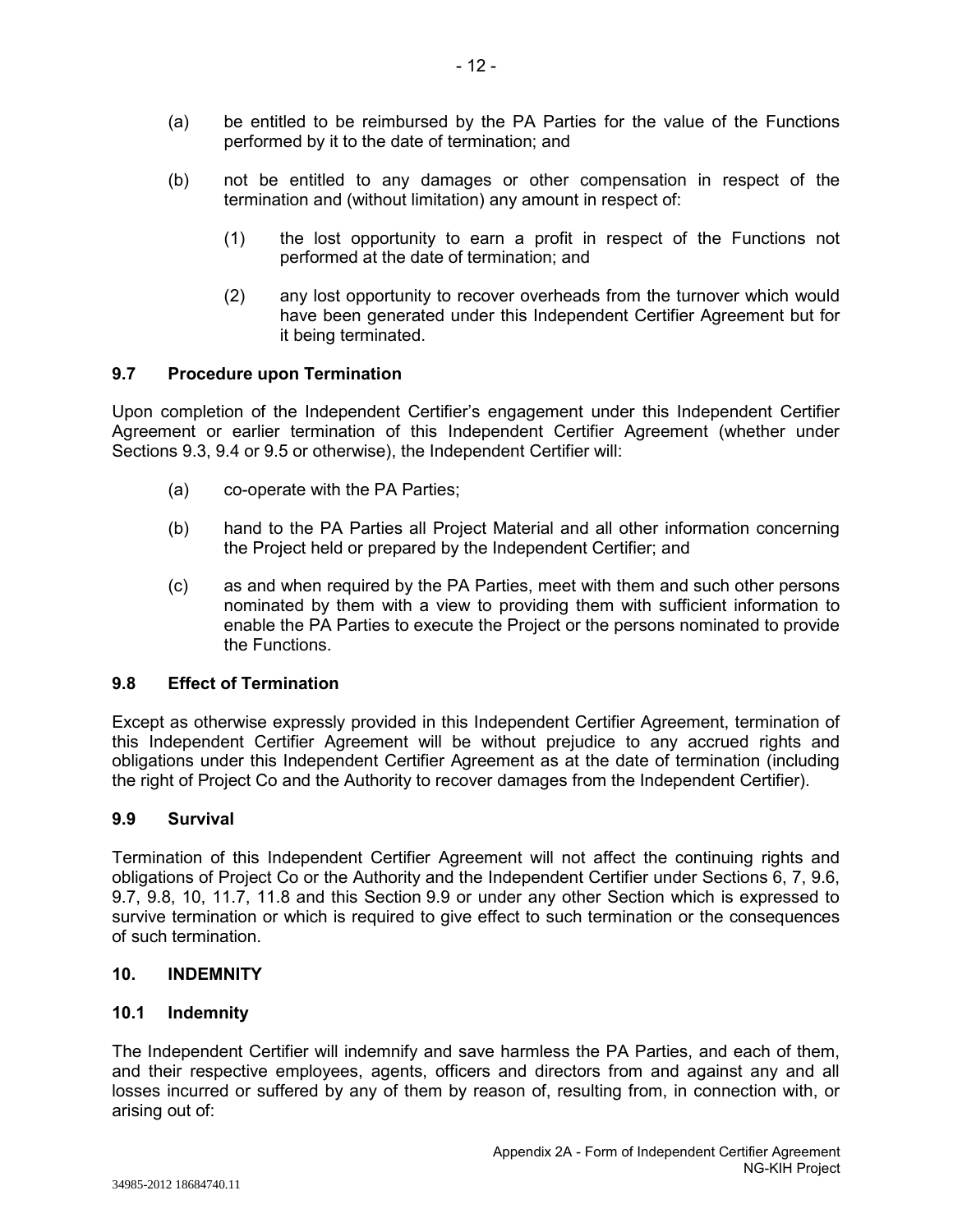- (a) the breach of any representation, warranty, covenant, term, duty or obligation of the Independent Certifier set out in or arising under this Independent Certifier Agreement or the Project Agreement; or
- (b) any act or omission of the Independent Certifier in connection with the subject matters of this Independent Certifier Agreement.

# **11. GENERAL**

### **11.1 Entire Agreement**

This Independent Certifier Agreement and the Project Agreement constitute the entire agreement between the PA Parties and the Independent Certifier and supersede all communications, arrangements and agreements, either oral, written, made or entered into prior to the date of this Independent Certifier Agreement between the PA Parties and the Independent Certifier with respect to the subject matter of this Independent Certifier Agreement.

#### **11.2 Negation of Employment**

- (a) The Independent Certifier, its officers, employees, servants and agents and any other persons engaged by the Independent Certifier in the performance of the Functions will not by virtue of this Independent Certifier Agreement or the performance of the Functions become in the service or employment of the PA Parties for any purpose.
- (b) The Independent Certifier will be responsible for all matters requisite as employer of, or otherwise in relation to, such officers, employees, servants and agents and other persons who are engaged by the Independent Certifier.

## **11.3 Waiver**

Failure by any PA Party or the Independent Certifier to enforce a provision of this Independent Certifier Agreement will not be construed as a waiver by that PA Party or the Independent Certifier of any right in respect of that provision, or any other provisions of this Independent Certifier Agreement.

## **11.4 Notices**

Any notice or communication required or permitted to be given under this Independent Certifier Agreement will be in writing and will be considered to have been sufficiently given if delivered by hand or transmitted by electronic transmission to the address or electronic mail address of each party set out below:

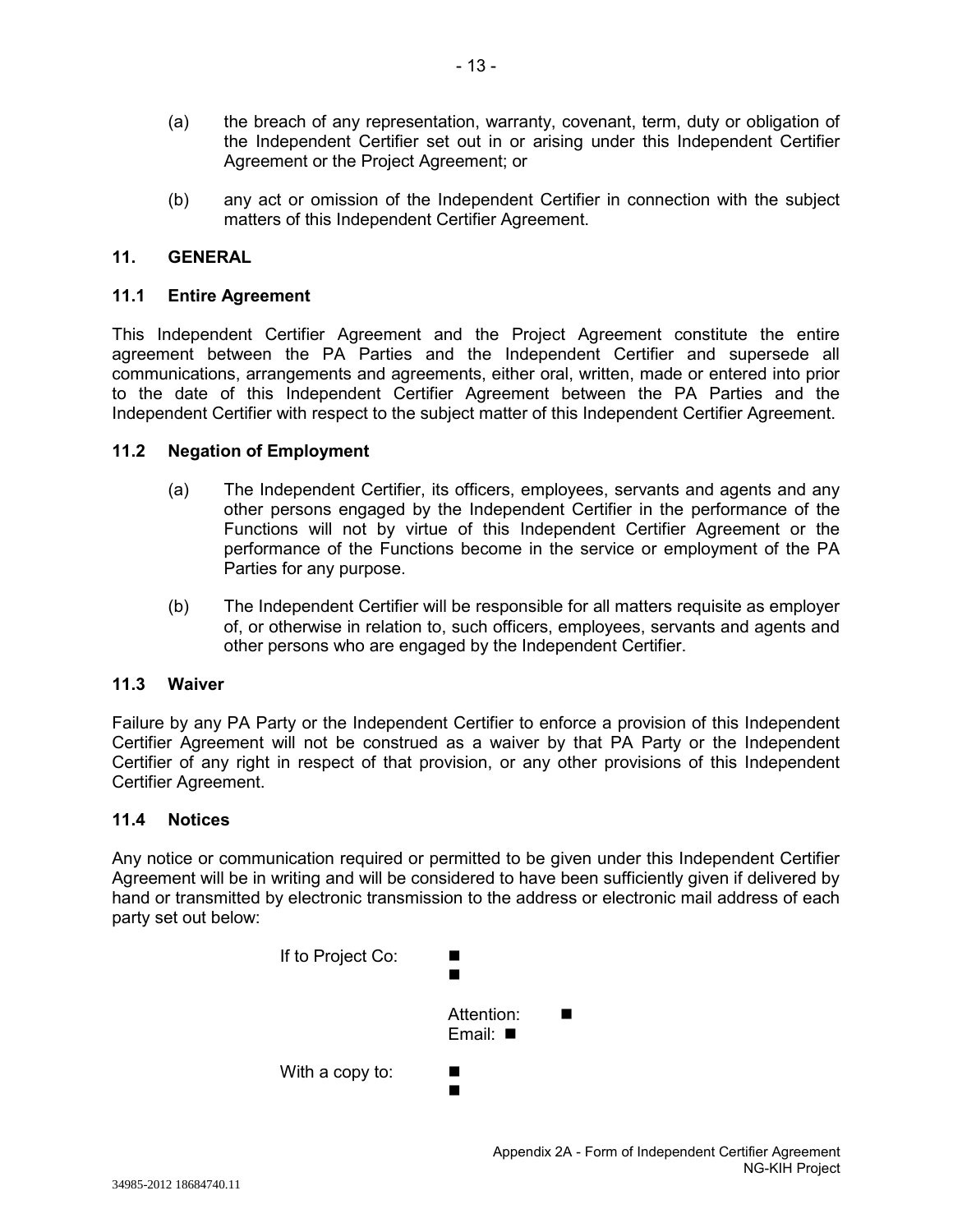|                                     | Attention:<br>Email: ■                                                                                               |          |  |  |  |  |
|-------------------------------------|----------------------------------------------------------------------------------------------------------------------|----------|--|--|--|--|
| If to the Authority:                | The Commonwealth of Kentucky<br>Finance and Administration Cabinet<br>Room 456, Capital Annex<br>Frankfort, KY 40601 |          |  |  |  |  |
|                                     | Attention:<br>Email:                                                                                                 | Director |  |  |  |  |
| If to the Independent<br>Certifier: |                                                                                                                      |          |  |  |  |  |
|                                     | Attention:<br>Email:                                                                                                 |          |  |  |  |  |

or to such other address or electronic mail address as any party may, from time to time, designate in the manner set out above.

Any such notice or communication will be considered to have been received:

- (a) if delivered by hand during business hours (and in any event, at or before 3:00 pm local time in the place of receipt) on a Business Day, upon receipt by a responsible representative of the receiver, and if not delivered during business hours, upon the commencement of business hours on the next Business Day; and
- (b) if delivered by electronic mail during business hours (and in any event, at or before 3:00 pm local time in the place of receipt) on a Business Day, upon receipt, and if not delivered during business hours, upon the commencement of business hours on the next Business Day provided that:
	- (1) the receiving party has, by electronic mail or by hand delivery, acknowledged to the notifying party that it has received such notice; or
	- (2) within 24 hours after sending the notice, the notifying party has also delivered a copy of such notice to the receiving party by hand delivery.

#### **11.5 Transfer and Assignment**

- (a) The Independent Certifier:
	- (1) will not assign, transfer, mortgage, charge or encumber any right or obligation under this Independent Certifier Agreement without the prior written consent of the PA Parties, which each PA Party may give or withhold in its absolute discretion; and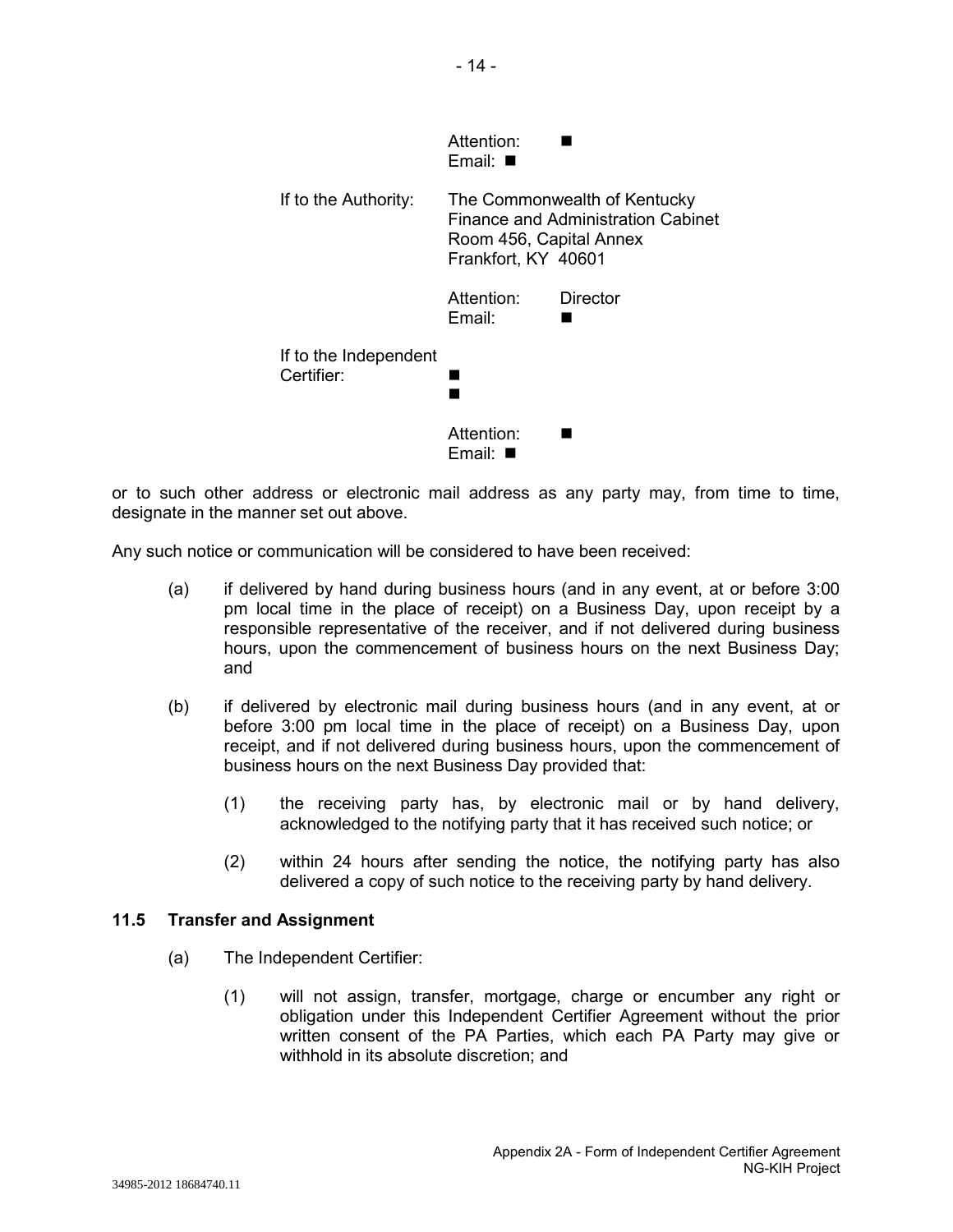- (2) agrees that any assignment, transfer, mortgage, charge or encumbrance will not operate to release or discharge the Independent Certifier from any obligation or liability under this Independent Certifier Agreement.
- (b) For the purposes of this Section 11.5, an assignment will be deemed to have occurred where there is a Change in Control of the Independent Certifier after the date of this Independent Certifier Agreement.
- (c) Each of the PA Parties may assign, transfer, mortgage, charge or encumber any right or obligation under this Independent Certifier Agreement in accordance with the terms of the Project Agreement.

# **11.6 Governing Laws and Venue**

This Independent Certifier Agreement is subject to the laws of the Commonwealth of Kentucky and any applicable federal laws and will be governed by and construed in accordance with such laws. Any legal actions or proceeding brought by the Authority, Project Co or the Independent Certifier in connection with this Independent Certifier Agreement shall be brought in state court in Franklin County, Kentucky in accordance with KRS 45A.245. Each party acknowledges the competence of such court and the convenience and propriety of such venue and agrees to be bound by any judgement thereof and not to seek, and hereby waives, review of its merits by the court of any other jurisdiction.

# **11.7 Confidentiality**

- (a) The Independent Certifier will ensure that:
	- (1) neither it nor any of its officers, employees, servants and agents disclose, or otherwise make public, any Project Material or any other information or material acquired in connection with or during the performance of the Functions without prior written approval of the PA Parties; and
	- (2) no Project Material is used, copied, supplied or reproduced for any purpose other than for the performance of the Functions under this Independent Certifier Agreement.
- (b) The PA Parties may at any time require the Independent Certifier to give and to arrange for its officers, employees, servants and agents engaged in the performance of the Functions to give written undertakings, in the form of confidentiality agreements on terms required by the PA Parties, relating to the non-disclosure of confidential information, in which case the Independent Certifier will promptly arrange for such agreements to be executed and delivered.

# **11.8 Project Material**

- (a) The PA Parties and the Independent Certifier agree that the Independent Certifier does not and will not have any rights, including any Intellectual Property, in any Project Material provided to the Independent Certifier or created or required to be created by any PA Party.
- (b) All title and ownership, including all Intellectual Property, in and to the Project Material created or required to be created by the Independent Certifier as part of,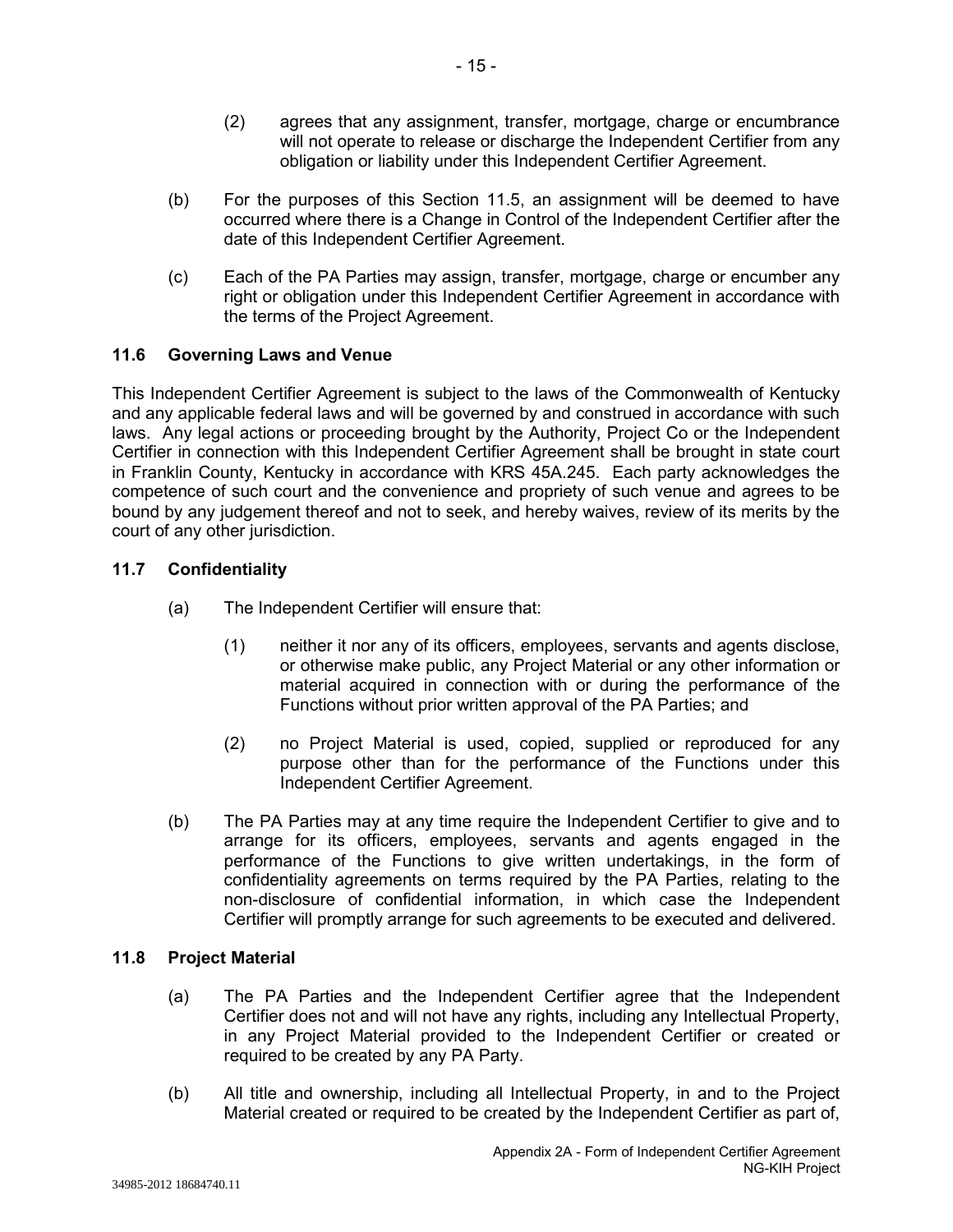or for the purposes of performing the Functions, is hereby assigned jointly to the Authority and Project Co on creation, or where such title, ownership and Intellectual Property cannot be assigned before creation of the Project Material, it will be assigned to the Authority and Project Co on creation. In addition, to the

extent that copyright may subsist in such Project Material so created by the Independent Certifier, the Independent Certifier hereby waives all past, present and future moral rights therein and the Independent Certifier will ensure that any agent or employee of Independent Certifier will have waived all such moral rights.

(c) The Independent Certifier will do all such things and execute all such documents as reasonably requested by either of the PA Parties in order to confirm or perfect the assignment of Intellectual Property in the Project Material referred to in Section 11.8(b).

# **11.9 Time of the Essence**

Time will be of the essence of this Independent Certifier Agreement and of the transactions contemplated by this Independent Certifier Agreement.

## **11.10 Amendment**

No change or modification of this Independent Certifier Agreement will be valid unless it is in writing and signed by each party to this Independent Certifier Agreement.

#### **11.11 Severability**

If any provision of this Independent Certifier Agreement will be declared invalid, unenforceable or illegal by the courts of any jurisdiction to which it is subject, such provision may be severed and such invalidity, unenforceability or illegality will not prejudice or affect the validity, enforceability or legality of the remaining provisions of this Independent Certifier Agreement.

#### **11.12 Enurement**

Subject to the restrictions on transfer contained in this Independent Certifier Agreement, this Independent Certifier Agreement will enure to the benefit of and be binding on the parties and their respective heirs, executors, administrators, successors and assigns.

#### **11.13 Counterparts**

This Independent Certifier Agreement may be executed in any number of counterparts and all counterparts taken together will constitute one and the same instrument.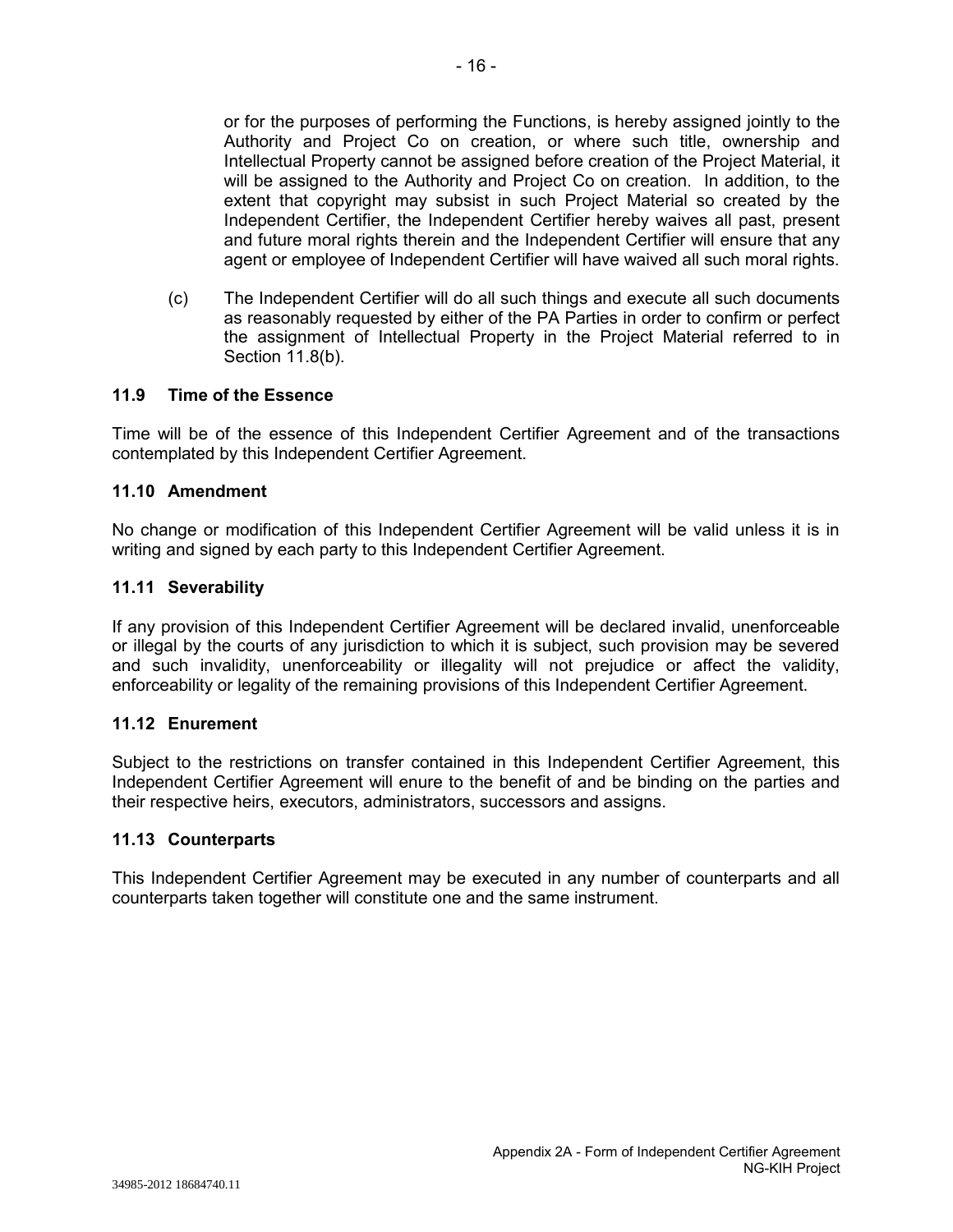IN WITNESS WHEREOF the parties hereto have executed this Independent Certifier Agreement as of the day and year first above written.

## **THE COMMONWEALTH OF KENTUCKY**

Per:

Name: Title:

Per:

Name:

Title:

I/We have the authority to bind the Commonwealth.

# **KENTUCKYWIRED INFRASTRUCTURE COMPANY, INC.**

Per:

Name: Title:

Per:

Name:

Title:

I/We have the authority to bind the corporation.

# **[INDEPENDENT CERTIFIER]**

Per:

Name: Title:

Per:

Name:

Title:

I/We have the authority to bind the corporation.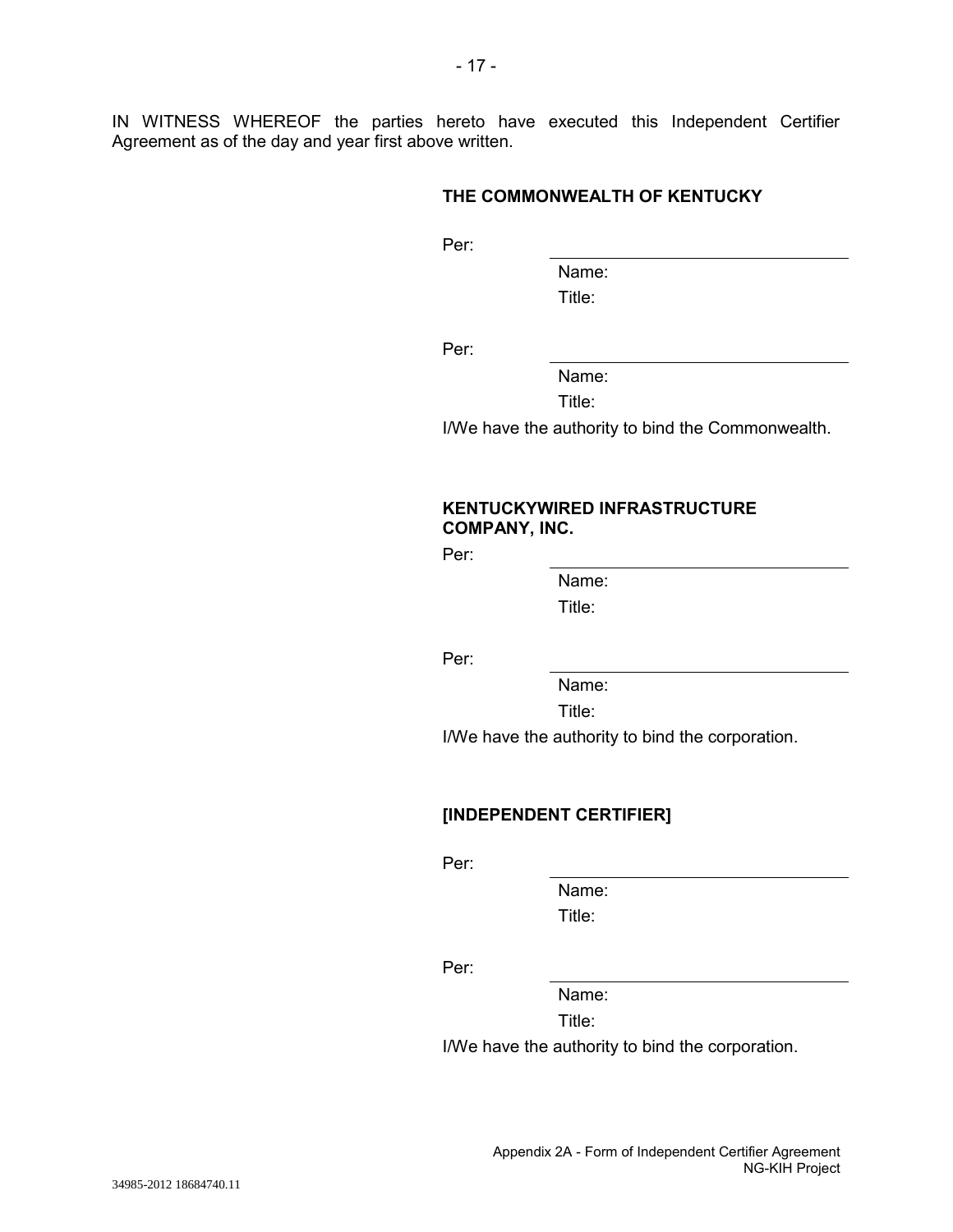### **SCHEDULE 1 FUNCTIONS**

The Independent Certifier will, subject to the provisions of the Project Agreement, provide the services as set out below and as further detailed in the Independent Certifier proposal and work plan attached as Appendix 1A [Independent Certifier Proposal and Work Plan]. The provisions of this Independent Certifier Agreement (other than the provisions of Appendix 1A [Independent Certifier Proposal and Work Plan]) will prevail over the provisions of Appendix 1A [Independent Certifier Proposal and Work Plan], provided that, in determining whether an ambiguity, conflict or inconsistency exists between Appendix 1A [Independent Certifier Proposal and Work Plan] and any other provision in this Independent Certifier Agreement, to the extent that Appendix 1A [Independent Certifier Proposal and Work Plan] includes additional requirements for higher standards of quality or performance or additional requirements for more extensive scope of work or services than otherwise required, no such ambiguity, conflict or inconsistency will be deemed to exist and the Independent Certifier's obligations hereunder will include compliance with all such additional requirements. In the event of a conflict between any provision of this Independent Certifier Agreement, including this Schedule 1 [Functions] and Appendix 1A [Independent Certifier Proposal and Work Plan], and a provision of the Project Agreement, the Project Agreement will prevail.

- (a) In accordance with key milestone dates set out in the Project Schedule, the Independent Certifier will:
	- (1) consult with the Design-Builder and others involved in the Design and Construction as required in the performance of its services;
	- (2) perform a desktop review of each application for Site Completion submitted by Project Co;
	- (3) make quarterly or, to the extent required, more frequent physical visits to:
		- (A) review progress and conduct inspections of the Construction;
		- (B) audit a sample of Certificates of Site Completion and Site Completion Deficiencies;
		- (C) resolve disputes regarding the award or denial of a Certificate of Site Completion or a list of Site Completion Deficiencies; and
		- (D) confirm the Ring Availability Date for Ring 1B,

and, within 20 Business Days of the relevant desktop review and/or inspection, prepare and deliver to the Authority and Project Co a written report containing a description of:

- (4) the completed Design and Construction; and
- (5) the progress of the Design and Construction relative to the Updated Project Schedule, with an overview analysis of any variances.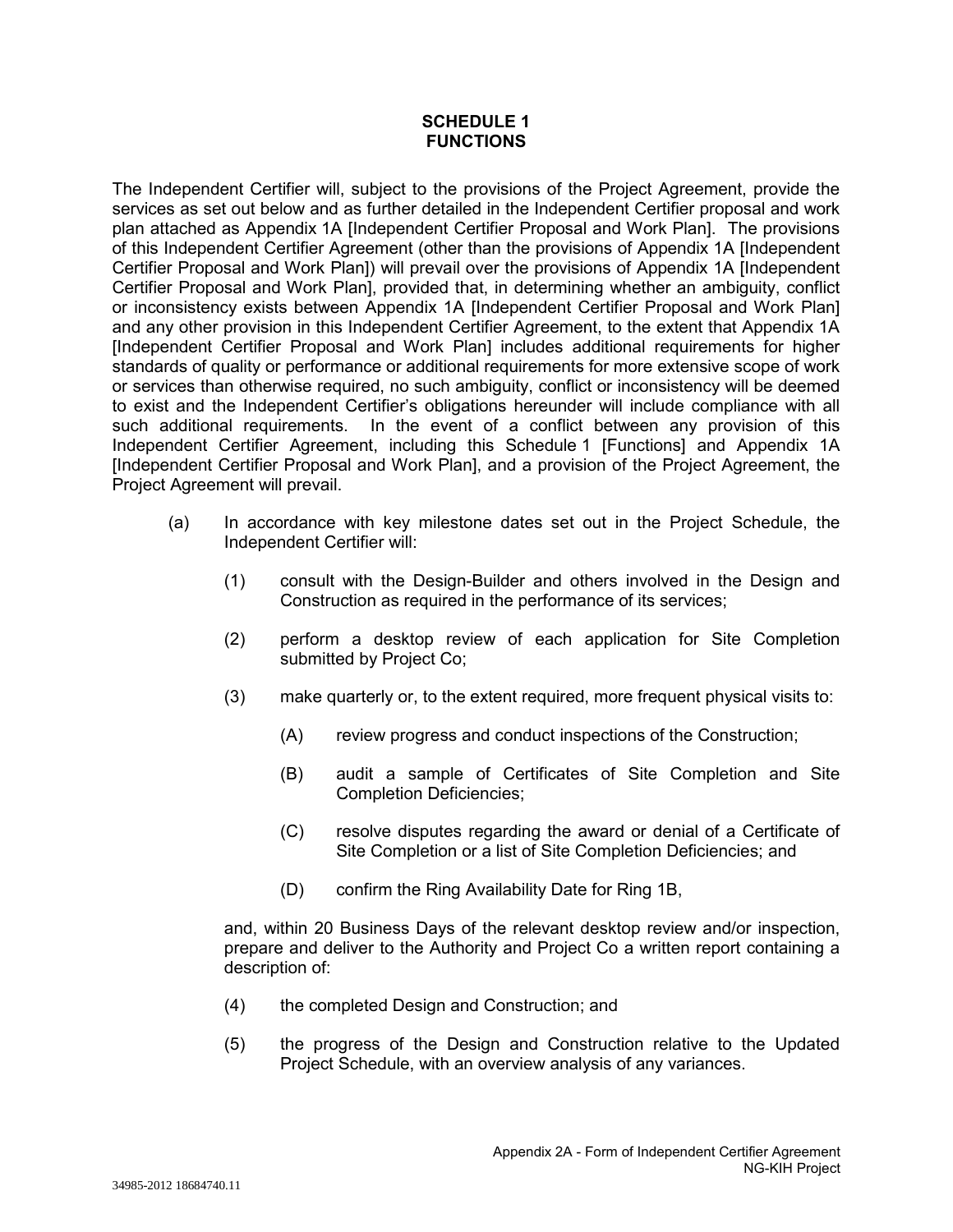- (b) The Independent Certifier will, in cooperation with Project Co's Design and Construction Representative and the Authority's Design and Construction Representative, with respect to an application for Site Completion in respect of a Site, review and comment on the list of Site Completion Deficiencies.
- (c) No later than 5 Business Days after application by Project Co for a Certificate of Site Completion, the Independent Certifier will, in cooperation with Project Co's Design and Construction Representative and the Authority's Design and Construction Representative, complete a desktop review of the basis for Project Co's application for a Certificate of Site Completion in respect of that Site and, within a further 5 Business Days of such desktop review:
	- (1) if Site Completion has been achieved, issue a Certificate of Site Completion, together with comments on the list of Site Completion Deficiencies (if any) and attaching a copy of the list of Site Completion Deficiencies; or
	- (2) if Site Completion has not been achieved, provide Project Co and the Authority's Design and Construction Representative with a list of all incomplete Design and Construction that must be completed prior to Site Completion.
- (d) The Independent Certifier will, within 5 Business Days after the end of each month, deliver the Independent Certifier's Monthly Report for such month to the Authority, Project Co and Operations Co.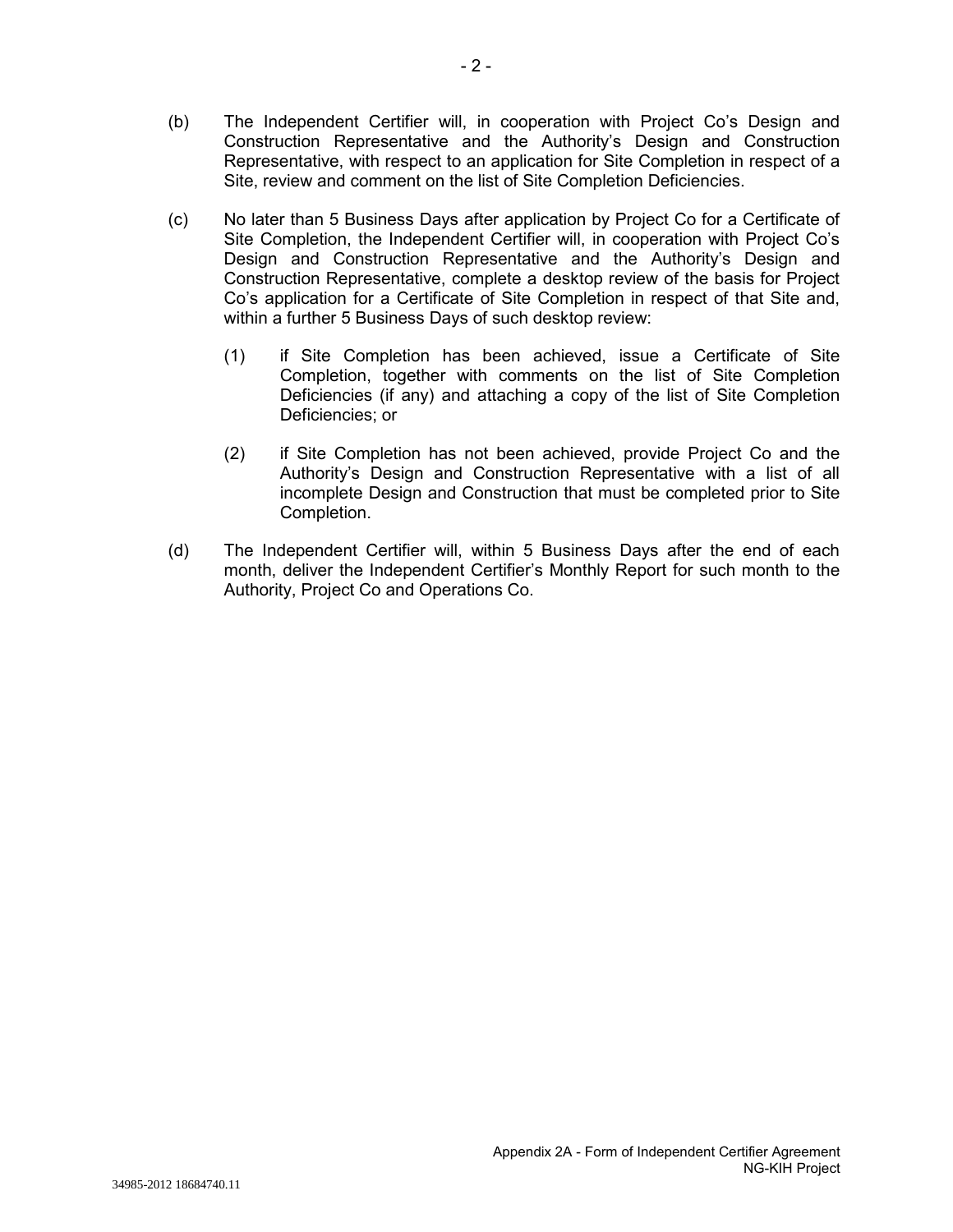# **APPENDIX 1A INDEPENDENT CERTIFIER PROPOSAL AND WORK PLAN**

**[NTD: To be attached.]**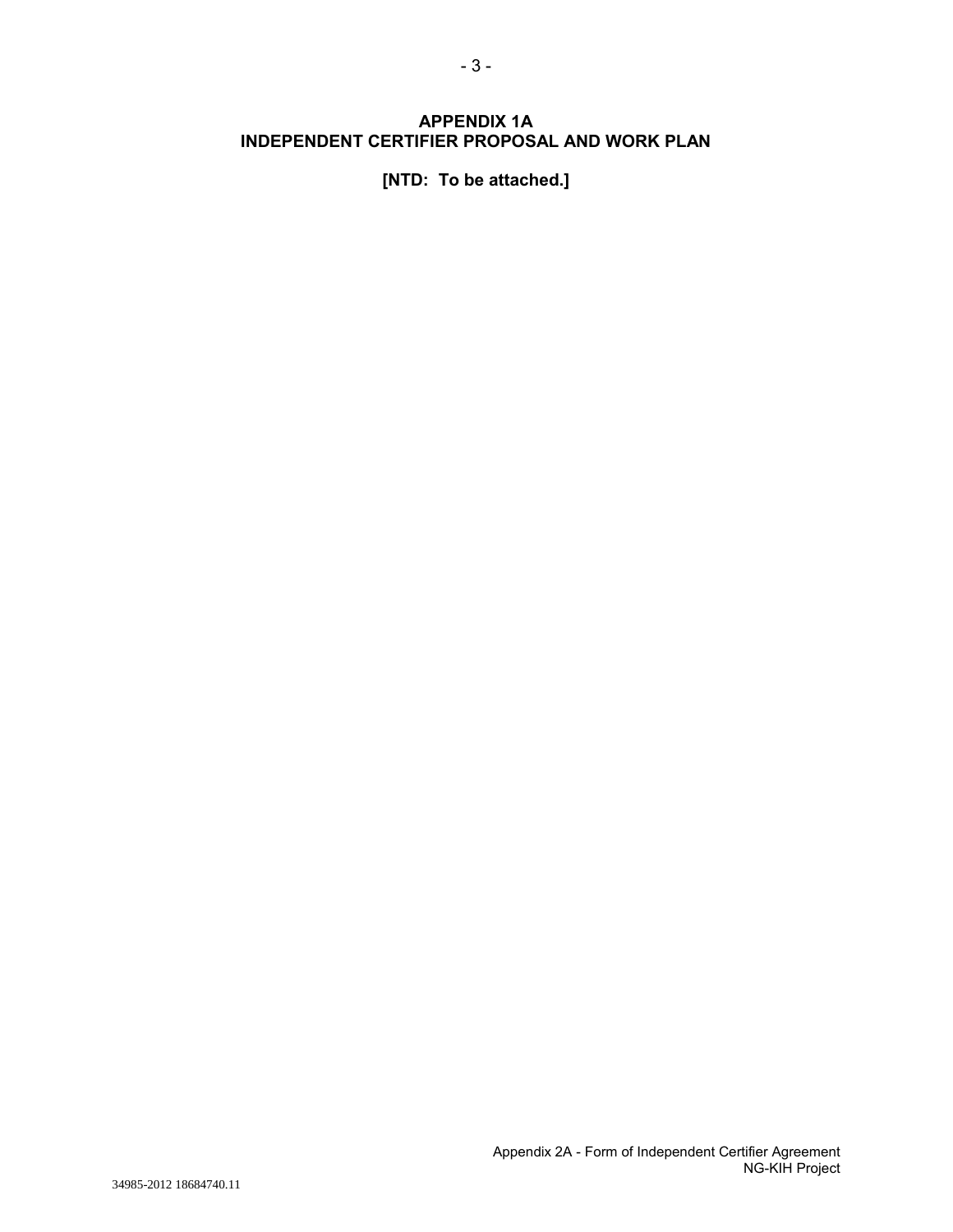#### **SCHEDULE 2 FEE**

**[NTD: This Schedule 2 will be developed having reference to the Independent Certifier's Proposal and Work Plan.]**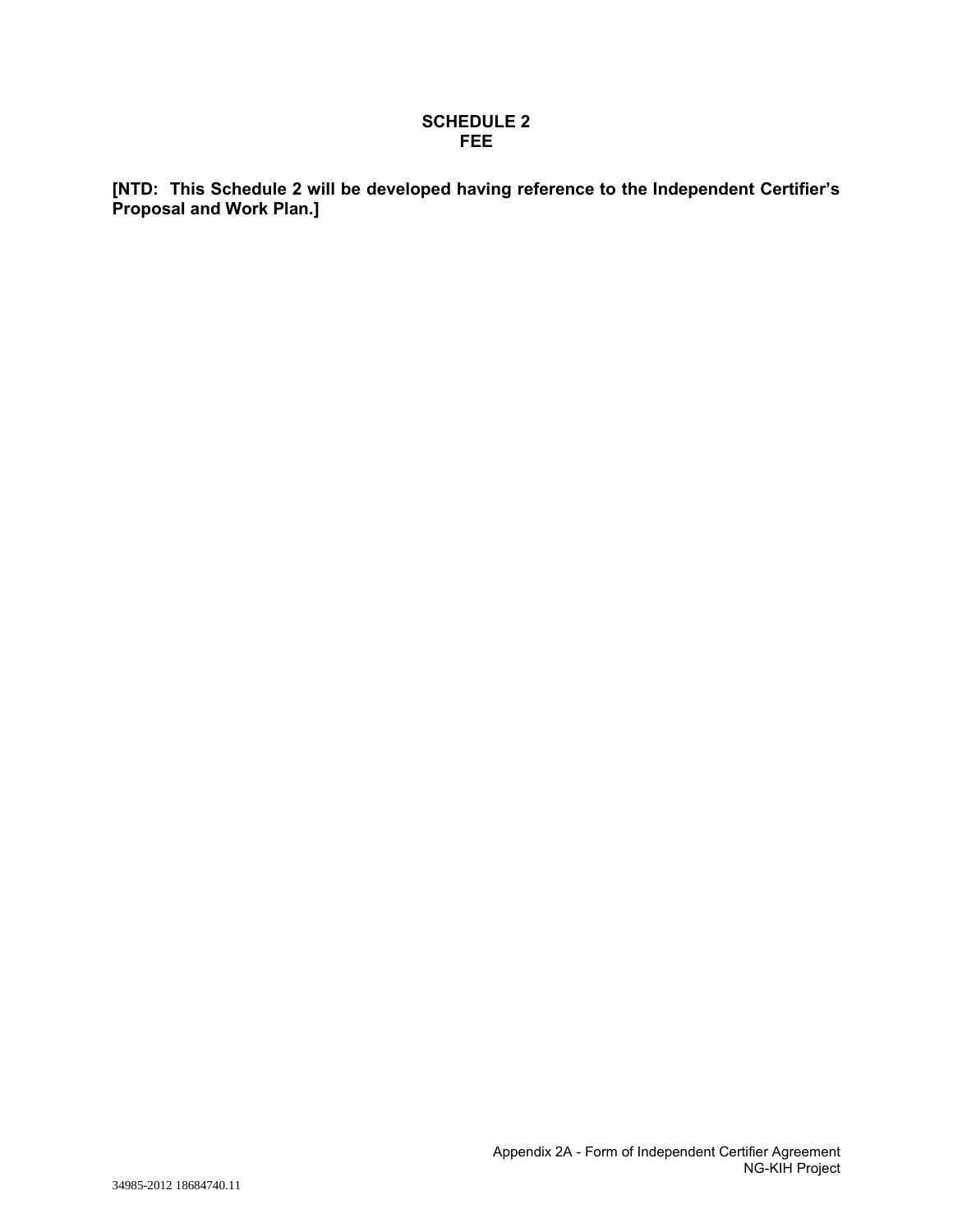#### **SCHEDULE 3 INDEPENDENT CERTIFIER PERSONNEL**

This schedule identifies key Independent Certifier personnel and the specific roles each will undertake

**[NTD: Independent Certifier to add names, titles, roles and responsibilities of the Key Independent Certifier personnel.]**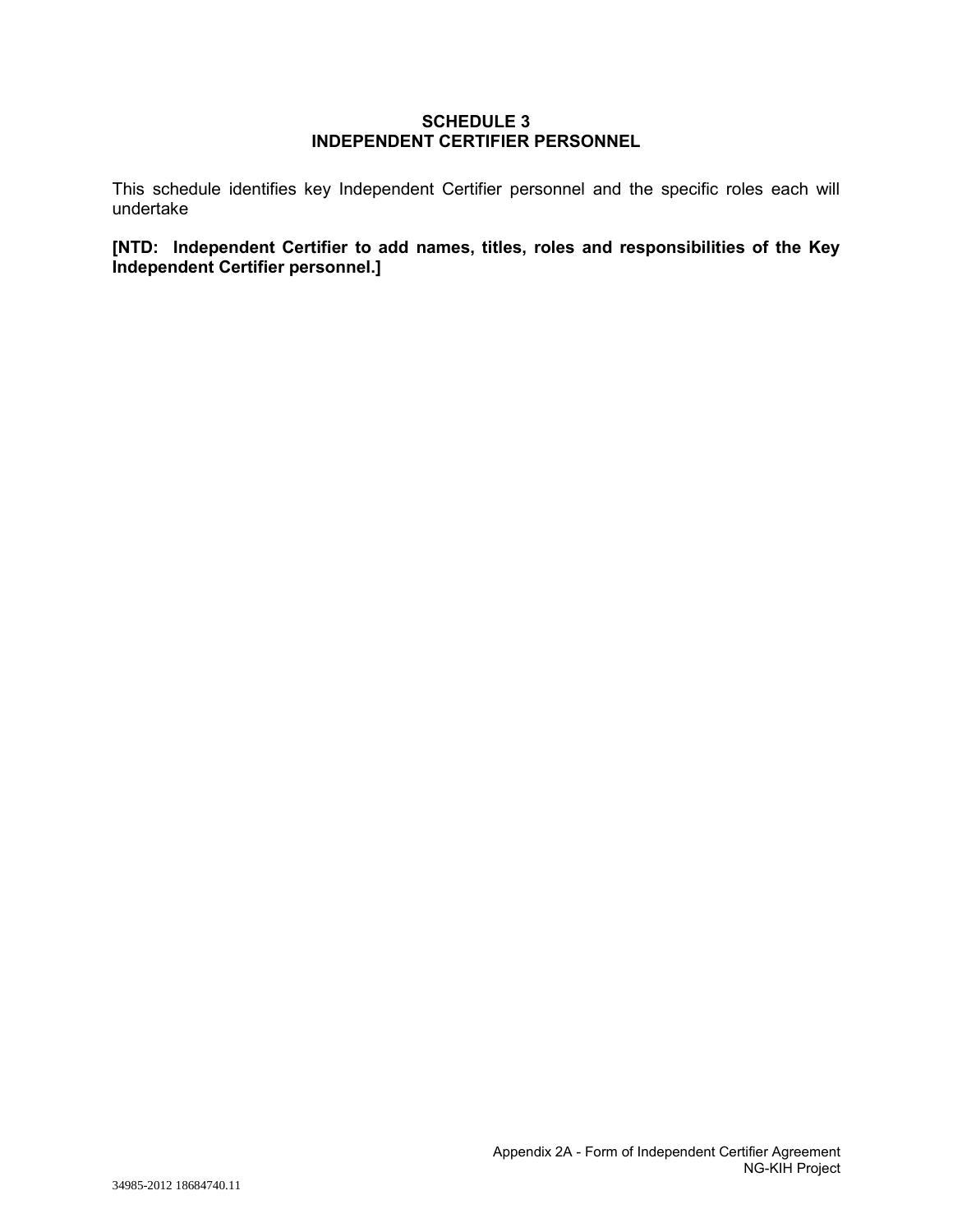#### **APPENDIX 2B DESIGN REVIEW**

# **1. SUBMITTALS**

Except as expressly set out otherwise in this Project Agreement, the provisions of this Appendix 2B will apply to any and all drawings, specifications or other documents specifically pertaining to the KMZ file containing the GIS data regarding route level and building connections ("**Submittals**") required or specified by this Project Agreement in respect of the Design and Construction to be submitted to, reviewed, accepted or otherwise processed by the Authority prior to Site Completion of a Site or after Site Completion of a Site in respect of the completion of Site Completion Deficiencies, including any and all subsequent revisions, amendments and changes thereto. A flow chart illustrating the review process is included as Appendix 2F [Review Process Flow Diagram].

## **2. SUBMITTAL SCHEDULE**

- (a) The schedule for Submittals (the "**Submittal Schedule**") is included as part of Appendix 2C [Initial Project Schedule]. The Submittal Schedule may be amended by agreement of the parties in accordance with the terms of this Section 2.
- (b) Any amendment to the Submittal Schedule will provide for a progressive and orderly flow of Submittals from Project Co to the Authority as appropriate to allow sufficient time for review of each Submittal by the Authority, taking into account both the resources necessary to be available to the Authority to conduct such review (as anticipated by or inferred from the Submittal Schedule).
- (c) Unless a longer period is agreed by the parties, required by this Project Agreement or is otherwise reasonably required by the Authority, the Authority will have 5 Business Days for review of a Submittal from the date the Authority received the Submittal. If the Submittal Schedule is inconsistent with the foregoing review period then it will be deemed to be amended to be consistent. If the Authority receives a Submittal after 12 p.m. (Eastern Time) on a Business Day, the 5 Business Day review period will commence on the next Business Day.
- (d) Project Co will, in scheduling Submittals, and in the performance of the Design and Construction, allow adequate time prior to performing the Design or the Construction that is the subject of the Submittals for review of the Submittals by the Authority, and for Project Co to make changes to the Submittals, the Design and/or the Construction as may be required to account for any comments received from the Authority.
- (e) If the Submittal Schedule indicates that a large number of Submittals will be made at one time, the Authority may, acting reasonably, request a longer period for review or a staggering of the Submittals, and Project Co will, acting reasonably, revise the Submittal Schedule accordingly, taking into account both the availability of resources required by the Authority to conduct such review and whether delay in the review of the subject matter of the Submittal will have a material impact on Project Co's ability to progress future anticipated Submittals and the Design or Construction in accordance with the Project Schedule.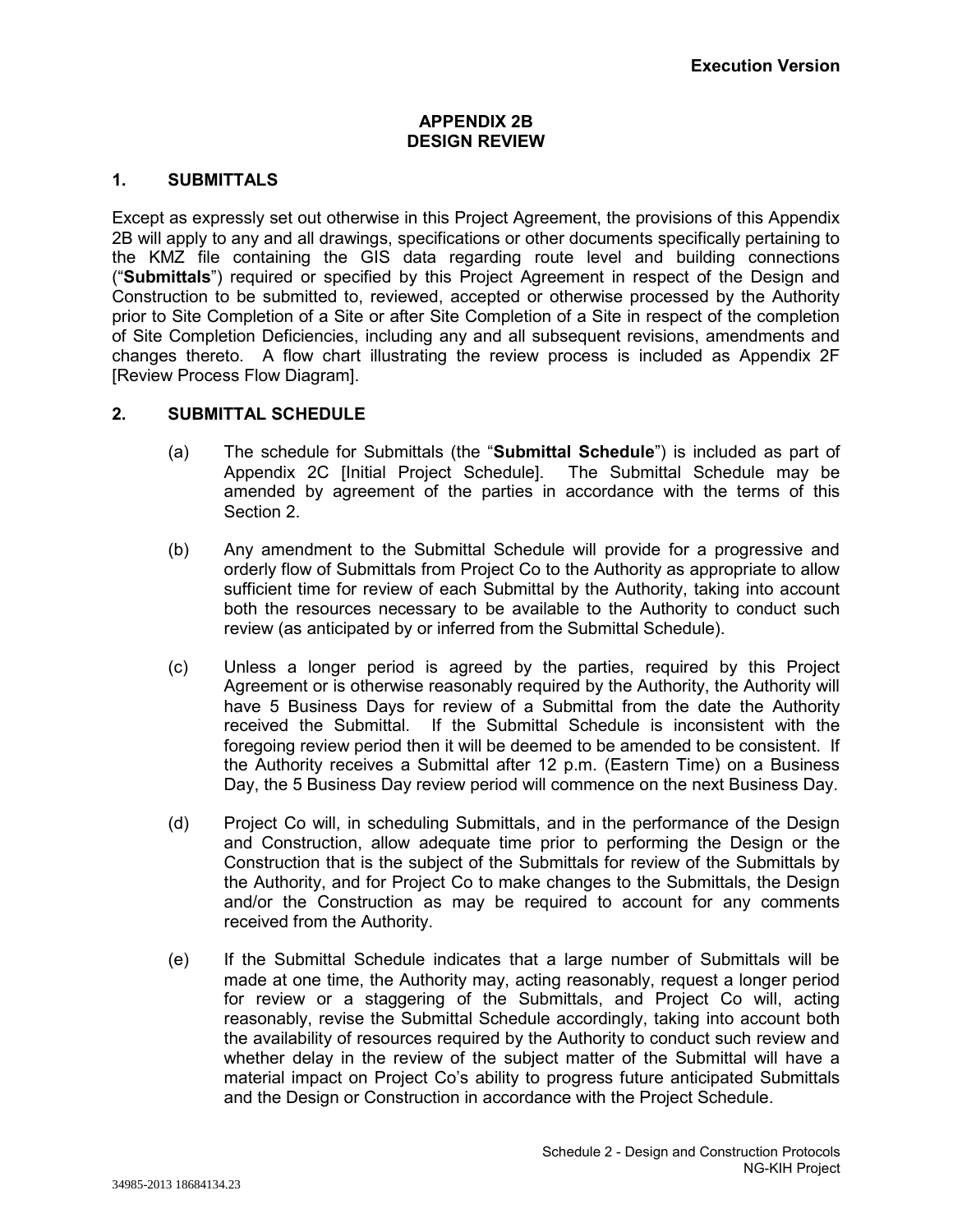- (f) Project Co will submit the then current Submittal Schedule to the Authority on a monthly basis until the System Completion Date. All amended Submittal Schedules will be required to meet all the requirements of this Section 2.
- (g) Project Co will submit all Submittals to the Authority in accordance with the then current Submittal Schedule.
- (h) Project Co will bear the risk of delays and additional costs caused as a result of the late submission of Submittals to the Authority, by Submittals which are rejected or required to be corrected and re-submitted in accordance with the terms of this Appendix 2B, or by changes in the Design and Construction required as a result of comments made by the Authority pursuant to this Appendix 2B.

# **3. GENERAL REQUIREMENTS FOR SUBMITTALS**

- (a) Unless otherwise specified by the Authority, Project Co will deliver electronic copies of each Submittal to the Authority through the DMS, in a format acceptable to the Authority. Project Co will provide to the Authority, along with each Submittal, a summary page detailing the various documents in the Submittal.
- (b) All Submittals will be in English.
- (c) All Submittals required by this Project Agreement, by applicable Law or by Customary Industry Practice to be signed or sealed by persons with professional designations (including, where applicable, by registered professional engineers) will be so signed and/or sealed.
- (d) All Submittals will refer to the relevant provisions of the Design and Construction Specifications, the Services Protocols and Specifications (if applicable) and to any matter that has previously been subject to review. All Submittals (or covering documentation delivered with the Submittals) will include a statement confirming that the Submittals comply with, or identifying any elements of the NG-KIH System that for any reason vary from, the requirements of the Project Agreement, with particular reference to Schedule 2 [Design and Construction Protocols] and Schedule 3 [Design and Construction Specifications].
- (e) All Submittals will be clearly identified as a Submittal and will be delivered with appropriate DMS identifiers, which will include:
	- (1) the specific item or items in the Submittal that is subject to review by the Authority;
	- (2) Project Co's expectations for the Authority's review of the Submittal; and
	- (3) for each Submittal:
		- (A) the document number(s) or drawing number(s);
		- (B) revision numbers (if applicable);

34985-2013 18684134.23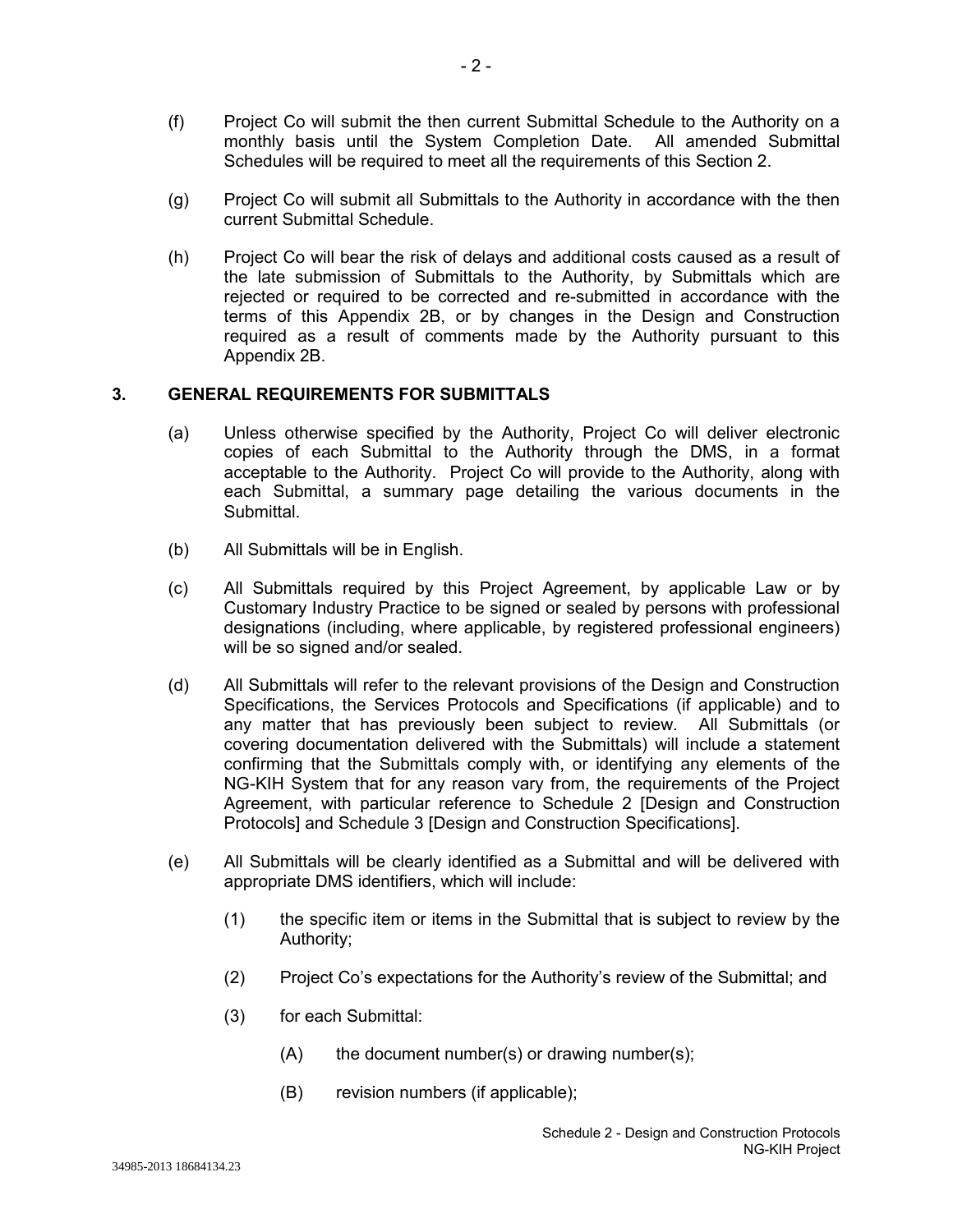- (C) document or drawing title(s);
- (D) name of entity that prepared the Submittal;
- (E) the Submittal history showing date and delivery information and/or log number of all previous submissions of that Submittal; and
- (F) identification of any previous Submittal superseded by the current Submittal.
- (f) Project Co will compile and maintain, in the DMS, a register of the date, contents and status of the submission of all Submittals, including the date of receipt and content of all returned Submittals and comments thereon.

#### **4. REVIEW PROCEDURE**

- (a) The Authority will review and respond to each Submittal in accordance with the applicable time periods set out in the Submittal Schedule (as may be amended from time to time in accordance with this Appendix 2B).
- (b) Before commencing the Construction of a particular component of the Project, Project Co will submit to the Authority a Submittal describing that component, including all necessary Design and other information as the Authority may reasonably require, including any Design reports and calculations, for the Authority to conduct an appropriate review to confirm that the Design described in the Submittal conforms to the requirements of this Project Agreement.
- (c) The Authority will review Submittals submitted under Section 4(b) above and assign one of the following 4 comments on the summary page provided with the Submittal:
	- (1) "REVIEWED";
	- (2) "CORRECT DEFICIENCIES";
	- (3) "REJECTED"; or
	- (4) "NOT REVIEWED".
- (d) The comment "REVIEWED" will be assigned to those Submittals that, in the opinion of the Authority, acting reasonably, appear to conform to the requirements of this Project Agreement.
- (e) The comment "CORRECT DEFICIENCIES" will be assigned to those Submittals that, in the opinion of the Authority, acting reasonably, appear to generally conform to the requirements of this Project Agreement, but in which minor deficiencies have been found and identified by the Authority's review. Project Co will, to the extent necessary, correct these Submittals and provide a copy of such corrected Submittals to the Authority within 5 Business Days. Project Co may proceed on the portions of such Submittals that have not received comments but Project Co will not proceed on the portions of such Submittals that have received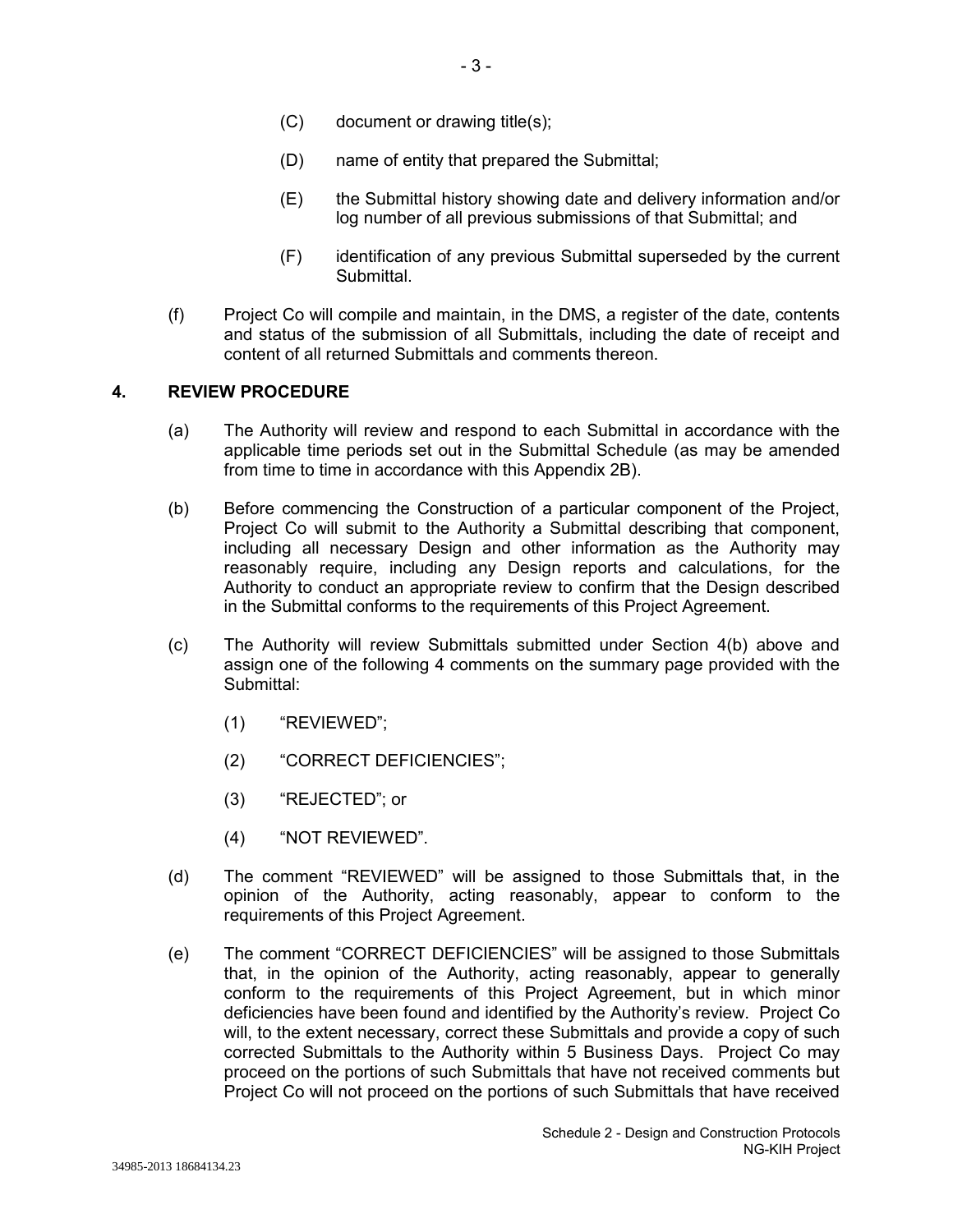the comment "CORRECT DEFICIENCIES" until Project Co obtains a comment that permits Project Co to proceed. Project Co will correct, revise and resubmit Submittals as often as may be required to obtain a comment that permits Project Co to proceed. If, at any time, it is discovered that Project Co has not corrected the deficiencies on Submittals that were correctly stamped "CORRECT DEFICIENCIES", then Project Co will be required to modify the Submittals and the relevant Design and Construction as required to correct the deficiencies and Project Co may be required, at the Authority's discretion, acting reasonably, to resubmit relevant Submittals.

- (f) The comment "REJECTED" will be assigned to those Submittals that, in the opinion of the Authority, acting reasonably, contain significant deficiencies or do not generally conform with the requirements of this Project Agreement. Project Co will correct and re-submit these Submittals within 5 Business Days after the comment has been provided to Project Co. The Authority will then review such corrected Submittals and assign a comment to the corrected Submittal. Project Co will correct, revise and resubmit Submittals as often as may be required to obtain a comment that permits Project Co to proceed. Except with the written consent of the Authority, Project Co will not proceed with any Design or Construction to which such Submittals receiving the comment "REJECTED" relate until Project Co obtains a comment that permits Project Co to proceed.
- (g) The comment "NOT REVIEWED" may be assigned to those Submittals that have not been reviewed by the Authority in detail because, in the opinion of the Authority, acting reasonably, the Submittals do not comply with the requirements of this Appendix 2B (including Section 4(b) above), are incomplete or otherwise insufficient for the purposes of a Design review, or are received by the Authority before the date scheduled in the Submittal Schedule. Project Co will correct and re-submit these Submittals within 5 Business Days or, if a later date is set out on the Submittal Schedule, by such later date. Project Co will correct, revise and resubmit Submittals as often as may be required to obtain a comment that permits Project Co to proceed. Project Co will not proceed with any Design or Construction to which such Submittals receiving the comment "NOT REVIEWED" relate until Project Co obtains a comment that permits Project Co to proceed.
- (h) If the Authority does not respond to a Submittal within the applicable time period for that Submittal as determined in accordance with Section 2(c) of this Appendix 2B, the Submittal will be deemed "REVIEWED" and Project Co may proceed with and implement the Design and Construction on the basis set forth in the applicable Submittal without any further action or documentation required.
- (i) Where the Authority issues the comment "CORRECT DEFICIENCIES", "REJECTED" or "NOT REVIEWED", the Authority will provide reasons for the comment, referencing particulars of the Section(s) of this Project Agreement that the Submittal fails to satisfy and, if requested by Project Co, the Authority will meet with Project Co to discuss the reasons for the comment.
- $(i)$  If, at any time after assigning any comment to a Submittal or where Section  $4(h)$ applies, the Authority or Project Co discovers deficiencies or any failure to conform to the requirements of this Project Agreement, the Authority or Project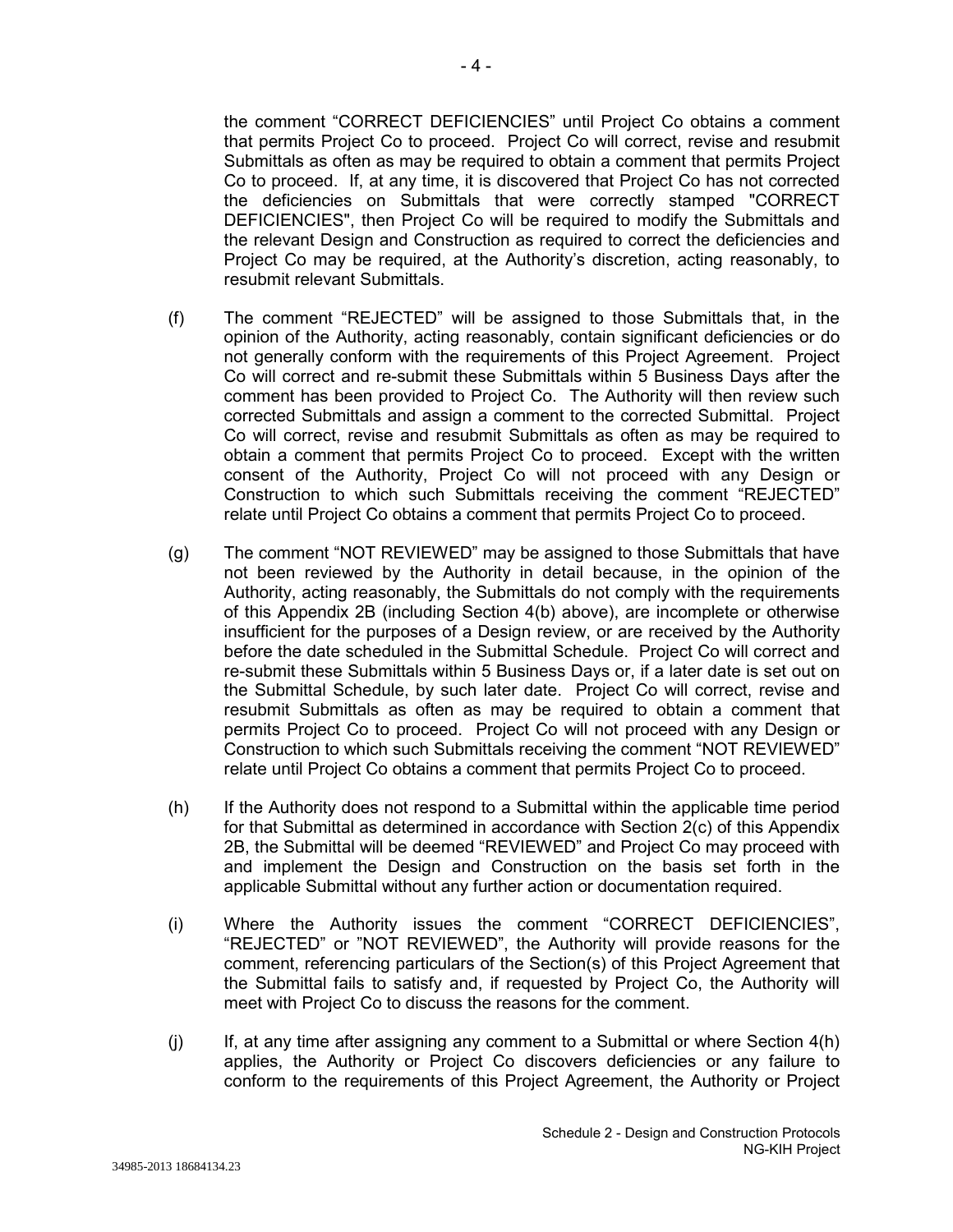Co, as the case may be, will promptly notify the other party of such deficiencies or non-conformance and the Authority may revise the comment assigned to any Submittal. If the parties agree or it is determined in accordance with the Dispute Resolution Procedure that the revised comment is correct, Project Co will make all such corrections to the Submittals and the Design and Construction.

- (k) For the purpose of facilitating and expediting the review and correction of Submittals, the Authority's and Project Co's Design and Construction Representatives will discuss and review any outstanding Submittals and any comments thereon.
- (l) Where an individual Submittal item is voluminous, the Authority at its discretion may elect to stamp only the cover page or first sheet of the Submittal with the appropriate comment, if any, and return to Project Co the cover page or first page together with individual pages or sheets on which comments are made, together with an explanation of the status of all pages not returned to Project Co. Any pages not returned without such an explanation as to their status will be deemed to be "REVIEWED" by the Authority.
- (m) In lieu of returning a Submittal, the Authority may by email or letter, or through the DMS with a notification by email or letter, notify Project Co of the comment assigned to the Submittal and, if such comment is "CORRECT DEFICIENCIES", "REJECTED" or "NOT REVIEWED", the letter will contain comments in sufficient detail, including referencing applicable Section(s) of this Project Agreement, for Project Co to identify the correction sought.

# **5. REVIEWED DRAWINGS AND SPECIFICATIONS**

- (a) The following Submittals will be deemed to be "**Reviewed Drawings and Specifications**":
	- (1) any Submittals which the Authority has marked as "REVIEWED" under Section 4(d) of this Appendix 2B;
	- (2) any portions of any Submittals that Project Co may proceed with under Section 4(e) of this Appendix 2B; and
	- (3) any Submittals which have been deemed "REVIEWED" by the Authority under Section 4(h) of this Appendix 2B.
- (b) Project Co's Design and Construction Representative will deliver promptly by email or letter, or through the DMS with a notification by email or letter, one complete electronic copy of the Reviewed Drawings and Specifications to the Independent Certifier.

#### **6. DISPUTES**

If Project Co disputes any comment issued by the Authority in respect of a Submittal made under Section 4 of this Appendix 2B, Project Co will promptly notify the Authority of the details of such Dispute and will submit the reasons why Project Co believes a different comment should be assigned, together with appropriate supporting documentation. The Authority will review the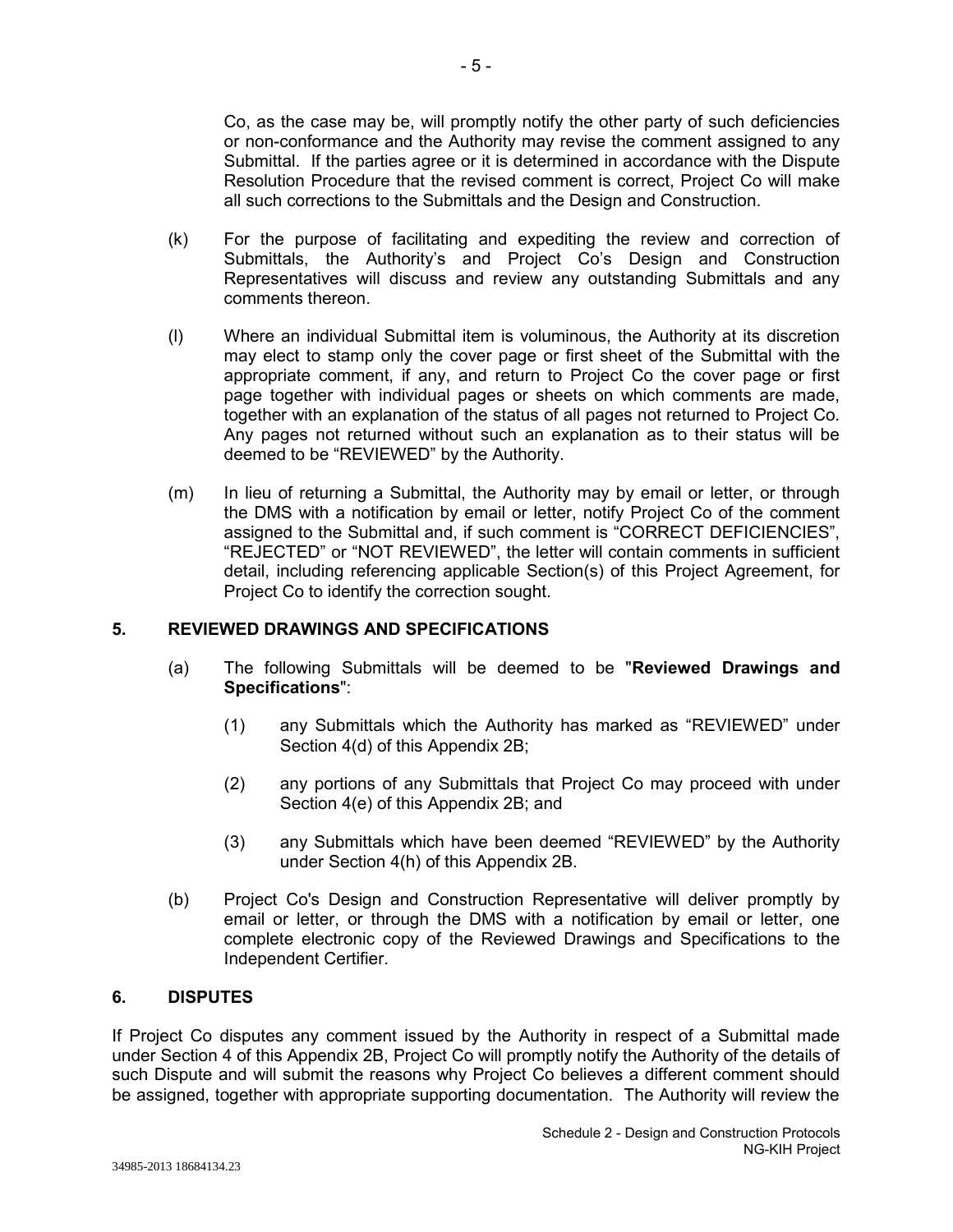Submittal, the reasons and supporting documentation and, within 7 Business Days after receipt thereof, will either confirm the original comment or notify Project Co of a revised comment. Nothing in this Section 6 will limit either party's right to refer a Dispute to the Dispute Resolution Procedure.

# **7. CHANGES**

If Project Co considers that compliance with any comment made by the Authority in respect of a Submittal made under Section 4 of this Appendix 2B would lead to a Change, Project Co will, before taking into account such comment, notify the Authority. If it is agreed by the Authority that such comment would lead to a Change, then the procedure set out in Schedule 6 [Changes, Minor Works and Innovation Proposals] will apply. If the parties are unable to reach agreement, then either party may refer the matter directly to the Referee in accordance with Schedule 13 [Dispute Resolution Procedure]. In all cases, the parties will cooperate to identify potential alternative solutions to any comments raised that would not lead to a Change.

# **8. EFFECT OF REVIEW BY AUTHORITY**

For greater certainty, Section 2.5 (Authority Not Responsible for Design or Construction) of Schedule 2 [Design and Construction Protocols] applies to any review or comment by the Authority on any Submittal.

# **9. SUBMITTAL MEETINGS AND EXPLANATIONS**

At any time, the Authority may, acting reasonably, require Project Co, including Project Co's consultants, Sub-Contractors and any other relevant personnel, at no additional cost to the Authority, to meet in person or virtually through screen sharing technology with representatives of the Authority and its advisors to answer questions regarding Project Co's Submittals or to explain to the Authority and the Authority's advisors the intent of Project Co's Submittals, including in relation to any Design and any associated documentation and as to its satisfaction of the requirements of this Project Agreement (including the Design and Construction Specifications). Project Co will, and will cause its consultants, Sub-Contractors and any other relevant personnel to, attend all meetings requested by the Authority and answer all questions asked by the Authority in accordance with this Section 9 as soon as practicable and, in any event, no later than 5 Business Days from the date it received the Authority's questions or such longer period as agreed by the parties.

# **10. REVISIONS**

- (a) Project Co will ensure that each Submittal keeps the same, unique reference number throughout the review process, and that all subsequent revisions of the same Submittal are identified by a sequential revision number. Correspondence related to such Submittal will reference the reference number and revision number and maintain same in the DMS.
- (b) Re-submittals will clearly show all revisions from the previous Submittal. Submitted documents, including reports and manuals, will contain a preface that clearly states how revisions are marked and the previous revision number against which the revisions have been marked. A consistent format for mark-ups of documents will be used (e.g. deletions struck out and additions underscored). Revised portions of drawings will be clearly marked (with appropriate means to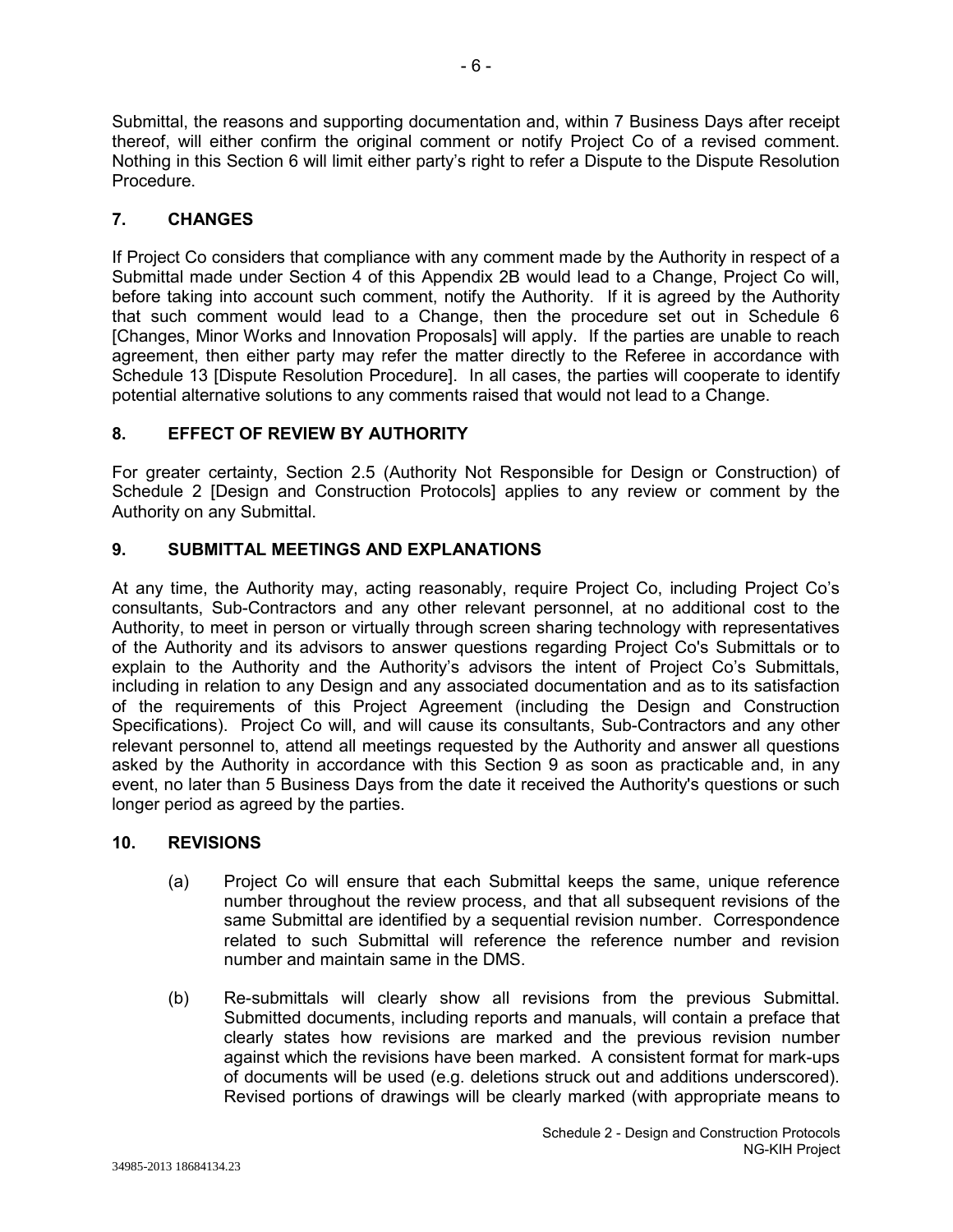visually distinguish between the parts of the drawing that are revised and the parts that are not revised) and the revision number and description of the revision will be included on the drawing.

- (c) All revisions on electronic media will be marked up by the design checker and, where applicable, by the drafter and the drafting checker and will identify the persons who initialed the Submittal. Electronic versions of the Submittal will identify the persons who initialed the revisions to the Submittal.
- (d) Project Co will keep all Reviewed Drawings and Specifications current and available through the DMS. If any Reviewed Drawings and Specifications are revised as part of a Submittal, all other Reviewed Drawings and Specifications relying on or based on that Reviewed Drawings and Specifications will also be revised accordingly. All such revised Reviewed Drawings and Specifications will also be submitted with the Submittal to which it relates.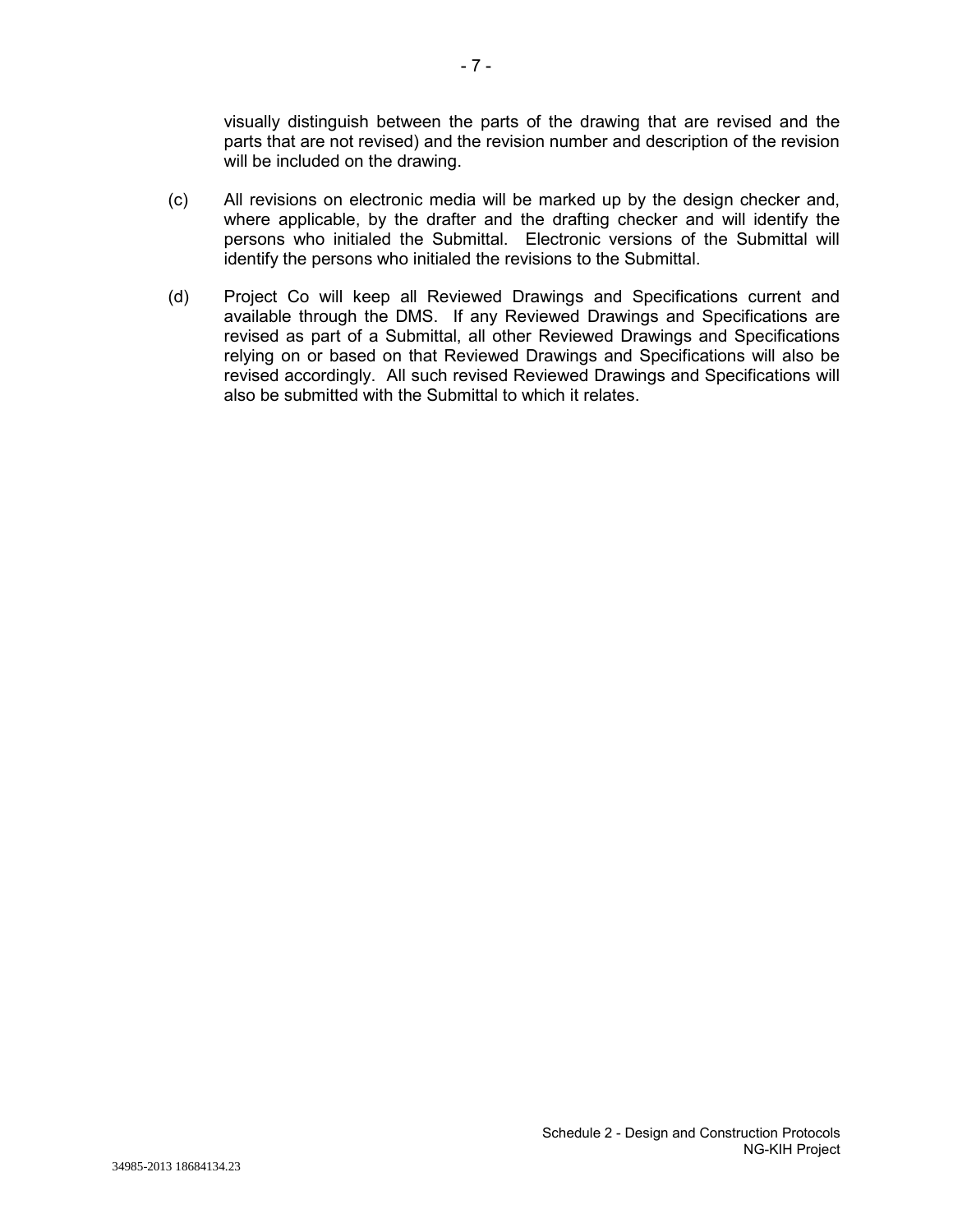# **APPENDIX 2C INITIAL PROJECT SCHEDULE**

See attached.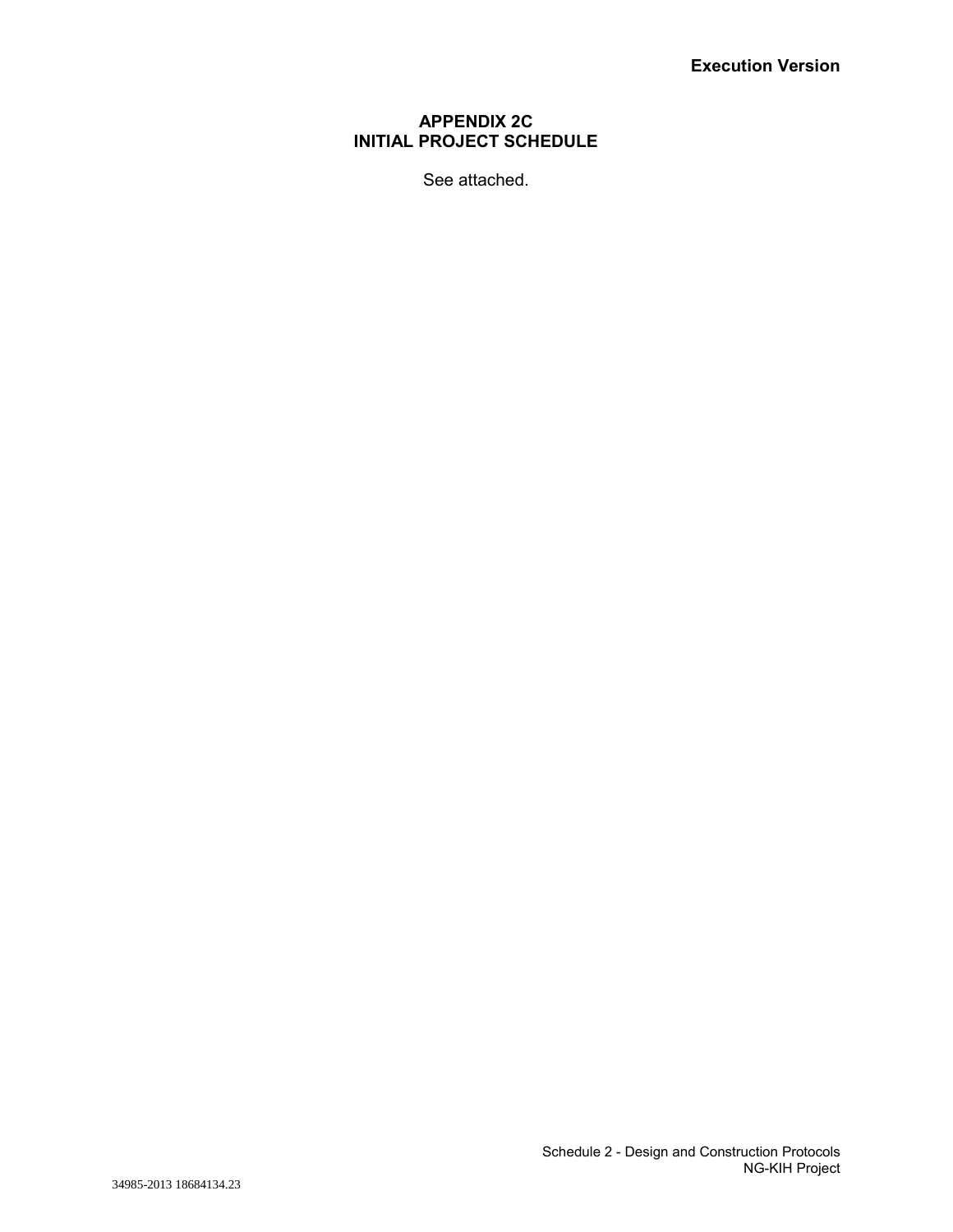| <b>Kentucky Information Highway</b> |                                                                                   |                       |                                        |                                                                                                                                                                                                                                                                                     |      |  |  |  |
|-------------------------------------|-----------------------------------------------------------------------------------|-----------------------|----------------------------------------|-------------------------------------------------------------------------------------------------------------------------------------------------------------------------------------------------------------------------------------------------------------------------------------|------|--|--|--|
| <b>Summary Schedule</b>             |                                                                                   |                       |                                        |                                                                                                                                                                                                                                                                                     |      |  |  |  |
| <b>NGKIH Design Build LLC</b>       |                                                                                   |                       |                                        |                                                                                                                                                                                                                                                                                     |      |  |  |  |
| <b>Activity ID</b>                  | <b>Activity Name</b>                                                              | Start                 | Finish                                 | 2016<br>2017                                                                                                                                                                                                                                                                        | 2018 |  |  |  |
|                                     |                                                                                   |                       |                                        | A Soci N Dec Jan  F Mar Apr  M  Jun  Jul Aug  S  Oct  N  Dec Jan  F  Mar Apr  M  Jun  Jul Aug  S  Oct  N   D  Jan  F  Mar Apr  M  Jun  Jul Aug  S  Oct  N   D                                                                                                                       |      |  |  |  |
| KIH - Ring 1B                       |                                                                                   |                       | 26-Jan-15 A 02-Nov-16                  | 02-Nov-16, KIH - Ring 1B                                                                                                                                                                                                                                                            |      |  |  |  |
|                                     | <b>PROCUREMENT</b>                                                                |                       | 24-Jul-15 A   16-Dec-15                | 16-Dec-15, PROCUREMENT                                                                                                                                                                                                                                                              |      |  |  |  |
|                                     | <b>POLE ATTACHMENT AGREEMENT</b>                                                  |                       | 26-Jan-15 A 14-Aug-15                  | 14-Aug-15, POLE ATTACHMENT AGREEMENT                                                                                                                                                                                                                                                |      |  |  |  |
| <b>BACK BONE</b>                    |                                                                                   |                       | 10-Apr-15 A 29-Apr-16                  | 29-Apr-16, BACK BONE                                                                                                                                                                                                                                                                |      |  |  |  |
|                                     |                                                                                   |                       |                                        | the contract of the contract of the contract of the contract of the contract of the contract of                                                                                                                                                                                     |      |  |  |  |
| <b>Permitting</b>                   |                                                                                   | 31-Aug-15             | $ 03-Mar-16 $<br>10-Apr-15 A 07-Dec-15 | 03-Mar-16, Permitting<br><b>THEFT O7-Dec-15, Engineering</b>                                                                                                                                                                                                                        |      |  |  |  |
| <b>Engineering</b>                  | <b>Make Ready Engineering Approval</b>                                            |                       |                                        | 1:19-Nov-15, Make Ready Engineering Approval                                                                                                                                                                                                                                        |      |  |  |  |
|                                     | <b>Make Ready Construction</b>                                                    |                       |                                        | 18-Feb-16, Make Ready Construction                                                                                                                                                                                                                                                  |      |  |  |  |
|                                     | <b>Segment Construction</b>                                                       |                       | 24-Nov-15 29-Apr-16                    | <b>COLLECTION CONTINUES</b> 29-Apr-16, Segment Construction                                                                                                                                                                                                                         |      |  |  |  |
| <b>LATERAL</b>                      |                                                                                   |                       | 10-Jul-15 A 02-Nov-16                  | 02-Nov-16, LATERAL                                                                                                                                                                                                                                                                  |      |  |  |  |
| <b>Permitting</b>                   |                                                                                   |                       | 08-Sep-15 02-Feb-16                    | <u> 22 de estados de la contrada de la contrada de la contrada de la con</u><br>02-Feb-16, Permitting                                                                                                                                                                               |      |  |  |  |
| <b>Engineering</b>                  |                                                                                   |                       | 10-Jul-15 A $ 10-Nov-15 $              | 10-Nov-15, Engineering                                                                                                                                                                                                                                                              |      |  |  |  |
|                                     | <b>Make Ready Engineering Approval</b>                                            | 24-Aug-15             | 03-Nov-15                              | 03-Nov-15, Make Ready Engineering Approval                                                                                                                                                                                                                                          |      |  |  |  |
|                                     | <b>Make Ready Construction</b>                                                    |                       |                                        | <b>CHLIFFITTI CONTROL</b> 16-Feb-16, Make Ready Construction                                                                                                                                                                                                                        |      |  |  |  |
|                                     | <b>Site Construction</b>                                                          |                       | $18 - Jan - 16$ 02-Nov-16              | <u>Teis III din si shi ne shi ne</u><br>02-Nov-16, Site Construction                                                                                                                                                                                                                |      |  |  |  |
| <b>KIH - Ring 1A</b>                |                                                                                   | 26-Jan-15 A 09-Jan-17 |                                        | <u> 1999 - 1999 - 1999 - 1999 - 1999 - 1999 - 1999 - 1999 - 1999 - 1999 - 1999 - 1999 - 1999 - 1999 - 1999 - 199</u><br>09-Jah-17, KIH - Ring 1A                                                                                                                                    |      |  |  |  |
|                                     |                                                                                   |                       | 24-Jul-15 A 23-Oct-15                  | 23-Oct-15, PROCUREMENT                                                                                                                                                                                                                                                              |      |  |  |  |
|                                     | <b>PROCUREMENT</b>                                                                |                       |                                        |                                                                                                                                                                                                                                                                                     |      |  |  |  |
|                                     | POLE ATTACHMENT AGREEMENT                                                         |                       | 26-Jan-15 A   14-Aug-15                | 14-Aug-15, POLE ATTACHMENT AGREEMENT                                                                                                                                                                                                                                                |      |  |  |  |
| <b>BACK BONE</b>                    |                                                                                   |                       | 18-Mar-15 A 30-May-16                  | 30-May-16, BACK BONE<br><b>All Carlos Andrew Administrations</b>                                                                                                                                                                                                                    |      |  |  |  |
| <b>Permitting</b>                   |                                                                                   |                       | $31 - Aug-15$ 24-Mar-16                | <b>THE INSTITUTE OF A SET OF A SET OF A SET OF A SET OF A SET OF A SET OF A SET OF A SET OF A SET OF A SET OF A S</b>                                                                                                                                                               |      |  |  |  |
| <b>Engineering</b>                  |                                                                                   |                       | 18-Mar-15A 28-Jan-16                   |                                                                                                                                                                                                                                                                                     |      |  |  |  |
|                                     | <b>Make Ready Engineering Approval</b>                                            |                       | $12-Aug-15$ 21-Jan-16                  | 21-Jan-16, Make Ready Engineering Approval                                                                                                                                                                                                                                          |      |  |  |  |
|                                     | <b>Make Ready Construction</b>                                                    |                       |                                        | <b>THE TELECTION</b> 14-Apr-16, Make Ready Construction<br><u> Till Star for Britain Star Fran</u>                                                                                                                                                                                  |      |  |  |  |
|                                     | <b>Segment Construction</b>                                                       |                       | 08-Dec-15 30-May-16                    | May 16, Segment Construction                                                                                                                                                                                                                                                        |      |  |  |  |
| <b>LATERAL</b>                      |                                                                                   | 29-May-15 A 09-Jan-17 |                                        | 09-Jah-17. LATERAL                                                                                                                                                                                                                                                                  |      |  |  |  |
| <b>Permitting</b>                   |                                                                                   |                       | $13-Oct-15$ 08-Mar-16                  | 08-Mar-16, Permitting<br><b>Report Follo</b>                                                                                                                                                                                                                                        |      |  |  |  |
| <b>Engineering</b>                  |                                                                                   |                       | 29-May-15 A 12-Jan-16                  | 12-Jan-16, Engineering                                                                                                                                                                                                                                                              |      |  |  |  |
|                                     | <b>Make Ready Engineering Approval</b>                                            |                       | $22-Sep-15$ 28-Dec-15                  | 28-Dec-15, Make Ready Engineering Approval                                                                                                                                                                                                                                          |      |  |  |  |
|                                     | <b>Make Ready Construction</b>                                                    |                       | 27-Oct-15 22-Mar-16                    | 22-Mar-16, Make Ready Construction                                                                                                                                                                                                                                                  |      |  |  |  |
|                                     | <b>Site Construction</b>                                                          | $22 - Jan - 16$       | $ 09 - Jan - 17 $                      | <u> 1 maja 1990 - Patri Parang Manazarta dan Bandar Bandar Bandar Bandar Bandar Bandar Bandar Bandar Bandar Bandar</u><br><b>CODITY:</b> O9-Jan-17, Site: Construction<br>Joseph Cool Joseph Cool because and a cool of the Joseph Cool because the cool of the cool of the cool of |      |  |  |  |
| KIH - Ring 2                        |                                                                                   | 06-Oct-15             | 26-Mar-17                              | 26-Mar-17, KIH - Ring 2<br>しんばん はんばん はんばん はんばん はんばんばん                                                                                                                                                                                                                               |      |  |  |  |
|                                     | <b>PROCUREMENT</b>                                                                | 05-Jan-16             | 23-May-16                              | 23-May-16, PROCUREMENT                                                                                                                                                                                                                                                              |      |  |  |  |
|                                     | POLE ATTACHMENT AGREEMENT                                                         | 06-Oct-15             | $ 04 - Jan - 16 $                      | 04-Jan-16, POLE ATTACHMENT AGREEMENT                                                                                                                                                                                                                                                |      |  |  |  |
| <b>BACK BONE</b>                    |                                                                                   | $12 - Jan - 16$       | $31$ -Jan-17                           | 31-Jan-17, BACK BONE                                                                                                                                                                                                                                                                |      |  |  |  |
| <b>Permitting</b>                   |                                                                                   | 15-Mar-16             | $19-Sep-16$                            | ni di serie di serie di serie di serie di serie di serie di serie di serie di serie di serie di serie di serie<br><b>THE TWO THEFT 19-Sep-16, Permitting</b>                                                                                                                        |      |  |  |  |
| <b>Engineering</b>                  |                                                                                   | $12$ -Jan-16          | $ 22 -$ Jul-16                         | --------------------------------<br>22-Jul-16, Engineering                                                                                                                                                                                                                          |      |  |  |  |
|                                     | <b>Make Ready Engineering Approval</b>                                            | 18-Feb-16             | $ 08 -$ Jul-16                         | 08-Jul-16, Make Ready Engineering Approval                                                                                                                                                                                                                                          |      |  |  |  |
|                                     | <b>Make Ready Construction</b>                                                    | 17-Mar-16             | $\vert$ 03-Oct-16                      | 03-Oct-16, Make Ready Construction<br><u>ma kasas sa mga sangayon ng mga sangayon ng mga sangayon ng mga sangayon ng mga sangayon ng mga sangayon ng mga sangayon ng mga sangayon ng mga sangayon ng mga sangayon ng mga sangayon ng mga sangayon ng mga sangayon ng m</u>          |      |  |  |  |
|                                     | <b>Segment Construction</b>                                                       |                       | $10 - May - 16$ 31-Jan-17              | <b>TILLI TILL TILLI 1999</b> 31-Jan-17, Segment Construction                                                                                                                                                                                                                        |      |  |  |  |
| <b>LATERAL</b>                      |                                                                                   |                       | $12$ -Jan-16 26-Mar-17                 | 26-Mar-17, LATERAL                                                                                                                                                                                                                                                                  |      |  |  |  |
| <b>Permitting</b>                   |                                                                                   | 15-Mar-16             | $ 06$ -Oct-16                          | 06-Oct-16, Permitting                                                                                                                                                                                                                                                               |      |  |  |  |
| <b>Engineering</b>                  |                                                                                   | $12 - Jan - 16$       | $10-Aug-16$                            | 10-Aug-16, Engineering                                                                                                                                                                                                                                                              |      |  |  |  |
|                                     | <b>Make Ready Engineering Approval</b>                                            |                       |                                        | 03-Aug-16, Make Ready Engineering Approval                                                                                                                                                                                                                                          |      |  |  |  |
|                                     | <b>Make Ready Construction</b>                                                    |                       | 29-Mar-16 27-Oct-16                    | 27-Oct-16, Make Ready Construction                                                                                                                                                                                                                                                  |      |  |  |  |
|                                     | <b>Site Construction</b>                                                          |                       | $04 - Aug - 16$ 26-Mar-17              | <b>Example 26-Mar-17, Site Construction</b>                                                                                                                                                                                                                                         |      |  |  |  |
|                                     |                                                                                   |                       |                                        |                                                                                                                                                                                                                                                                                     |      |  |  |  |
|                                     |                                                                                   |                       |                                        |                                                                                                                                                                                                                                                                                     |      |  |  |  |
|                                     | <b>Critical Remaining Work</b><br>Remaining Level of Effort<br><b>Actual Work</b> |                       |                                        | The schedule does not include a full integration or impact of the Cincinnati Bell Telephone Date: 17-Aug-15<br>Page 1 of 2<br>Company or MuniNet Third Party deals. These deals will be integrated into the project schedule                                                        |      |  |  |  |
|                                     | <b>Actual Level of Effort</b><br>Remaining Work  <br>Summary                      |                       |                                        | as detailed plans from Cincinnati Bell Telephone Company and MuniNet are made available.                                                                                                                                                                                            |      |  |  |  |
|                                     |                                                                                   |                       |                                        |                                                                                                                                                                                                                                                                                     |      |  |  |  |

| <b>INGITIALITIES LOVES OF LITUIT</b> | AGUAI <i>VVOL</i> N | <b>UNIUCALINCHIALING VYUIN</b> | Page 1 or 2 | ---- ----------   |
|--------------------------------------|---------------------|--------------------------------|-------------|-------------------|
| <b>Actual Level of Effort</b>        | Remaining Work      | Summary                        |             | ICompany or M     |
|                                      |                     |                                |             | las detailed plai |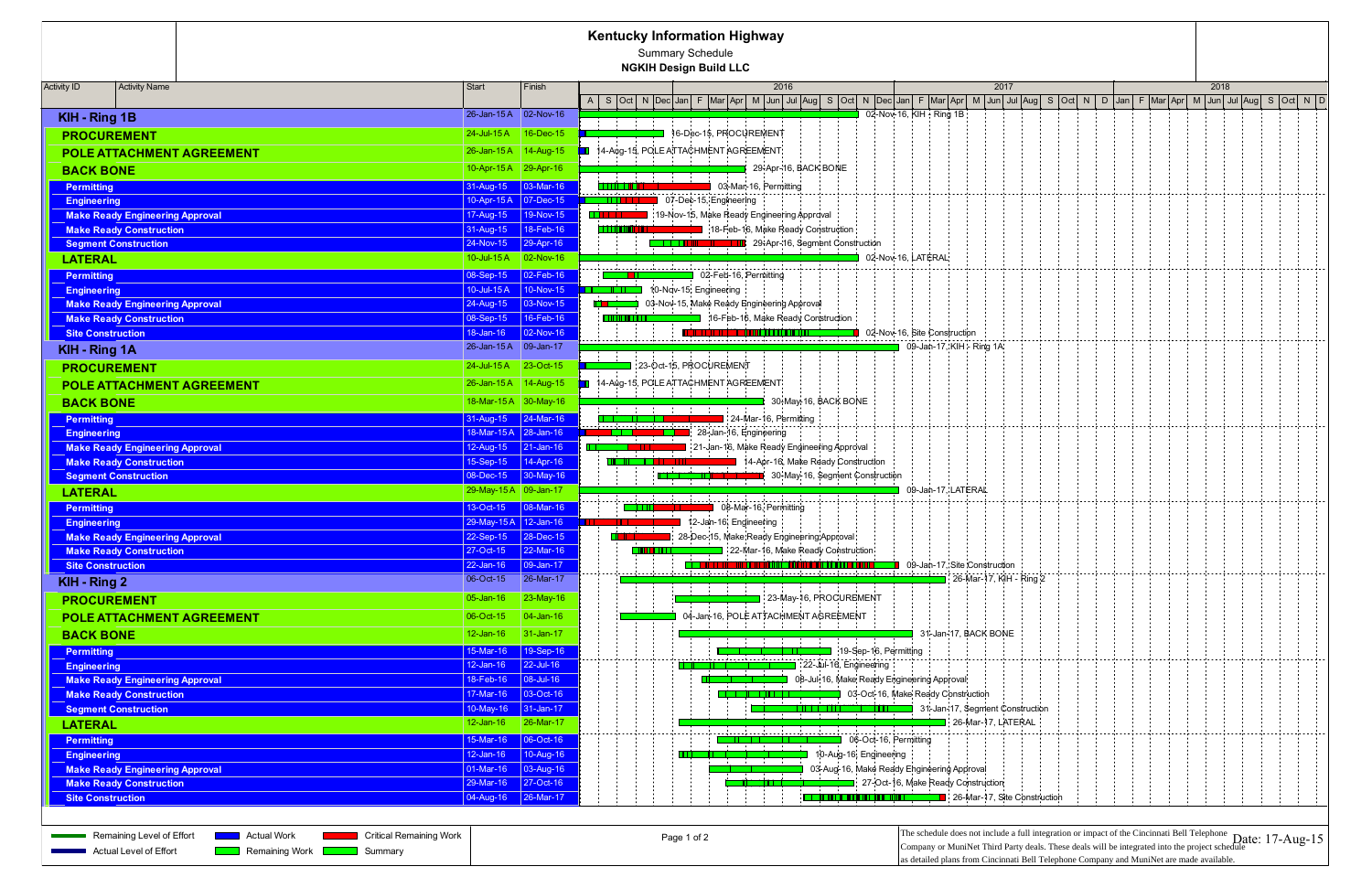|                          |                                                                                                                                                                             |                       |                             | <b>Kentucky Information Highway</b><br>Summary Schedule                                                                                                               |                                                                                                                                                                                                                                                        |                          |
|--------------------------|-----------------------------------------------------------------------------------------------------------------------------------------------------------------------------|-----------------------|-----------------------------|-----------------------------------------------------------------------------------------------------------------------------------------------------------------------|--------------------------------------------------------------------------------------------------------------------------------------------------------------------------------------------------------------------------------------------------------|--------------------------|
|                          |                                                                                                                                                                             |                       |                             | <b>NGKIH Design Build LLC</b>                                                                                                                                         |                                                                                                                                                                                                                                                        |                          |
| <b>Activity ID</b>       | <b>Activity Name</b>                                                                                                                                                        | <b>Start</b>          | Finish                      | 2016                                                                                                                                                                  | 2017<br>2018                                                                                                                                                                                                                                           |                          |
|                          |                                                                                                                                                                             |                       |                             | A Soci N Dec Jan  F  Mar Apr  M  Jun  Jul  Aug  S  Oct  N  Dec Jan  F  Mar Apr  M  Jun  Jul  Aug  S  Oct  N   D  Jan  F  Mar Apr  M  Jun  Jul  Aug  S  Oct  N   D     |                                                                                                                                                                                                                                                        |                          |
| KIH - Ring 3             |                                                                                                                                                                             |                       | 10-Aug-15 31-Aug-17         |                                                                                                                                                                       | 31-Aug-17, KIH - Ring 3                                                                                                                                                                                                                                |                          |
| <b>PROCUREMENT</b>       |                                                                                                                                                                             | 08-Oct-15             | 02-Mar-16                   | 02-Mar-16, PROCUREMENT                                                                                                                                                |                                                                                                                                                                                                                                                        |                          |
|                          | <b>POLE ATTACHMENT AGREEMENT</b>                                                                                                                                            | 10-Aug-15             | 02-Nov-15                   | 02-Nov-15, POLE ATTACHMENT AGREEMENT                                                                                                                                  |                                                                                                                                                                                                                                                        |                          |
| <b>BACK BONE</b>         |                                                                                                                                                                             | 15-Oct-15             | 07-Oct-16                   | 07-Oct-16. BACK BONE                                                                                                                                                  |                                                                                                                                                                                                                                                        |                          |
| <b>Permitting</b>        |                                                                                                                                                                             | 30-Dec-15             | $ 07 - Jun - 16 $           | na na kaominina mpikambana amin'ny fivondronan-kaominin'i Castro ao amin'ny fivondronan-kaominin'i Eure-Amerika<br>07-Jun-16, Permitting<br>a sa B                    |                                                                                                                                                                                                                                                        |                          |
| <b>Engineering</b>       |                                                                                                                                                                             | 15-Oct-15             | $11-Apr-16$                 | 11-Apr-16, Engineering                                                                                                                                                |                                                                                                                                                                                                                                                        |                          |
|                          | <b>Make Ready Engineering Approval</b>                                                                                                                                      |                       | 19-Nov-15 28-Mar-16         | 28-Mar-16, Make Ready Engineering Approval                                                                                                                            |                                                                                                                                                                                                                                                        |                          |
|                          | <b>Make Ready Construction</b>                                                                                                                                              |                       | $21 - Dec - 15$ 21-Jun-16   | 21-Jun-16, Make Ready Construction                                                                                                                                    |                                                                                                                                                                                                                                                        |                          |
|                          | <b>Segment Construction</b>                                                                                                                                                 |                       |                             | 07-Oct-16, Segment Construction                                                                                                                                       |                                                                                                                                                                                                                                                        |                          |
| <b>LATERAL</b>           |                                                                                                                                                                             |                       | 15-Oct-15 31-Aug-17         |                                                                                                                                                                       | 31-Aug-17, LATERAL                                                                                                                                                                                                                                     |                          |
| <b>Permitting</b>        |                                                                                                                                                                             | $22$ -Jan-16          | $ 27-May-16 $               | 27-May-16, Permitting                                                                                                                                                 |                                                                                                                                                                                                                                                        |                          |
| <b>Engineering</b>       |                                                                                                                                                                             | $15$ -Oct-15          | $ 01 - Apr - 16 $           | 01-Apr-16, Engineering                                                                                                                                                |                                                                                                                                                                                                                                                        |                          |
|                          | <b>Make Ready Engineering Approval</b>                                                                                                                                      |                       | 20-Nov-15   18-Mar-16       | 18-Mar-16, Make Ready Engineering Approval<br><u>in andre se est un matematique de la propie de la propie de la propie de la propie de la propie de la propie de </u> |                                                                                                                                                                                                                                                        |                          |
|                          | <b>Make Ready Construction</b>                                                                                                                                              |                       | 22-Dec-15 13-Jun-16         | 13-Jun-16, Make Ready Construction                                                                                                                                    |                                                                                                                                                                                                                                                        |                          |
| <b>Site Construction</b> |                                                                                                                                                                             | 26-Apr-16             | $ 31 - Aug-17 $             | <u>TELEVISIONISTI SELEVISIONISTI SELEVISIONISTI SELEVISIONISTI SELEVISIONISTI SELEVISIONISTI SELEVISIONISTI SELEV</u>                                                 | 31-Aug-17, Site Construction                                                                                                                                                                                                                           |                          |
| KIH - Ring 4             |                                                                                                                                                                             | 20-Apr-16             | $\big  05 -$ Jul-18         |                                                                                                                                                                       |                                                                                                                                                                                                                                                        | 05-Jul-18, KIH - Ring 4  |
| <b>PROCUREMENT</b>       |                                                                                                                                                                             | $15$ -Jul-16          | 06-Dec-16                   | 06-Dec-16, PROCUREMENT                                                                                                                                                |                                                                                                                                                                                                                                                        |                          |
|                          | <b>POLE ATTACHMENT AGREEMENT</b>                                                                                                                                            | 20-Apr-16             | $14$ -Jul-16                | 14-Jul-16, POLE ATTACHMENT AGREEMENT                                                                                                                                  |                                                                                                                                                                                                                                                        |                          |
| <b>BACK BONE</b>         |                                                                                                                                                                             |                       | 12-Sep-16 01-Nov-17         |                                                                                                                                                                       | 01-Nov-17, BACK BONE                                                                                                                                                                                                                                   |                          |
| <b>Permitting</b>        |                                                                                                                                                                             | 17-Oct-16             | $\log_{10}$ Mar-17          | OP-Mar-17 Permitting                                                                                                                                                  |                                                                                                                                                                                                                                                        |                          |
| <b>Engineering</b>       |                                                                                                                                                                             |                       | $31-Oct-16$   12-Jan-17     |                                                                                                                                                                       |                                                                                                                                                                                                                                                        |                          |
|                          | <b>Make Ready Engineering Approval</b>                                                                                                                                      |                       | $12-Sep-16$ 20-Dec-16       | 20-Dec-16, Make Ready Engineering Approval                                                                                                                            |                                                                                                                                                                                                                                                        |                          |
|                          | <b>Make Ready Construction</b>                                                                                                                                              | 10-Oct-16             | $ 16-Mar-17 $               |                                                                                                                                                                       | 16-Mar-17, Make Ready Construction                                                                                                                                                                                                                     |                          |
|                          | <b>Segment Construction</b>                                                                                                                                                 |                       | 21-Nov-16  01-Nov-17        |                                                                                                                                                                       | 01-Nov-17, Segment Construction                                                                                                                                                                                                                        |                          |
| <b>LATERAL</b>           |                                                                                                                                                                             | 08-Sep-16 05-Jul-18   |                             |                                                                                                                                                                       |                                                                                                                                                                                                                                                        | 05-Jul-18, LATERAL       |
| <b>Permitting</b>        |                                                                                                                                                                             | 27-Sep-16             | $\big  05 - Apr - 17 \big $ | $\Box$ 05-Apr-17, Permitting                                                                                                                                          |                                                                                                                                                                                                                                                        |                          |
| <b>Engineering</b>       |                                                                                                                                                                             |                       | 11-Oct-16 08-Feb-17         | 08-Feb-17, Engineering                                                                                                                                                |                                                                                                                                                                                                                                                        |                          |
|                          | <b>Make Ready Engineering Approval</b>                                                                                                                                      |                       | 08-Sep-16   11-Jan-17       | 11-Jan-17, Make Ready Engineering Approval                                                                                                                            |                                                                                                                                                                                                                                                        |                          |
|                          | <b>Make Ready Construction</b>                                                                                                                                              | 06-Oct-16             | $ 29-Mar-17 $               |                                                                                                                                                                       | 29-Mar-17, Make Ready Construction                                                                                                                                                                                                                     |                          |
| <b>Site Construction</b> |                                                                                                                                                                             | $23 - Jan - 17$       | $\big  05 -$ Jul-18         |                                                                                                                                                                       |                                                                                                                                                                                                                                                        | 05-Jul-18, Site Construc |
| KIH - Ring 5             |                                                                                                                                                                             | 21-Dec-16 31-Jul-18   |                             | and the control of the control of the                                                                                                                                 |                                                                                                                                                                                                                                                        | 31-Jul-18, K H - Rir     |
| <b>PROCUREMENT</b>       |                                                                                                                                                                             | 03-Mar-17 24-Jul-17   |                             |                                                                                                                                                                       | 24-Jul-17, PROCUREMENT                                                                                                                                                                                                                                 |                          |
|                          | <b>POLE ATTACHMENT AGREEMENT</b>                                                                                                                                            |                       | 21-Dec-16   16-Mar-17       |                                                                                                                                                                       | 16-Mar-17, POLE ATTACHMENT AGREEMENT                                                                                                                                                                                                                   |                          |
| <b>BACK BONE</b>         |                                                                                                                                                                             |                       | 21-Apr-17 08-Feb-18         |                                                                                                                                                                       | 08-Feb-18, BACK BONE<br>in in the first state of the state of the state of the state of the state of the state of the state of the state of the state of the state of the state of the state of the state of the state of the state of the state of th |                          |
| <b>Permitting</b>        |                                                                                                                                                                             |                       | 05-May-17   12-Sep-17       |                                                                                                                                                                       | 12-Sep-17, Permitting                                                                                                                                                                                                                                  |                          |
| <b>Engineering</b>       |                                                                                                                                                                             | 19-May-17   17-Jul-17 |                             |                                                                                                                                                                       | -------------------<br>17-Jul-17, Engineering                                                                                                                                                                                                          |                          |
|                          | <b>Make Ready Engineering Approval</b>                                                                                                                                      | 21-Apr-17             | $\vert$ 02-Jun-17           |                                                                                                                                                                       | 02-Jun-17, Make Ready Engineering Approval                                                                                                                                                                                                             |                          |
|                          | <b>Make Ready Construction</b>                                                                                                                                              |                       | 19-May-17 28-Aug-17         |                                                                                                                                                                       | 28-Aug-17, Make Ready Construction                                                                                                                                                                                                                     |                          |
|                          | <b>Segment Construction</b>                                                                                                                                                 | $11$ -Jul-17          | $ 08 - \text{Feb} - 18 $    |                                                                                                                                                                       | 08-Feb-18, Segment Construction                                                                                                                                                                                                                        |                          |
| <b>LATERAL</b>           |                                                                                                                                                                             | 28-Apr-17 31-Jul-18   |                             |                                                                                                                                                                       |                                                                                                                                                                                                                                                        | 31-Jul-18, LATERA        |
| <b>Permitting</b>        |                                                                                                                                                                             | 12-May-17             | $\vert$ 02-Oct-17           |                                                                                                                                                                       | 02-Oct+17, Permitting                                                                                                                                                                                                                                  |                          |
| <b>Engineering</b>       |                                                                                                                                                                             |                       | 19-May-17  04-Aug-17        |                                                                                                                                                                       | 04-Aug-17, Engineering                                                                                                                                                                                                                                 |                          |
|                          | <b>Make Ready Engineering Approval</b>                                                                                                                                      |                       | 28-Apr-17 30-Jun-17         |                                                                                                                                                                       | 30-Jun-17, Make Ready Engineering Approval                                                                                                                                                                                                             |                          |
| <b>Site Construction</b> | <b>Make Ready Construction</b>                                                                                                                                              | 01-Sep-17 31-Jul-18   | 26-May-17 26-Sep-17         |                                                                                                                                                                       | 26-Sep-17, Make Ready Construction<br><u>TERRIT ETA BERLIN ERRETA ETA ETA ETA ERRETA</u>                                                                                                                                                               | 31-Jul-18, Site Con      |
|                          |                                                                                                                                                                             |                       |                             |                                                                                                                                                                       |                                                                                                                                                                                                                                                        |                          |
|                          | Remaining Level of Effort<br><b>No.</b> Actual Work<br><b>Critical Remaining Work</b><br>Actual Level of Effort<br><b>Example 2</b> Remaining Work <b>Example 2 Summary</b> |                       |                             | Page 2 of 2                                                                                                                                                           | The schedule does not include a full integration or impact of the Cincinnati Bell Telephone Date: 17-Aug-15<br>Company or MuniNet Third Party deals. These deals will be integrated into the project schedule                                          |                          |

| 2017 |                |                        |  |   |                        |  |                                                                                                                                                                                                                                                                                              |   |                  |   |                        | 2018                                                                                     |   |                                    |  |   |  |  |                           |   |                       |   |   |
|------|----------------|------------------------|--|---|------------------------|--|----------------------------------------------------------------------------------------------------------------------------------------------------------------------------------------------------------------------------------------------------------------------------------------------|---|------------------|---|------------------------|------------------------------------------------------------------------------------------|---|------------------------------------|--|---|--|--|---------------------------|---|-----------------------|---|---|
| ın.  |                | $F$ Mar $ Apr $        |  | M | Jun Jul Aug            |  |                                                                                                                                                                                                                                                                                              | S | Oct <sub>l</sub> | N | D                      | Jan                                                                                      | F | Mar Apr                            |  | M |  |  | Jun Jul $Aug$             | S | Oct                   | N | D |
|      |                |                        |  |   |                        |  |                                                                                                                                                                                                                                                                                              |   |                  |   |                        | 31-Aug-17, KIH - Ring 3                                                                  |   |                                    |  |   |  |  |                           |   |                       |   |   |
|      |                |                        |  |   |                        |  |                                                                                                                                                                                                                                                                                              |   |                  |   |                        |                                                                                          |   |                                    |  |   |  |  |                           |   |                       |   |   |
|      |                |                        |  |   |                        |  |                                                                                                                                                                                                                                                                                              |   |                  |   |                        |                                                                                          |   |                                    |  |   |  |  |                           |   |                       |   |   |
|      |                |                        |  |   |                        |  |                                                                                                                                                                                                                                                                                              |   |                  |   |                        |                                                                                          |   |                                    |  |   |  |  |                           |   |                       |   |   |
|      | <b>CK BONE</b> |                        |  |   |                        |  |                                                                                                                                                                                                                                                                                              |   |                  |   |                        |                                                                                          |   |                                    |  |   |  |  |                           |   |                       |   |   |
|      |                |                        |  |   |                        |  |                                                                                                                                                                                                                                                                                              |   |                  |   |                        |                                                                                          |   |                                    |  |   |  |  |                           |   |                       |   |   |
|      |                |                        |  |   |                        |  |                                                                                                                                                                                                                                                                                              |   |                  |   |                        |                                                                                          |   |                                    |  |   |  |  |                           |   |                       |   |   |
| al   |                |                        |  |   |                        |  |                                                                                                                                                                                                                                                                                              |   |                  |   |                        |                                                                                          |   |                                    |  |   |  |  |                           |   |                       |   |   |
|      | uction         | gment Construction     |  |   |                        |  |                                                                                                                                                                                                                                                                                              |   |                  |   |                        |                                                                                          |   |                                    |  |   |  |  |                           |   |                       |   |   |
|      |                |                        |  |   |                        |  |                                                                                                                                                                                                                                                                                              |   |                  |   | 31-Aug-17, LATERAL     |                                                                                          |   |                                    |  |   |  |  |                           |   |                       |   |   |
|      |                |                        |  |   |                        |  |                                                                                                                                                                                                                                                                                              |   |                  |   |                        |                                                                                          |   |                                    |  |   |  |  |                           |   |                       |   |   |
|      |                |                        |  |   |                        |  |                                                                                                                                                                                                                                                                                              |   |                  |   |                        |                                                                                          |   |                                    |  |   |  |  |                           |   |                       |   |   |
|      |                |                        |  |   |                        |  |                                                                                                                                                                                                                                                                                              |   |                  |   |                        |                                                                                          |   |                                    |  |   |  |  |                           |   |                       |   |   |
|      | iction         |                        |  |   |                        |  |                                                                                                                                                                                                                                                                                              |   |                  |   |                        |                                                                                          |   |                                    |  |   |  |  |                           |   |                       |   |   |
|      |                |                        |  |   |                        |  |                                                                                                                                                                                                                                                                                              |   |                  |   |                        | 31-Aug-17, Site Construction                                                             |   |                                    |  |   |  |  |                           |   |                       |   |   |
|      |                |                        |  |   |                        |  |                                                                                                                                                                                                                                                                                              |   |                  |   |                        |                                                                                          |   |                                    |  |   |  |  | 05-Jul-18, KIH - Ring 4   |   |                       |   |   |
|      |                |                        |  |   |                        |  |                                                                                                                                                                                                                                                                                              |   |                  |   |                        |                                                                                          |   |                                    |  |   |  |  |                           |   |                       |   |   |
|      |                | ec-16, PROCUREMENT     |  |   |                        |  |                                                                                                                                                                                                                                                                                              |   |                  |   |                        |                                                                                          |   |                                    |  |   |  |  |                           |   |                       |   |   |
|      |                | <b>IENT AGREEMENT</b>  |  |   |                        |  |                                                                                                                                                                                                                                                                                              |   |                  |   |                        |                                                                                          |   |                                    |  |   |  |  |                           |   |                       |   |   |
|      |                |                        |  |   |                        |  |                                                                                                                                                                                                                                                                                              |   |                  |   |                        |                                                                                          |   | 01-Nov-17, BACK BONE               |  |   |  |  |                           |   |                       |   |   |
|      |                |                        |  |   | 09-Mar-17, Permitting  |  |                                                                                                                                                                                                                                                                                              |   |                  |   |                        |                                                                                          |   |                                    |  |   |  |  |                           |   |                       |   |   |
|      |                | 12-Jan-17, Engineering |  |   |                        |  |                                                                                                                                                                                                                                                                                              |   |                  |   |                        |                                                                                          |   |                                    |  |   |  |  |                           |   |                       |   |   |
|      |                |                        |  |   |                        |  | -Dec-16, Make Ready Engineering Approval                                                                                                                                                                                                                                                     |   |                  |   |                        |                                                                                          |   |                                    |  |   |  |  |                           |   |                       |   |   |
|      |                |                        |  |   |                        |  | 16-Mar-17, Make Ready Construction                                                                                                                                                                                                                                                           |   |                  |   |                        |                                                                                          |   |                                    |  |   |  |  |                           |   |                       |   |   |
|      |                |                        |  |   |                        |  |                                                                                                                                                                                                                                                                                              |   |                  |   |                        |                                                                                          |   | 01-Nov-17, Segment Construction    |  |   |  |  |                           |   |                       |   |   |
|      |                |                        |  |   |                        |  |                                                                                                                                                                                                                                                                                              |   |                  |   |                        |                                                                                          |   |                                    |  |   |  |  | 05-Jul-18, LATERAL        |   |                       |   |   |
|      |                |                        |  |   |                        |  | 05-Apr-17, Permitting                                                                                                                                                                                                                                                                        |   |                  |   |                        |                                                                                          |   |                                    |  |   |  |  |                           |   |                       |   |   |
|      |                |                        |  |   | 08-Feb-17, Engineering |  |                                                                                                                                                                                                                                                                                              |   |                  |   |                        |                                                                                          |   |                                    |  |   |  |  |                           |   |                       |   |   |
|      |                |                        |  |   |                        |  | 11-Jan-17, Make Ready Engineering Approval                                                                                                                                                                                                                                                   |   |                  |   |                        |                                                                                          |   |                                    |  |   |  |  |                           |   |                       |   |   |
|      |                |                        |  |   |                        |  | 29-Mar-17, Make Ready Construction                                                                                                                                                                                                                                                           |   |                  |   |                        |                                                                                          |   |                                    |  |   |  |  |                           |   |                       |   |   |
|      |                |                        |  |   |                        |  |                                                                                                                                                                                                                                                                                              |   |                  |   |                        |                                                                                          |   |                                    |  |   |  |  | 05-Jul-18, Site Construct |   |                       |   |   |
|      |                |                        |  |   |                        |  |                                                                                                                                                                                                                                                                                              |   |                  |   |                        |                                                                                          |   |                                    |  |   |  |  |                           |   | 31-Jul-18, K(H - Ring |   |   |
|      |                |                        |  |   |                        |  |                                                                                                                                                                                                                                                                                              |   |                  |   |                        | 24-Jul-17, PROCUREMENT                                                                   |   |                                    |  |   |  |  |                           |   |                       |   |   |
|      |                |                        |  |   |                        |  | 16-Mar-17, POLE ATTACHMENT AGREEMENT                                                                                                                                                                                                                                                         |   |                  |   |                        |                                                                                          |   |                                    |  |   |  |  |                           |   |                       |   |   |
|      |                |                        |  |   |                        |  |                                                                                                                                                                                                                                                                                              |   |                  |   |                        |                                                                                          |   | 08-Feb-18, BACK BONE               |  |   |  |  |                           |   |                       |   |   |
|      |                |                        |  |   |                        |  |                                                                                                                                                                                                                                                                                              |   |                  |   |                        |                                                                                          |   |                                    |  |   |  |  |                           |   |                       |   |   |
|      |                |                        |  |   |                        |  | 17-Jul-17, Engineering                                                                                                                                                                                                                                                                       |   |                  |   |                        | 12-Sep-17, Permitting                                                                    |   |                                    |  |   |  |  |                           |   |                       |   |   |
|      |                |                        |  |   |                        |  | 02-Jun-17, Make Ready Engineering Approval.                                                                                                                                                                                                                                                  |   |                  |   |                        |                                                                                          |   |                                    |  |   |  |  |                           |   |                       |   |   |
|      |                |                        |  |   |                        |  |                                                                                                                                                                                                                                                                                              |   |                  |   |                        |                                                                                          |   | 28-Aug-17, Make Ready Construction |  |   |  |  |                           |   |                       |   |   |
|      |                |                        |  |   |                        |  |                                                                                                                                                                                                                                                                                              |   |                  |   |                        |                                                                                          |   | 08-Feb-18, Segment Construction    |  |   |  |  |                           |   |                       |   |   |
|      |                |                        |  |   |                        |  |                                                                                                                                                                                                                                                                                              |   |                  |   |                        |                                                                                          |   |                                    |  |   |  |  |                           |   | 31-Jul-18, LATERAL    |   |   |
|      |                |                        |  |   |                        |  |                                                                                                                                                                                                                                                                                              |   |                  |   |                        |                                                                                          |   |                                    |  |   |  |  |                           |   |                       |   |   |
|      |                |                        |  |   |                        |  |                                                                                                                                                                                                                                                                                              |   |                  |   | 04-Aug-17, Engineering | 02-Oct+17, Permitting                                                                    |   |                                    |  |   |  |  |                           |   |                       |   |   |
|      |                |                        |  |   |                        |  | 30-Jun-17, Make Ready Engineering Approval                                                                                                                                                                                                                                                   |   |                  |   |                        |                                                                                          |   |                                    |  |   |  |  |                           |   |                       |   |   |
|      |                |                        |  |   |                        |  |                                                                                                                                                                                                                                                                                              |   |                  |   |                        |                                                                                          |   | 26-Sep-17, Make Ready Construction |  |   |  |  |                           |   |                       |   |   |
|      |                |                        |  |   |                        |  |                                                                                                                                                                                                                                                                                              |   |                  |   |                        |                                                                                          |   | ,,,,,,,,,,,,,,,,,,,,,,,,,,,,,,     |  |   |  |  |                           |   | 31-Jul-18, Site Cons  |   |   |
|      |                |                        |  |   |                        |  |                                                                                                                                                                                                                                                                                              |   |                  |   |                        |                                                                                          |   |                                    |  |   |  |  |                           |   |                       |   |   |
|      |                |                        |  |   |                        |  |                                                                                                                                                                                                                                                                                              |   |                  |   |                        |                                                                                          |   |                                    |  |   |  |  |                           |   |                       |   |   |
|      |                |                        |  |   |                        |  | The schedule does not include a full integration or impact of the Cincinnati Bell Telephone<br>Company or MuniNet Third Party deals. These deals will be integrated into the project schedule Company or MuniNet Third Party deals. These deals will be integrated into the project schedule |   |                  |   |                        |                                                                                          |   |                                    |  |   |  |  |                           |   |                       |   |   |
|      |                |                        |  |   |                        |  |                                                                                                                                                                                                                                                                                              |   |                  |   |                        | as detailed plans from Cincinnati Bell Telephone Company and MuniNet are made available. |   |                                    |  |   |  |  |                           |   |                       |   |   |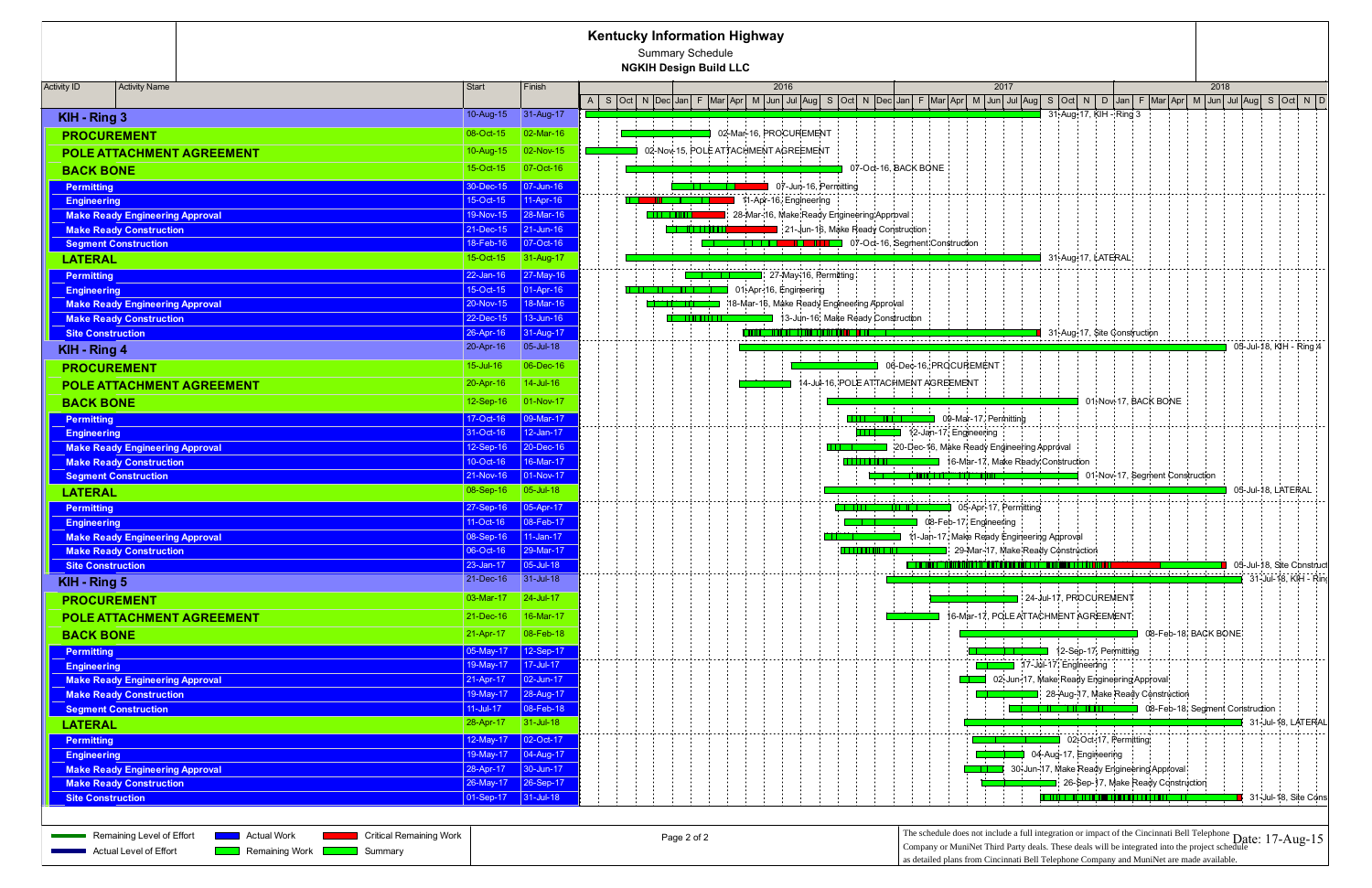# **APPENDIX 2D INITIAL SITE ACCESS PLAN**

See attached.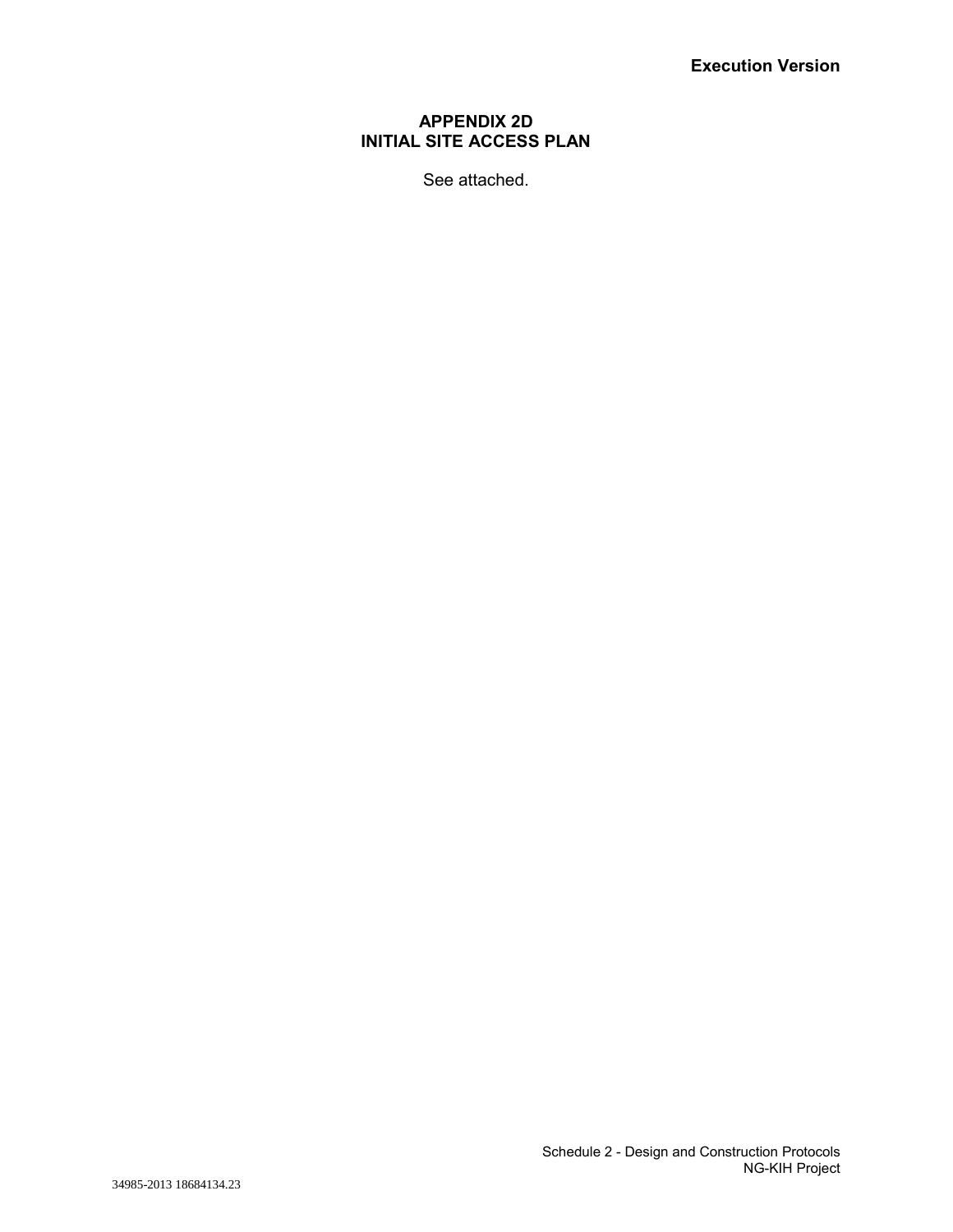### **APPENDIX 2D INITIAL SITE ACCESS PLAN**

## **1. DEFINITIONS**

In this Appendix 2D, in addition to the terms defined in Schedule 1 [Definitions and Interpretation]:

"**Access**" means access to the Sites as such access is set out in this Appendix 2D;

"**Escalation Protocol**" has the meaning set out in Section 4.3 of this Appendix 2D;

"**OM Access Protocol**" has the meaning set out in Section 4.2(a) of this Appendix 2D;

"**Primary Access**" means the Access required during the Construction Period and the Operating Period as set out in Sections 3.1(a) and 4.1(a) respectively;

"**Response Timeout**" has the meaning set out in Section 4.3(a)(2) of this Appendix 2D;

"**Secondary Access**" means has the meaning set out in Section 4.3(a)(1);

"**Site Representative**" has the meaning set out in Section 2.1(a) of this Appendix 2D;

"**Site Representative List**" has the meaning set out in Section 2.1(a) of this Appendix 2D and such other information as set out in Section 2.1(b); and

"**Site Timeout Minutes**" has the meaning set out in Section 5.1(a) of this Appendix 2D.

# **2. SITE REPRESENTATIVE LIST**

#### **2.1 Site Representative List**

- (a) The Authority will provide Project Co with an accurate list (the "**Site Representative List**") of all the individuals (each, a "**Site Representative**") that will be responsible for coordinating Access. One Site Representative can be responsible for arranging Access at multiple Sites.
- (b) The Site Representative List will also include the following accurate information:
	- (1) Name
	- (2) Address (Office Location)
	- (3) Primary phone number
	- (4) Backup phone number
	- (5) Email address
	- (6) Name of the respective group/organization of the Site Representative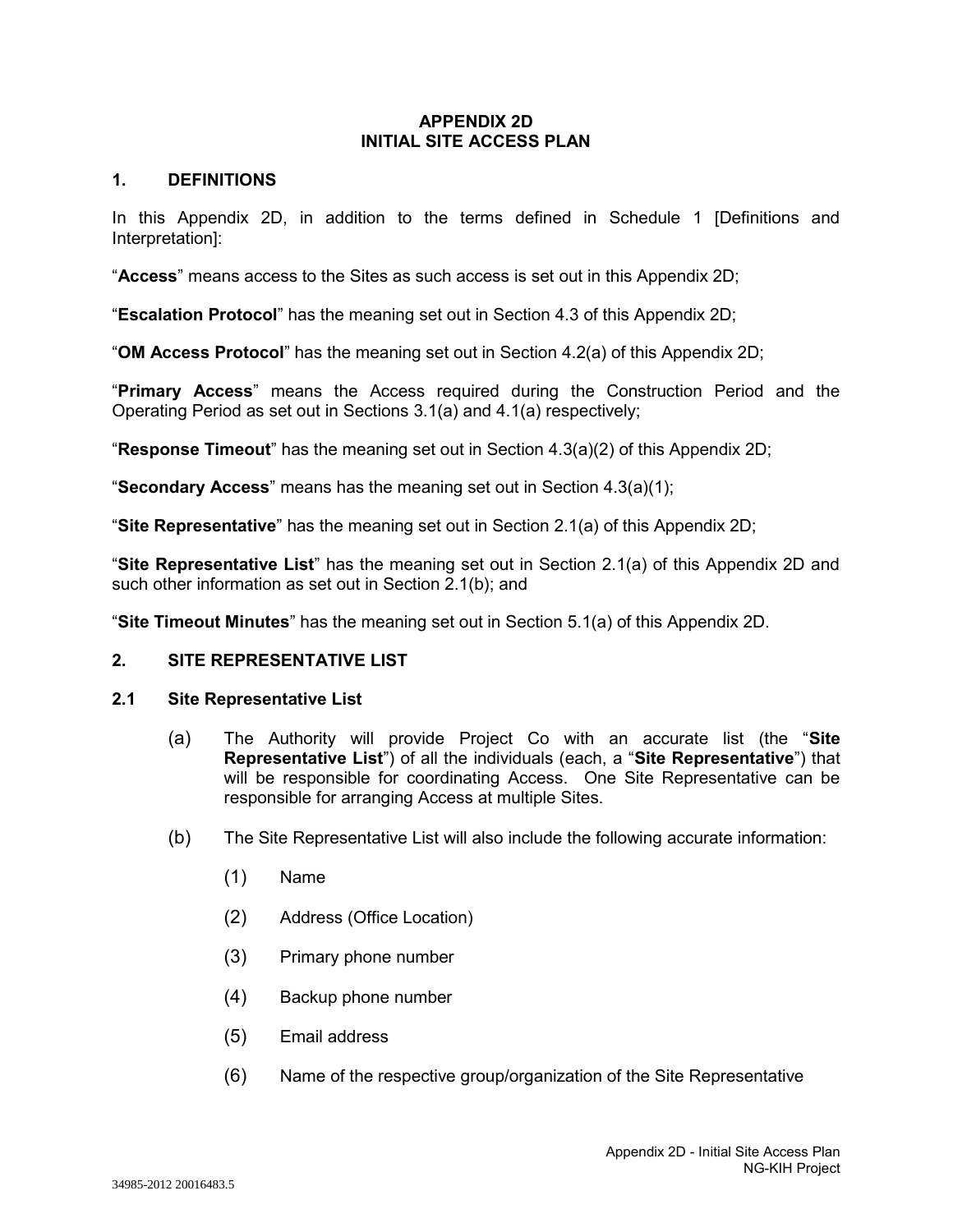- (7) List of all Sites (with addresses) that are under the Site Representatives control
- (8) Site access protocols
- (9) Other information pertinent to performing work at the Site
- (10) Ownership of the Site
- (11) Site escalation name, phone number, email address
- (c) The Site Representative List for all Sites on Ring 1A and Ring 1B will be provided by the Authority to Project Co on the Effective Date.
- (d) The Site Representative List for all Sites on Ring 2 through Ring 5 will be provided by the Authority to Project Co one month after the Effective Date.
- (e) Project Co will coordinate a meeting with the designated Site Representatives, as may be required, prior to the commencement of Construction of the relevant Rings.

## **3. SITE ACCESS – CONSTRUCTION PERIOD**

#### **3.1 Access Requirements During Construction Period**

- (a) The Authority will provide the following Primary Access to the Sites during the Construction Period:
	- (1) 24x7x365 access to outside plant construction route;
	- (2) 24x7x365 access to inside plant construction route and telecommunications room; and
	- (3) adequate parking for construction vehicles.
- (b) Project Co will coordinate Access with the designated Site Representative for each Site.
- (c) The designated Site Representative will work with Project Co to notify the Site of any work area closures associated with inside or outside Construction.

#### **3.2 Escalation**

- (a) Project Co will notify the Authority's Design and Construction Representative of any delay or other issue in gaining Access.
- (b) Project Co will be required to track and maintain written records (e.g. call logs, etc.) of all failures to achieve either Primary Access or Secondary Access to a Site. Project Co will generate a monthly report of any Access failures.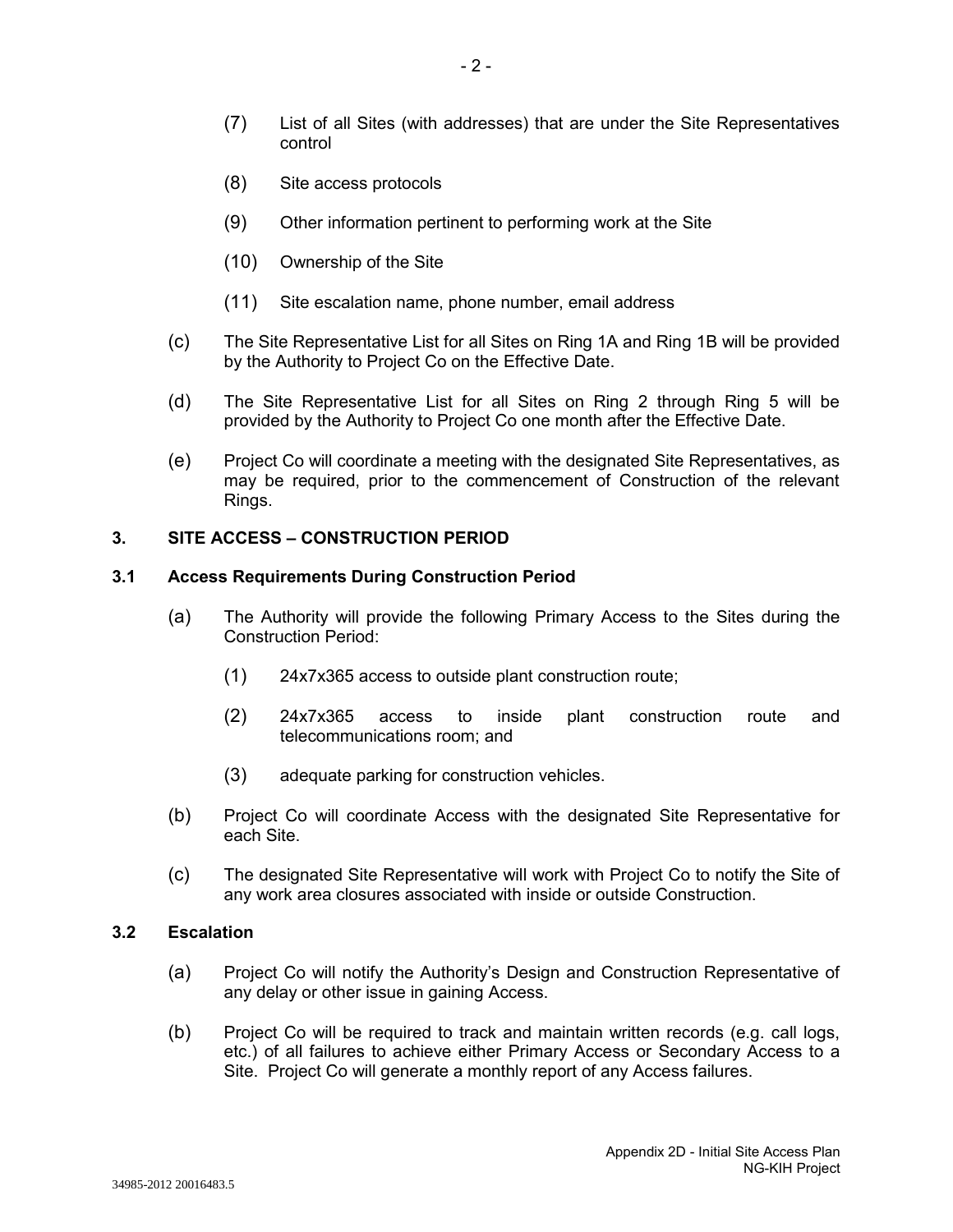(c) Project Co will notify the Authority of any repeated failures to Access a Site for each group/organization. Project Co and the Authority will jointly review the failures, determine root cause and corrective action as required.

#### **4. SITE ACCESS – OPERATING PERIOD**

### **4.1 Access Requirements During Operating Period**

- (a) The Authority will provide the following Primary Access to the Sites during the Operating Period in order to enable Project Co to meet the performance standards set out in Section 2 of Schedule 8 [Payments]:
	- (1) Node Sites: 24x7x365 secured access.
	- (2) Service Level 1 Sites: 24x7x365 secured access.
	- (3) Service Level 3 Sites: Access during Regular Business Hours, Monday to Friday, excluding any statutory or bank holidays that fall on such days.

## **4.2 Operating Period Access Protocols**

- (a) The Authority will establish the form of Access with the Site Representative and will document the protocol in an access protocol document (the "**OM Access Protocol**") at least 30 days in advance of the Operating Period and provide it to Project Co for review and comment. Project Co will have 20 Business Days to respond in writing to a Site Representative's proposal which will form the OM Access Protocol. If no written response is delivered by Project Co to the Site Representative within this timeframe, the proposal will be deemed accepted by Project Co.
- (b) For each Site, the OM Access Protocol will include the following accurate information:
	- (1) the identification number;
	- (2) the physical address;
	- (3) categorization as a Node Site, SL1 Site or SL3 Site;
	- (4) the defined access protocol (e.g. keycard, physical key, escort required, passcode, I.D. badges, any alternative measures such as an emergency contact number, etc.); and
	- (5) confirmation of requirements (e.g. letter of authorization for access, certificate of insurance, list of authorized personnel, etc.).

# **4.3 Escalation Protocol**

(a) The Authority, working with the Site Representative, will, based on the location, condition and resources at the Site, provide to Project Co: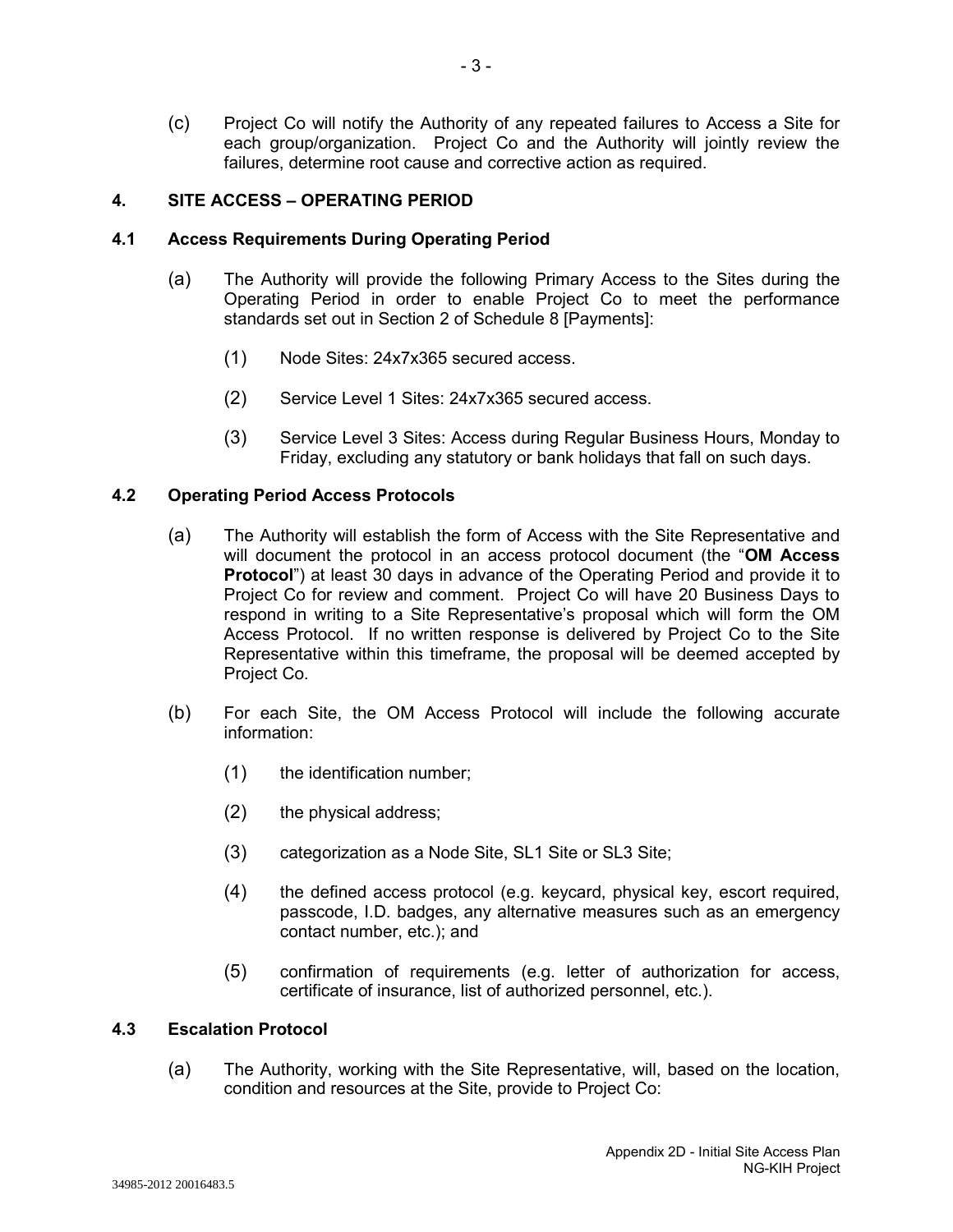- (1) Secondary Access: an alternative method that can only be used should the Primary Access fail such as an emergency contact phone number; and
- (2) Response Timeout: the period of time after which Project Co can notify the Authority that Access is not achievable, following Project Co's completed attempt to gain Primary Access and Secondary Access.

## **4.4 Notifying the Authority of a Response Timeout**

(a) Project Co will notify the Authority's Operating Period Representative of a Response Timeout with information as set out in Section 5.1(a) of this Appendix 2D.

#### **4.5 Review of the Access Protocols**

- (a) Project Co will review the OM Access Protocol for the relevant Sites with each Site Representative every 6 months.
- (b) Should the Site Representative or the Authority become aware of any planned or reasonably foreseeable changes to the Site that may impact the OM Access Protocol, Project Co must be notified in writing 30 days before the change occurs. If there is an immediate change, the Authority will immediately notify Project Co.
- (c) Following notification by the Site Representative or the Authority of such planned or reasonably foreseeable change, Project Co will have 30 days to advise the Site Representative as to the Access required, in order to ensure that the obligations in Schedule 8 [Payments] can be met, and request that such Access be reflected in the revised OM Access Protocol.
- (d) Project Co must update the relevant schedule in the Operating Plan within 15 days once revised protocols have been agreed with the Site Representative.

# **5. SITE ACCESS AND OUTAGES**

#### **5.1 Site Access and Outages**

- (a) Project Co's NOC will be responsible for noting:
	- (1) the time at which Project Co notified the Authority in accordance with Section 4.3(a) of this Appendix 2D; and
	- (2) the time at which Access was regained at the Site,

where the minutes that occur in between are defined as "**Site Timeout Minutes**".

(b) To the extent the Site Timeout Minutes occur during an Outage that affects the Site, such minutes will be treated as follows: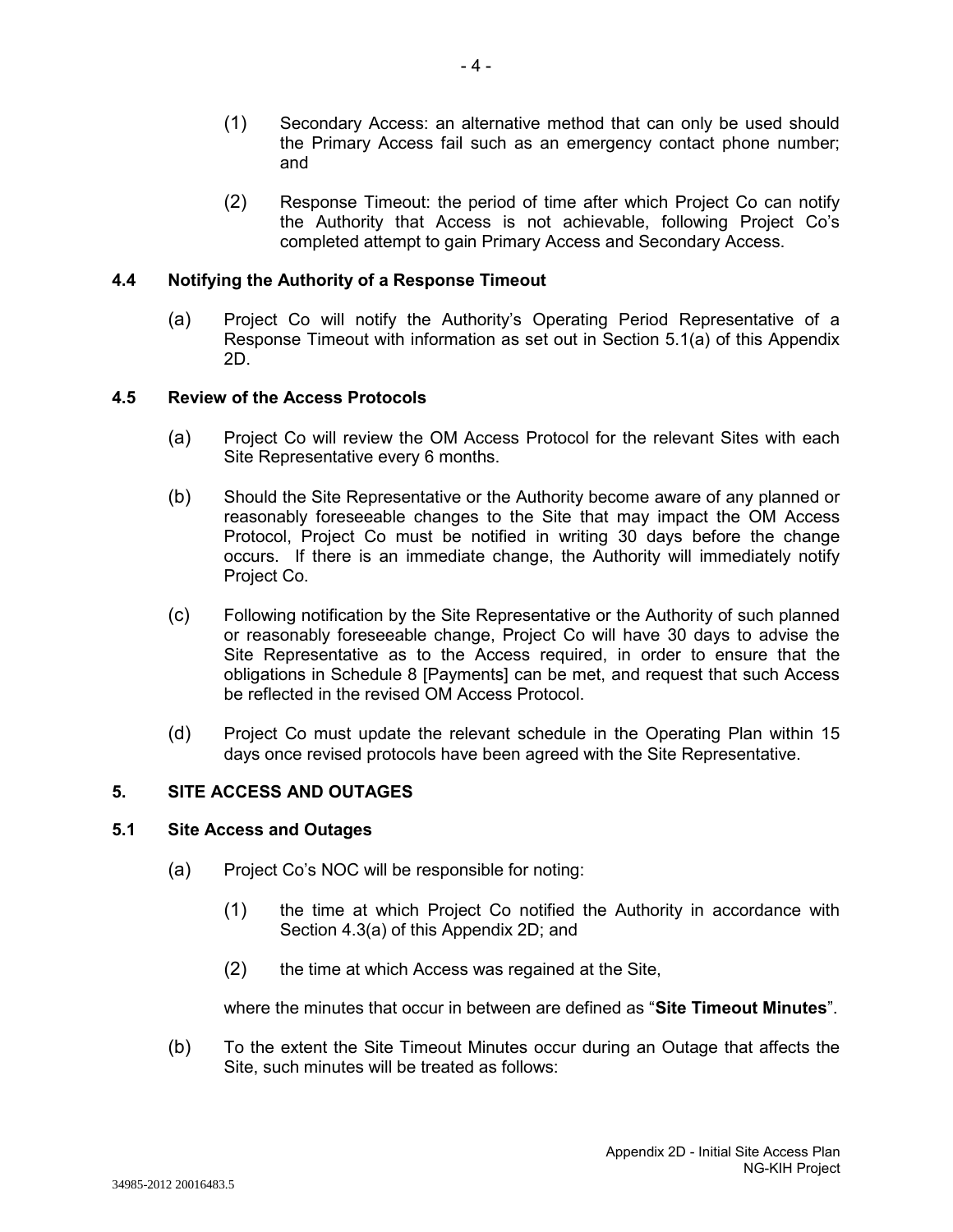- (1) Total Outage minutes, response times and restoration times will be calculated in accordance with Schedule 8 [Payments].
- (2) Site Timeout Minutes will be deducted from the Total Outage minutes.
- (3) Project Co will only incur Deductions in the event that the performance standards in Schedule 8 [Payments] are breached following the subtraction of the Site Timeout Minutes.
- (c) Project Co will be required to track and maintain written records (e.g. call logs, etc.) of all failures to achieve either Primary Access or Secondary Access to a Site. Project Co will generate a monthly report of any Access failures.
- (d) Project Co will notify the Authority of any repeated Access failures for each group/organization. Project Co and the Authority will jointly review the failures, determine root cause and corrective action as required.
- (e) In the event that the Authority disputes the calculation of Site Timeout Minutes, it can refer the matter to the Dispute Resolution Process within 30 days.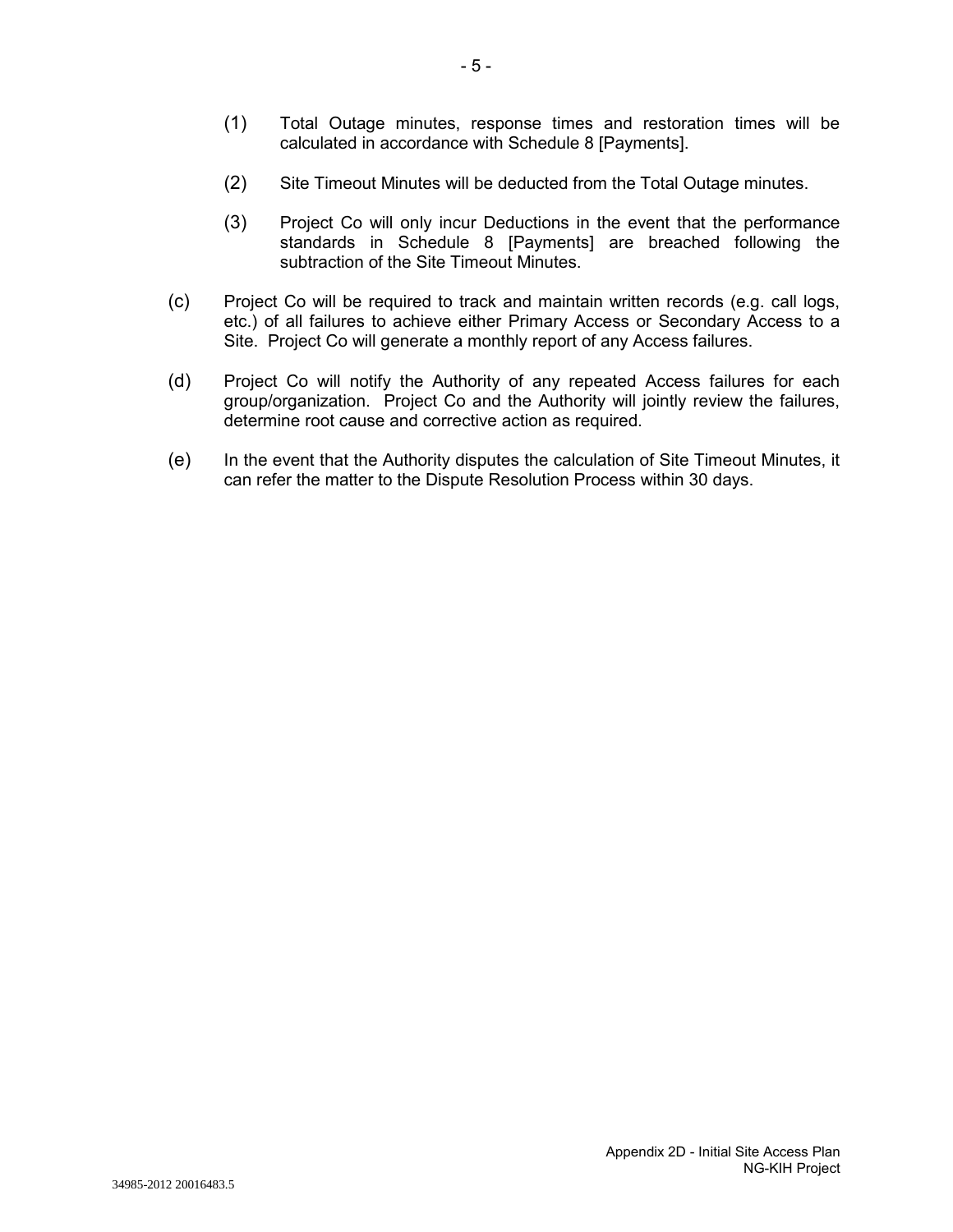## **APPENDIX 2E EXPECTED PERMIT TIMING**

# **Part 1 General Permits**

| <b>Permit Class</b>                      | <b>Permit Type</b>                                                                      | <b>Permit Delivery Time Period</b> |
|------------------------------------------|-----------------------------------------------------------------------------------------|------------------------------------|
| STATE (KYTC)                             | Encroachment Permit; FHA<br>Review, ADHS Review                                         | 60 days                            |
| <b>COUNTY</b>                            | ROW/Encroachment Permit,<br>Street Cut/Bore,<br>Administrative Review,<br>Informational | 30 days                            |
| <b>CITY</b>                              | ROW/Encroachment Permit,<br>Street Cut/Bore,<br>Administrative Review,<br>Informational | 30 days                            |
| NATIONAL FOREST SERVICE                  | <b>Special Use Permit</b>                                                               | 90 days                            |
| <b>ARMY CORPS OF</b><br><b>ENGINEERS</b> | Nationwide 12 Permit, Section<br>10 Navigable Water Crossing                            | 120 days                           |
| <b>RR CROSSINGS</b>                      | <b>Encroachment Permit</b>                                                              | 90 days                            |
| <b>ENVIRONMENTAL</b>                     | Environmental                                                                           | See Below                          |

# **Part 2 Federal Permits**

| <b>Permit Class</b>          | <b>Permit Type</b>           | <b>Citation as of</b><br><b>Effective Date</b> | <b>Permit Delivery</b><br><b>Time Period</b>                     |  |  |
|------------------------------|------------------------------|------------------------------------------------|------------------------------------------------------------------|--|--|
| Federal                      | <b>NEPA Review</b>           | 40 CFR Parts<br>1500-1508                      | One year                                                         |  |  |
| U.S. Army Corps of Engineers | Section 10 Nationwide Permit | 33 CFR 330                                     | Nationwide<br>Permit - 45 days<br>Individual Permit -<br>90 days |  |  |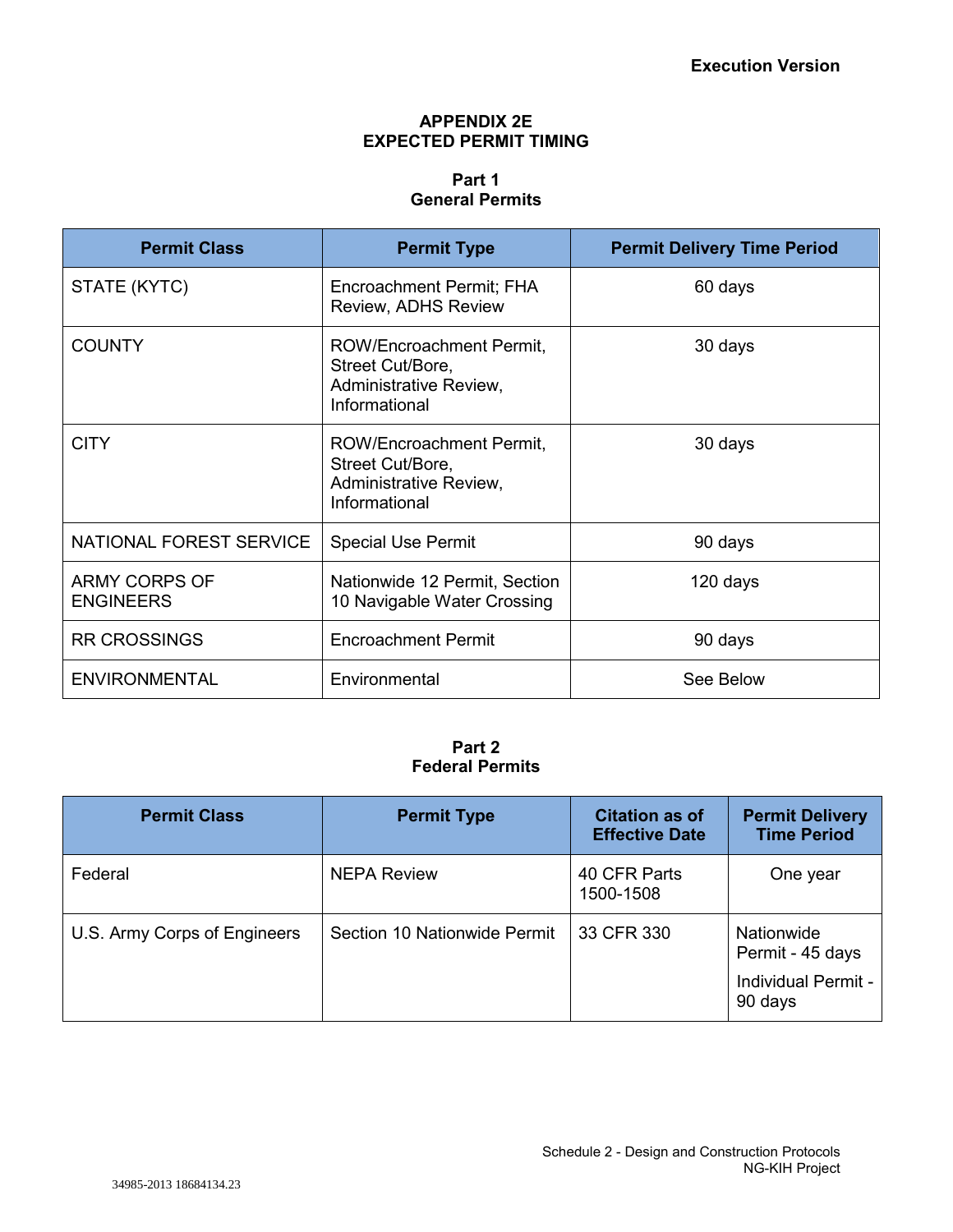| <b>Permit Class</b>                        | <b>Permit Type</b>                                                   | <b>Citation as of</b><br><b>Effective Date</b> | <b>Permit Delivery</b><br><b>Time Period</b>                      |
|--------------------------------------------|----------------------------------------------------------------------|------------------------------------------------|-------------------------------------------------------------------|
| U.S. Army Corps of Engineers               | Section 404 Permit                                                   | 33 CFR 330                                     | Nationwide<br>Permit - 90 days<br>Individual Permit -<br>6 months |
| U.S. Environmental Protection<br>Agency    | Construction SPCC Plan(s)                                            | 40 CFR 112                                     | No agency review                                                  |
| United States Fish and Wildlife<br>Service | <b>Endangered Species Act</b><br>Compliance Informal<br>Consultation | 16 USC 1536                                    | 60 days                                                           |
| U.S. National Forest Service               | Special Use Authorization                                            | 36 CFR 251                                     | 60 days                                                           |
| Federal                                    | Encroachment Permit-<br>Military/Federal Land                        | N/A                                            | 60 days                                                           |